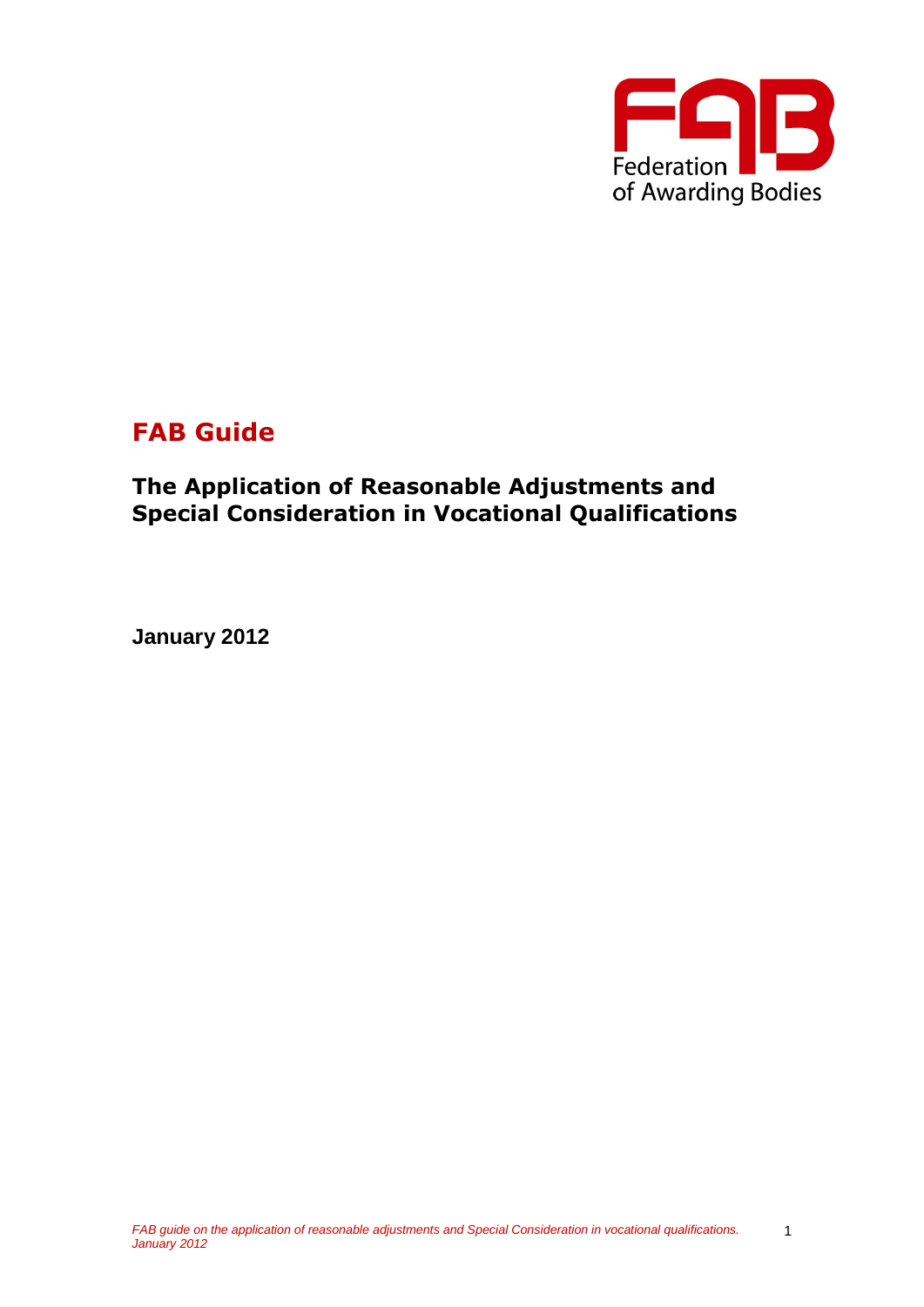# **Contents**

- **1 INTRODUCTION**
- **2 BACKGROUND**
- **3 INCLUSION AND REASONABLE ADJUSTMENTS**
- **4 DUTIES / RESPONSIBILITIES OF AWARDING BODIES**

### **5 DUTIES/RESPONSIBILITIES OF CENTRES**

### **6 TYPES OF ASSESSMENT AND REASONABLE ADJUSTMENTS**

- **6.1** Health and Safety considerations for practical assessments
- **6.2** Assessments which are not taken under examination conditions
- **6.3** Assessments for externally verified qualifications

### **7 ABOUT THE CANDIDATE**

- **7.1** Identifying candidates who are eligible for reasonable adjustments
- **7.2** Identifying candidates' needs
- **7.3** Identifying and obtaining supporting evidence

### **8 MAKING REASONABLE ADJUSTMENTS**

- **8.1** Principles for making reasonable adjustments
- **8.2** The process for making the adjustment
	- Adjustments permitted by the centre
	- Adjustments agreed with the external verifier
	- Adjustments permitted by the awarding body

### **8.3 Range of reasonable adjustments**

- Changes to assessment conditions (**8**.**3**.**1 8**.**3**.**5**)
- Use of mechanical, electronic and technological aids (**8**.**3**.**6** – **8**.**3**.**8**)
- Modifications to the presentation of assessment material (**8**.**3**.**9** – **8**.**3**.**14**)
- Alternative ways of presenting responses (**8**.**3**.**15 8**.**3**.**18**)
- Use of access facilitators (**8**.**3**.**19 8**.**3**.**24**)

### **9 REQUIREMENTS FOR RECORD KEEPING WITHIN THE CENTRE**

- **9.1** Requirements for recording adjustments to assessments agreed with the awarding body
- **9.2** Requirements for recording adjustments to assessments permitted by the centre

### **10 SPECIAL CONSIDERATION**

- **10**.**1** Eligibility criteria
- **10**.**2** Applying for special consideration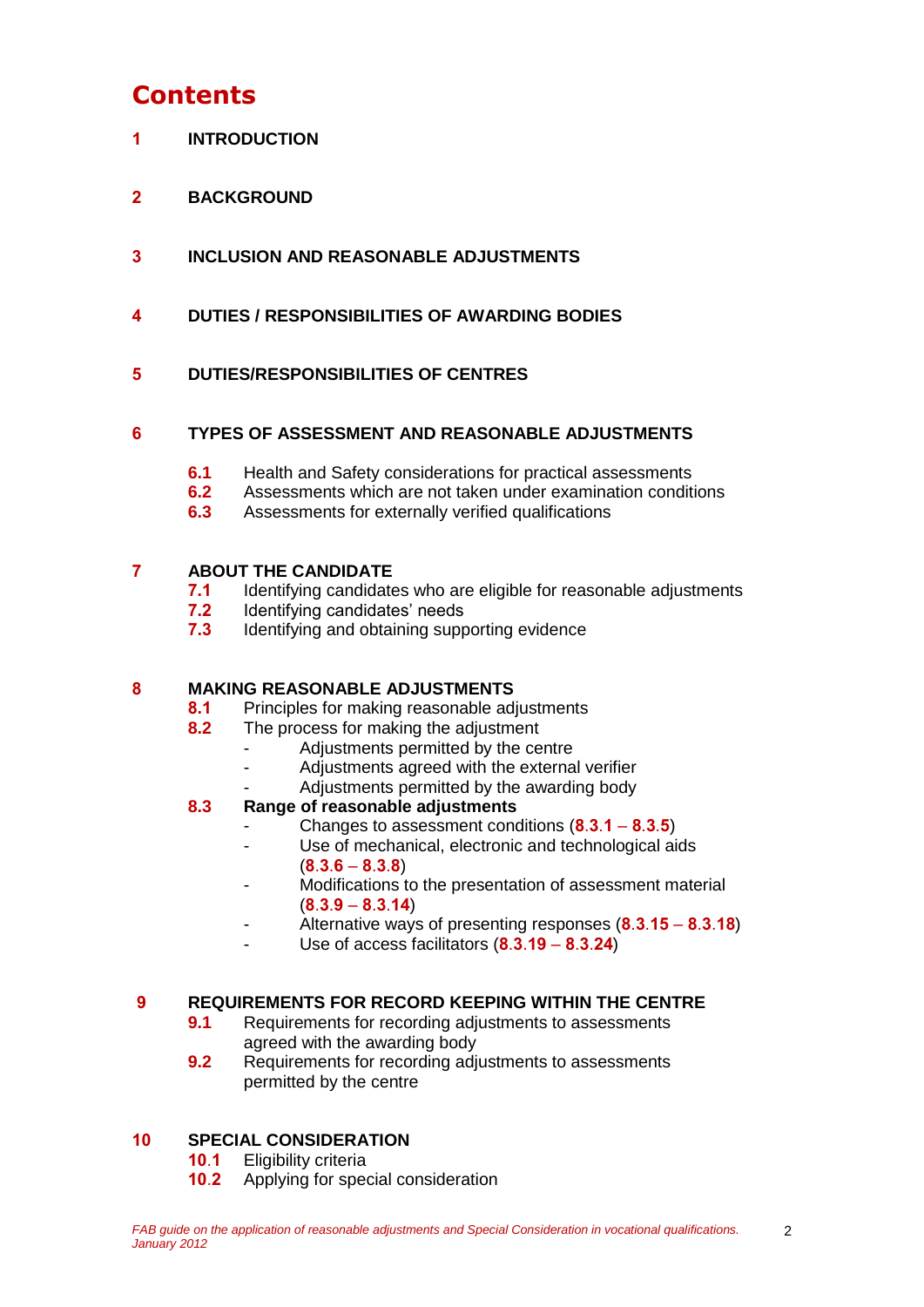### **11 MALPRACTICE**

## **APPENDIX**

| <b>FORMS</b> |  |
|--------------|--|
|              |  |

| Form 1 | $\sim$                   | Form to apply for reasonable adjustments               |
|--------|--------------------------|--------------------------------------------------------|
| Form 2 | $ -$                     | Form to apply for special consideration                |
| Form 3 | $\overline{\phantom{0}}$ | Form to complete where the centre or external verifier |
|        |                          | permitted reasonable adjustments                       |
| Form 4 |                          | <b>Permissions Table</b>                               |

- **II GLOSSARY**
- **III RESOURCES**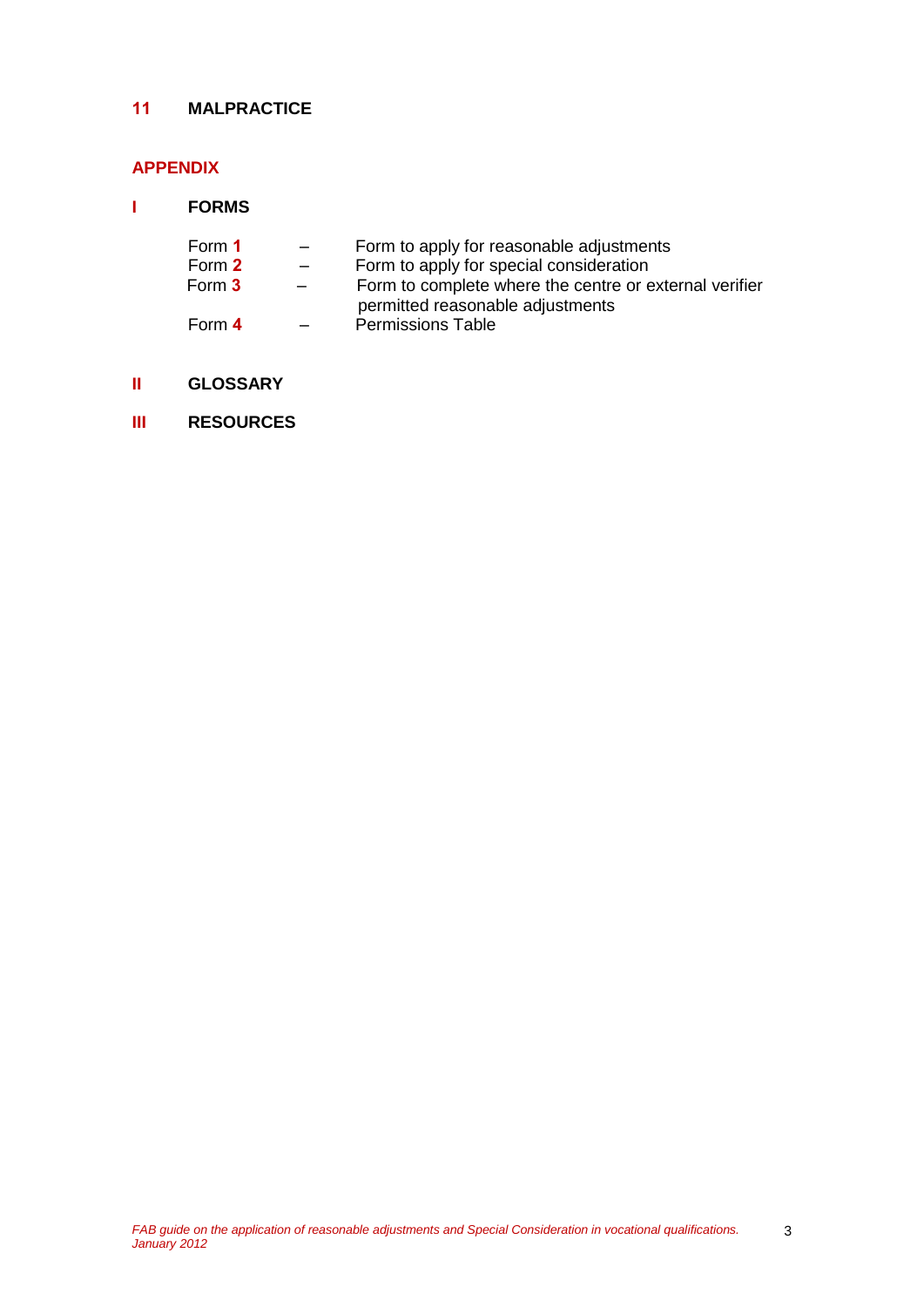### **1 INTRODUCTION**

- **1.1** This guide has been written to help vocational awarding bodies and their centres meet their obligations on equality of access to qualifications and assessment, as required by relevant legislation, including the Equality Act 2010 and by the Ofqual document '*The General Conditions of Recognition*'. 1
- **1.2** This guide provides an indication of good practice to assist vocational awarding bodies in the consistent application of reasonable adjustments to enable equal access to qualifications. It has been developed by the Federation of Awarding Bodies (FAB) with key stakeholders. Individual awarding bodies may adapt it to suit the requirements of the vocational qualifications they offer and to fit with their administrative systems.
- **1.3** This guide is advisory only and is intended for vocational awarding bodies to adopt in their own contexts. Each awarding body will take responsibility for their own use and implementation of the information in this guide and for its publication to, and use by, centres. FAB does not bear any responsibility for the use of the information in this guide and for its publication to, and use by, individual awarding bodies or centres. By adopting the information in this guide each awarding body takes responsibility for their publication, use and implementation of it. Each awarding body is responsible for any amendments and adaptations they make to the information for their specific needs.
- **1.4** The recommendations in this guide are not exhaustive and in every case it is for the awarding bodies and their approved centres to determine on a case-bycase basis whether reasonable adjustments are necessary and what reasonable adjustments will be effective.

The information in this guide is applicable as at 1 January 2012. Awarding bodes are responsible for checking any updates and changes to the law.

- **1.5** The guide is intended to be used with centres which are approved to offer accredited vocational qualifications.
- **1.6** The guide sets out:
	- the impact of legislation and the General Conditions of Recognition on access to assessment;
	- the principles which should be followed when making decisions about adjustments to assessment;
	- the responsibilities that awarding bodies and centres have to ensure that all candidates are given an equal opportunity to demonstrate attainment;
	- the procedures which should be followed when making adjustments to assessment requirements.
- **1.7** Similar information on providing access arrangements for GCE, VCE, GCSE, GNVQ, Entry Level and Key Skills has been published by the Joint Council for Qualifications (JCQ).**<sup>2</sup>**

j

**<sup>1</sup>** *The General Conditions of Recognition, Ofqual May 2011*.

**<sup>2</sup>** '*Access Arrangements and Special Consideration Regulations and Guidance relating to Candidates who are eligible for Adjustments in Examinations'* (published annually at 1 September)

*FAB guide on the application of reasonable adjustments and Special Consideration in vocational qualifications. January 2012*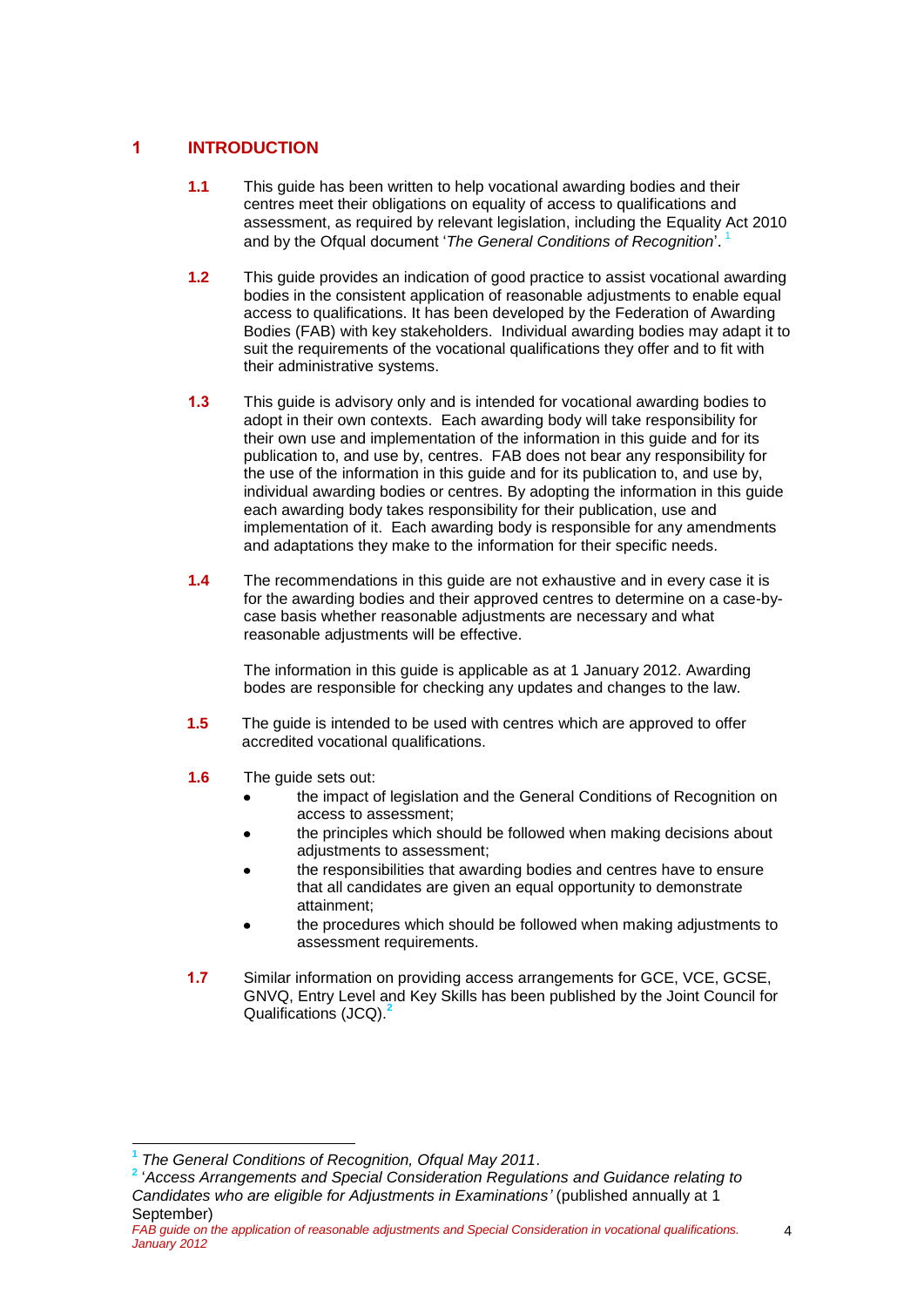### **2 BACKGROUND**

Awarding bodies have a duty to ensure that the integrity of their qualifications and assessment is maintained at all times. At the same time they and their centres have a duty to ensure that the rights of individual candidates to access qualifications and assessment in a way most appropriate for their individual needs are upheld. Equality legislation and the regulatory criteria give support and guidance to awarding bodies and their centres in creating an inclusive assessment process.

**Note**: where the terms 'access-related needs' or 'access-related issues' are used in this guidance, they refer to any entitlement to access the assessment process resulting from legislation, regulation, or good practice, provided that the standards of the assessment are maintained.

### **2.1 The Equality Act 2010**

The Equality Act 2010 came into force on 10 September 2010. This Act replaced previous anti-discrimination laws with a single act to make the law simpler and to remove inconsistencies. The intention was to make the law easier for people to understand and comply with. The act also strengthened protection in some situations.

The act covers nine **protected characteristics**, which cannot be used as a reason to treat people unfairly. The protected characteristics are:

- $\bullet$  age
- disability
- gender reassignment
- marriage and civil partnership
- pregnancy and maternity
- $\bullet$  race
- religion or belief
- $\bullet$  sex
- sexual orientation

The Equality Act sets out the different ways in which it is unlawful to treat someone, such as direct and indirect discrimination, harassment, victimisation and failing to make a reasonable adjustment for a disabled person.

The act prohibits unfair treatment in the workplace, when providing goods, facilities and services, when exercising public functions, in the disposal and management of premises, in education and by associations (such as private clubs).

The Act require awarding bodies to make reasonable adjustments to assessment arrangements which place disabled candidates at a substantial disadvantage in comparison to candidates who are not disabled.

#### **2.2 The General Conditions of Recognition**

In their publication '*The General Conditions of Recognition May 2011'*, Ofqual makes a number of references to Equalities Law and states a number of requirements for awarding bodies, including:

5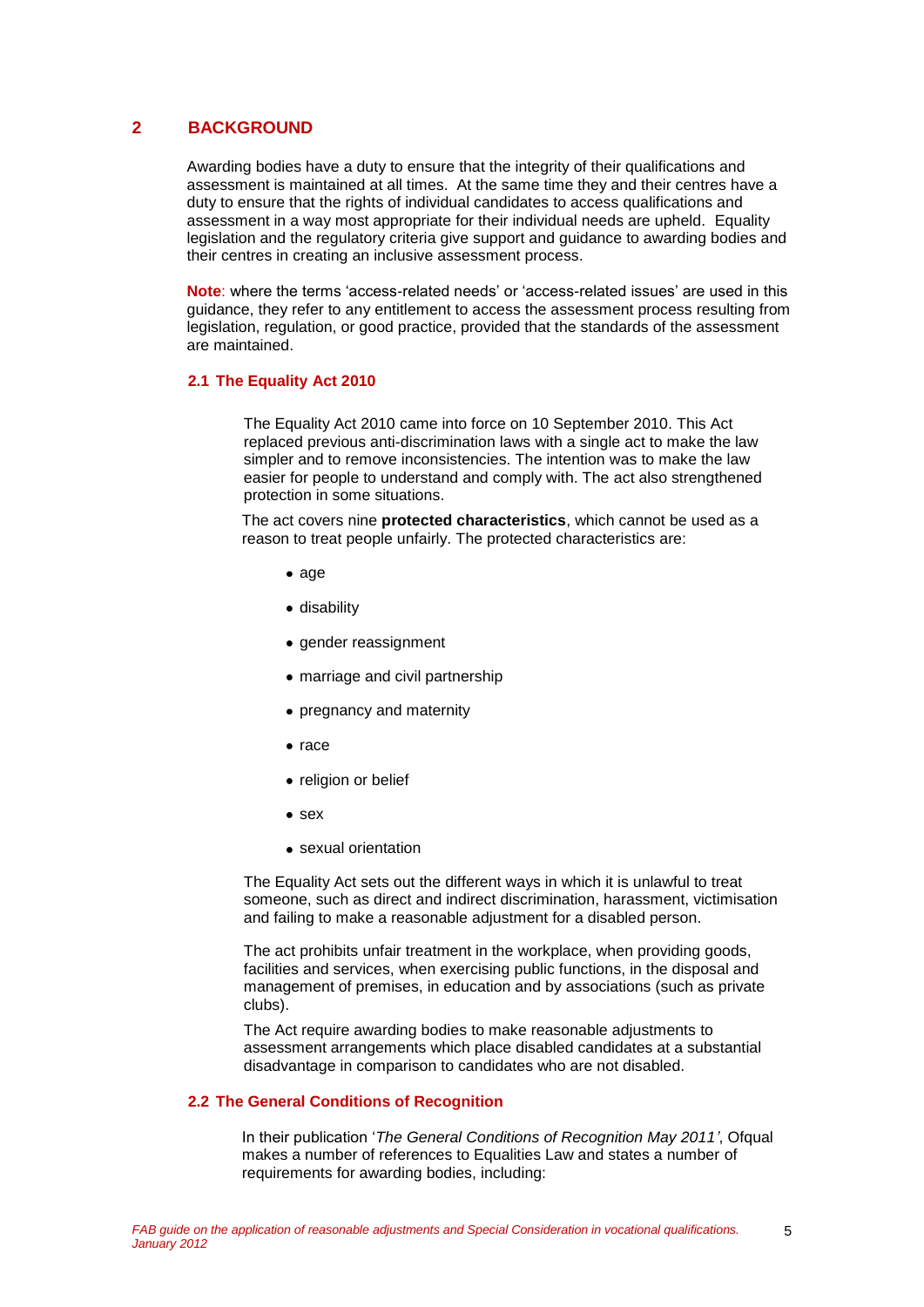#### *Condition D2- Accessibility of qualifications*

*D2.1 An awarding organisation must ensure that it complies with the requirements of Equalities Law in relation to each of the qualifications which it makes available.*

*D2.2 An awarding organisation must monitor qualifications which it makes available for any feature which could disadvantage a group of Learners who share a particular Characteristic.*

### *Condition E4- Ensuring an assessment is fit for purpose and can be delivered*

*E4.2 In designing such an assessment, an awarding organisation must in addition ensure that the assessment –*

*(d) permits Reasonable Adjustments to be made, while minimising the need for them.*

#### *Condition G2- Language of the assessment*

*G2.2 A Learner taking a qualification may be assessed in British Sign Language or Irish Sign Language where it is permitted by an awarding organisation for the purpose of Reasonable Adjustment.*

#### *Condition G6 -Arrangements for Reasonable Adjustments*

*G6.1 For the purposes of this condition, Reasonable Adjustments are adjustments made to an assessment for a qualification so as to enable a disabled Learner to demonstrate his or her knowledge, skills and understanding to the levels of attainment required by the specification for that qualification.*

*G6.2 An awarding organisation must, in accordance with Equalities Law, have in place clear arrangements for making Reasonable Adjustments in relation to qualifications which it makes available.*

*G6.3 An awarding organisation must publish details of its arrangements for making Reasonable Adjustments, which must include details as to –*

> *(a) how a Learner qualifies for a Reasonable Adjustment, and (b) what Reasonable Adjustment will be made.*

#### *Condition G7-Arrangements for Special Consideration*

*G7.1 For the purposes of this condition, Special Consideration is consideration to be given to a Learner who has temporarily experienced –*

*(a) an illness or injury, or*

*(b) some other event outside of the Learner's control, which has had, or is reasonably likely to have had, a material effect on that Learner's ability to take an assessment or demonstrate his or her level of attainment in an assessment.*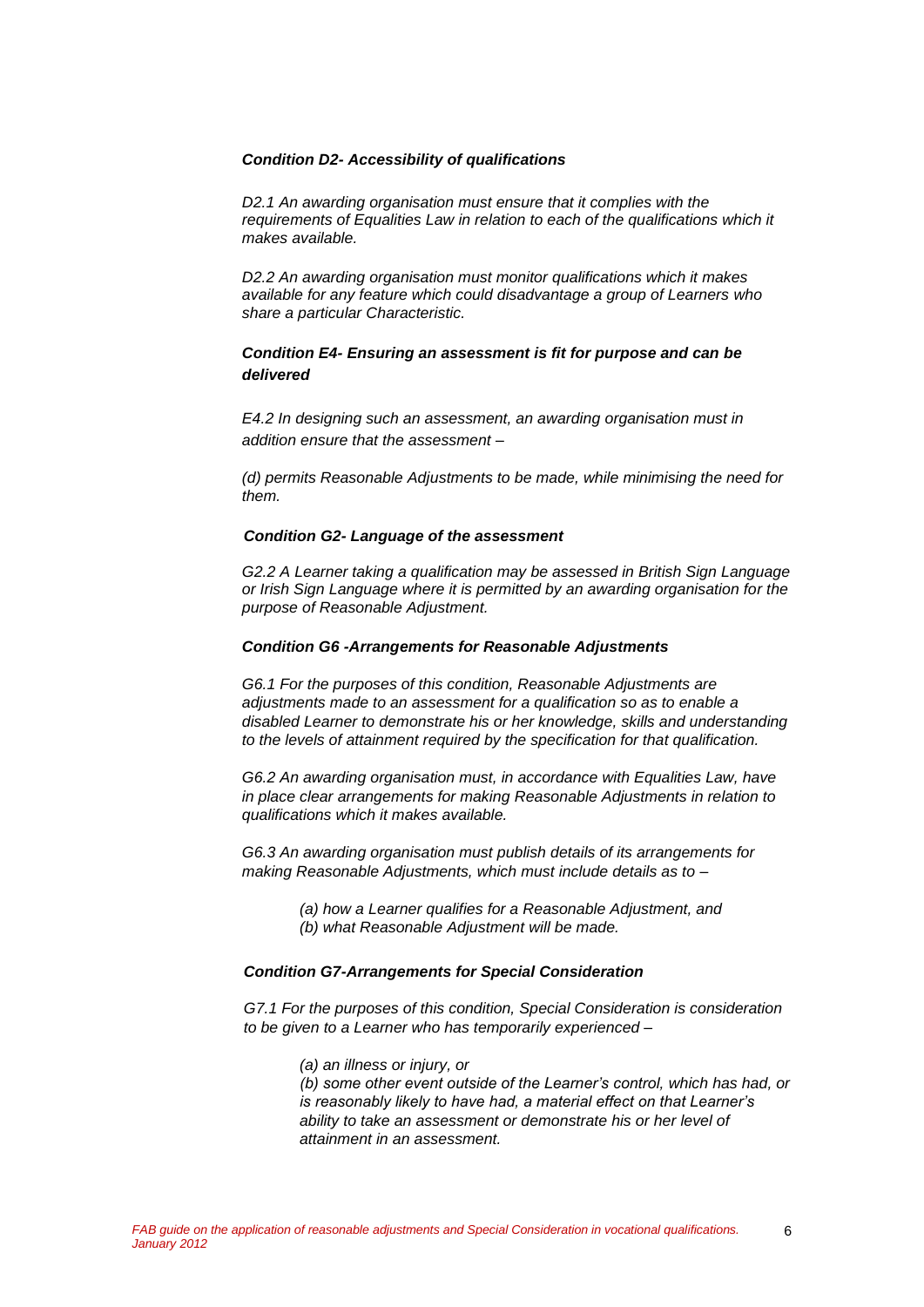*G7.2 An awarding organisation must have in place clear arrangements for Special Consideration to be given to Learners in relation to qualifications which it makes available.*

*G7.3 An awarding organisation must publish details of its arrangements for giving Special Consideration, which must include details as to –*

> *(a) how a Learner qualifies for Special Consideration, and (b) what Special Consideration will be given.*

Awarding organisations are also required their centres to operate in line with the Equalities Law and this is stated in Condition C2 – Arrangements with Centres which states that the awarding organisation must:

*require the Centre to undertake the delivery of the qualification required*   $\bullet$ *by the awarding organisation in accordance with Equalities Law, (Condition C2.3 (h)).*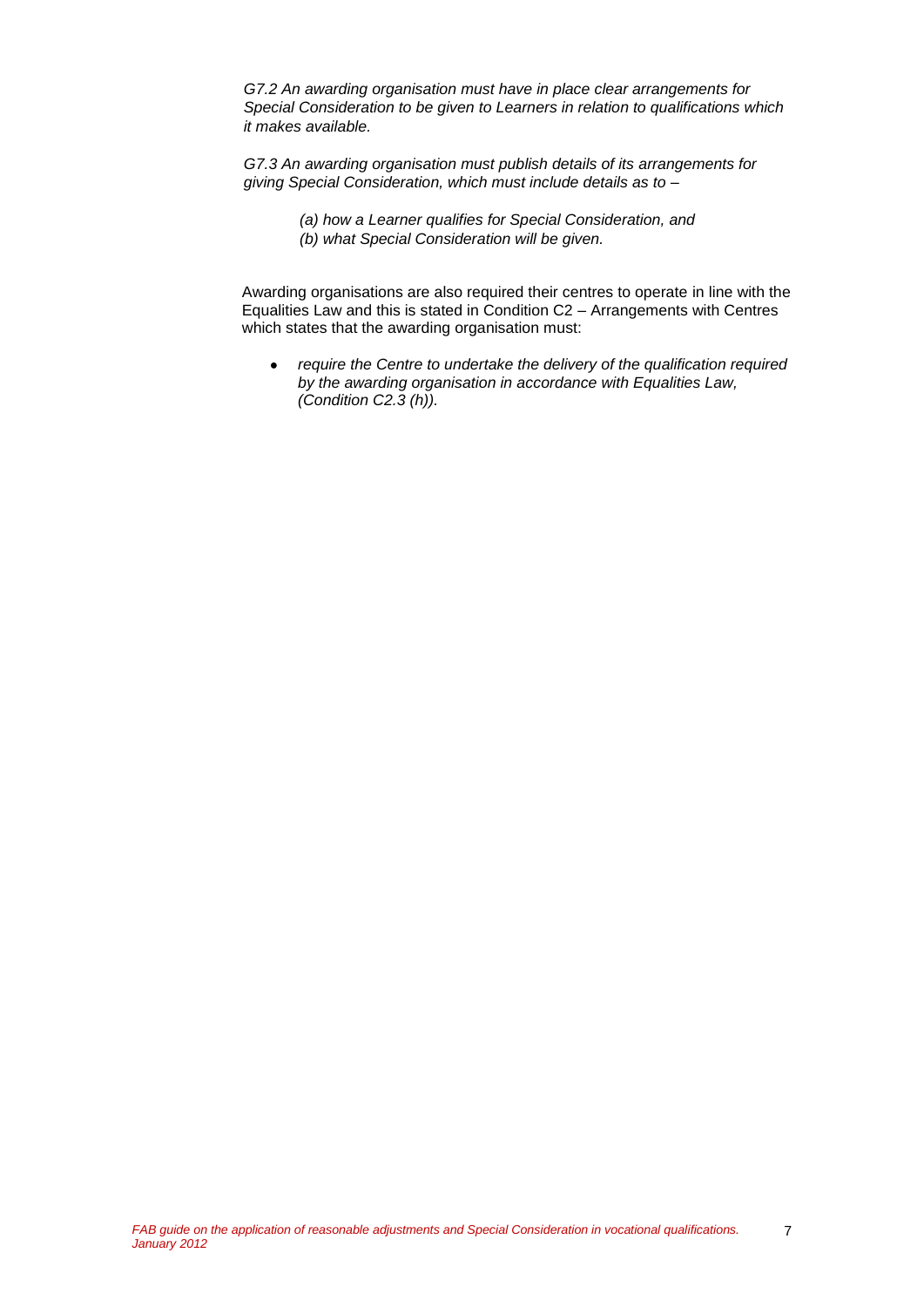### **3 INCLUSION AND REASONABLE ADJUSTMENTS**

Awarding bodies and centres can demonstrate their commitment to ensuring that individual candidates can access qualifications and assessment in two ways:

- **•** by recognising the diverse needs of candidates at the stage where qualifications and assessments are designed. An inclusive design approach will help to ensure that access is built in to the qualification and assessment for all candidates;
- by making appropriate reasonable adjustments to standard assessment arrangements, wherever this is required to enable access.

#### **Definition of reasonable adjustments**

- **3.1** A reasonable adjustment is any action that helps to reduce the effect of a disability or difficulty that places the candidate at a substantial disadvantage in the assessment situation.
- **3.2** Reasonable adjustments must not affect the reliability and validity of the assessment outcomes.
- **3.3** Reasonable adjustments may include, but are not limited to:
	- changing usual assessment arrangements, for example allowing a candidate extra time to complete the assessment activity;
	- adapting assessment materials, such as providing materials in Braille;
	- providing assistance during assessment, such as a sign language interpreter or a reader;
	- re-organising the assessment room, such as removing visual stimuli for an autistic candidate;
	- changing the assessment method, for example from a written assessment to a spoken assessment;
	- using assistive technology, such as screen reading or voice activated software.
- **3.4** Reasonable adjustments are approved or set in place before the assessment activity takes place; they constitute an arrangement to give the candidate access to the qualification.
- **3.5** Where reasonable adjustments have been applied the work produced by the candidate will be marked to the same standard as the work of other assessed candidates.
- **3.6** Awarding bodies and centres are only required by law to do what is 'reasonable' in terms of giving access. What is reasonable will depend on the individual circumstances, the impact of the disability on the individual, cost implications and the practicality and effectiveness of the adjustment. Other factors, such as the need to maintain competence standards and health and safety, will be taken into consideration.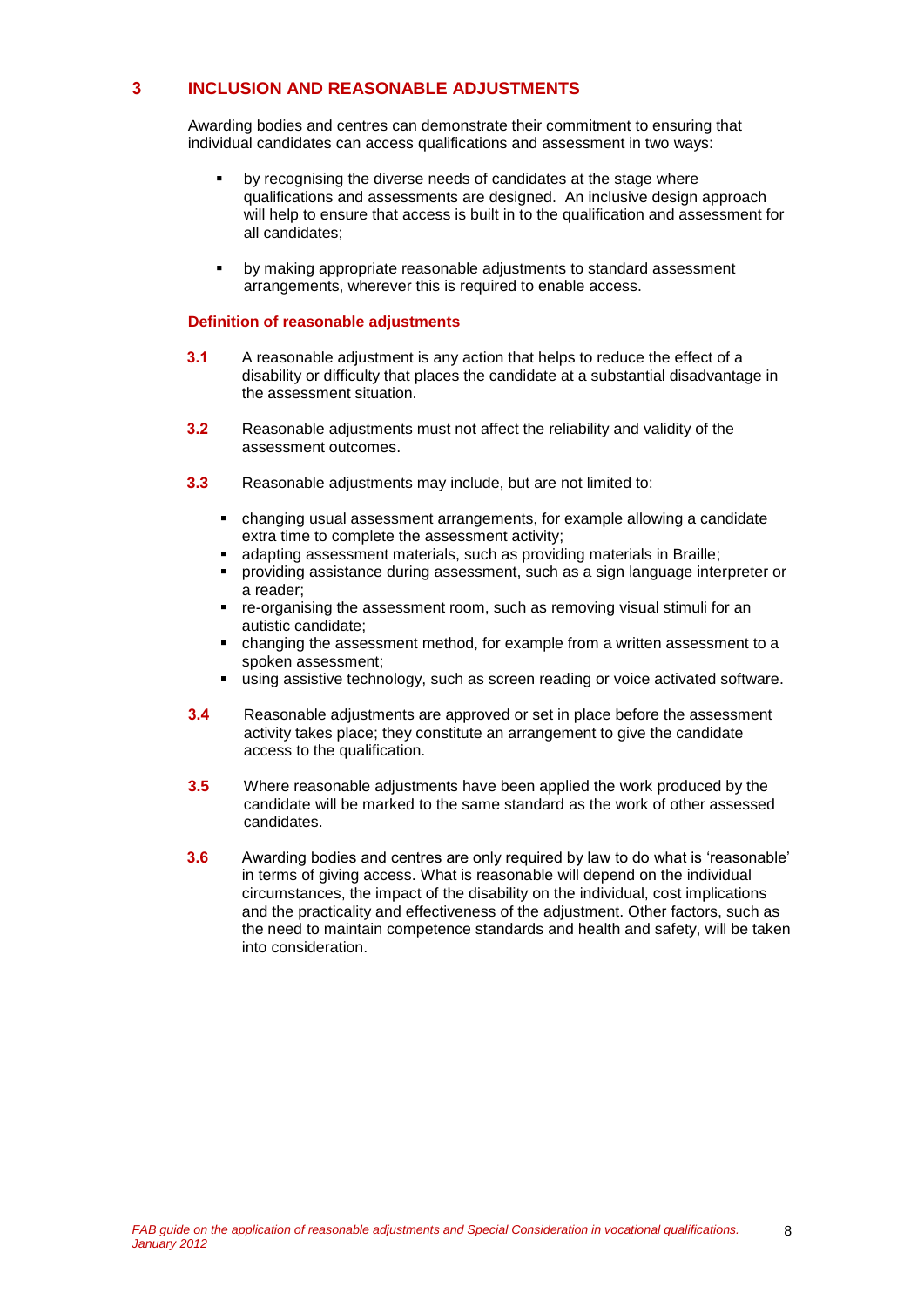### **4 DUTIES/RESPONSIBILITIES OF AWARDING BODIES**

To meet their responsibilities to individual candidates, and in terms of current equality legislation and regulatory requirements, vocational awarding bodies should, as far as is practicable:

- **4.1** have a policy in place to prevent discrimination in the assessment of skills and knowledge. This policy should conform to the requirements of the Equality Act and should be subject to regular review. Awarding bodies should communicate this policy to all their approved centres.
- **4.2** have effective systems in place to approve reasonable adjustments and special consideration. Special considerations are procedures implemented at the time of an examination to allow attainment to be demonstrated by a candidate who has been disadvantaged by temporary illness, injury, indisposition or adverse circumstances.
- **4.3** monitor and evaluate the use of reasonable adjustments and special consideration in order to ensure that these are effective and meet the requirements of current legislation. Each awarding body may approach this monitoring and evaluation activity in a way that best suits the needs of their centres and may include activities such as: centre visits, collation of learner feedback, comparisons of outcomes of cases where reasonable adjustments have/have not been applied etc.
- **4.4** provide clear and comprehensive guidance to approved centres on the procedures for making adjustments to assessment. The guidance should include information about when a centre is permitted to allow adjustments to assessments and when it has to apply to the awarding body for permission and the timescales for this. The guidance should specify the requirements for supporting evidence and record keeping. Awarding bodies should regularly review these procedures in the light of changes in legislation and regulation.
- **4.5** encourage centres to have policies and procedures in place to prevent discrimination against candidates with access-related assessment needs.
- **4.6** ensure that centres have effective internal systems to record where they permit reasonable adjustments. Awarding bodies should monitor these systems to ensure they continue to meet the requirements of the awarding body.
- **4.7** require that centres undertake that buildings used as assessment venues are accessible to all candidates.
- **4.8** consider the needs of all potential candidates when developing qualifications. Awarding bodies take steps to ensure that the needs of all candidates are considered when qualifications are being developed and reviewed and that inclusive assessment methods are incorporated. Assessment requirements should be clearly expressed so that any modifications to the assessment method or delivery may be made without compromising standards.
- **4.9** continually review competence standards of qualifications or contribute appropriately to the review of national occupational standards to ensure that such standards can be objectively justified.
- **4.10** consider the needs of all potential candidates when developing assessment material. The presentation of assessment material may prove a barrier for some candidates, e.g. a cluttered layout, unclear font type, long sentences and unnecessary visual content may be problematic for some candidates. The language used in assessment material should be clear, unambiguous and free from jargon. Externally set assessment tasks should be sufficiently varied and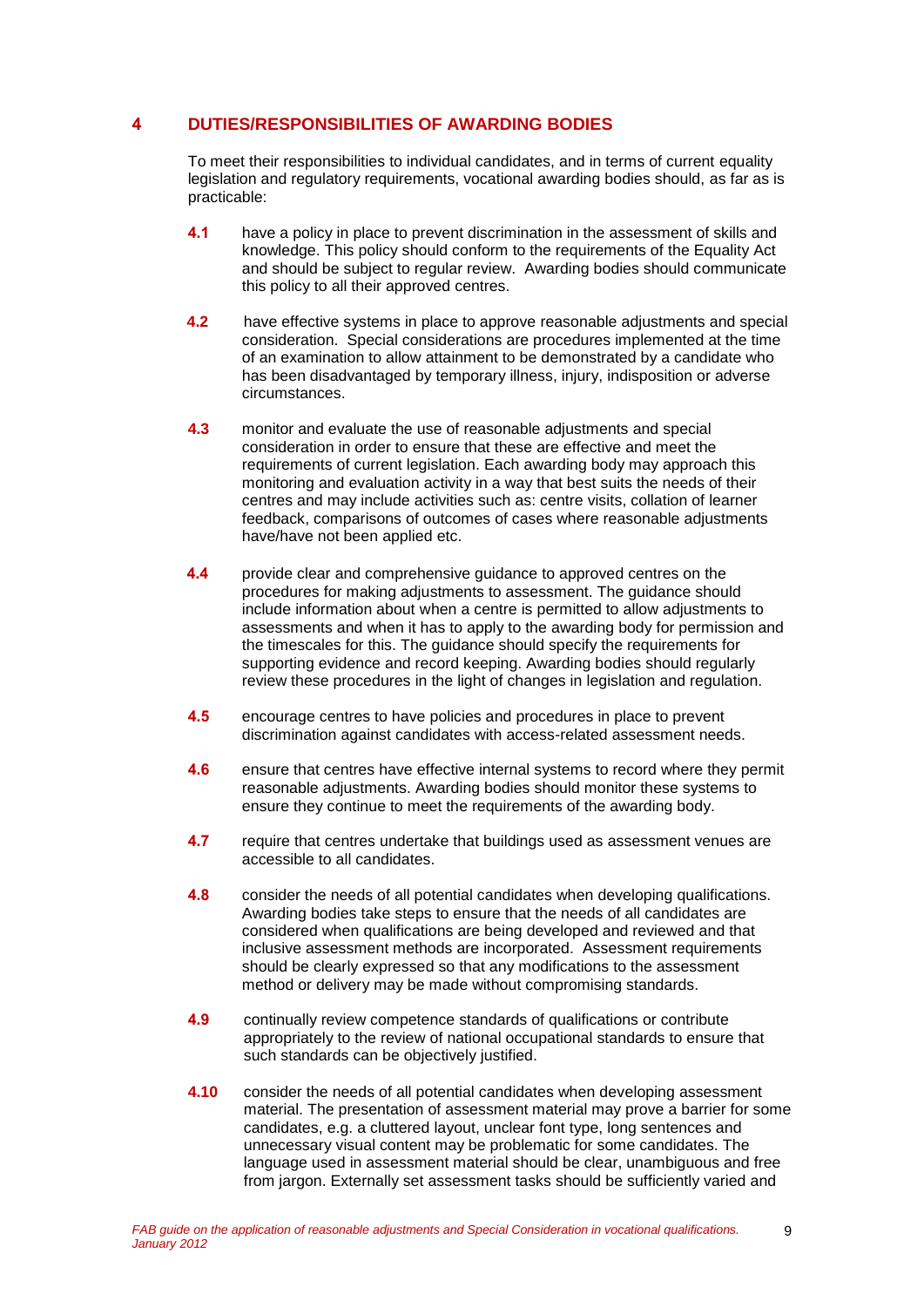flexible to ensure that no particular group of candidates is placed at a disadvantage.

- **4.11** design assessment material, as far as possible, in such a way that it can be used successfully with assistive technology such as screen reading software. The layout, particularly the use of tables, can be problematic when used with some screen reading software.
- **4.12** ensure that they have an effective appeals policy so that centres can appeal against decisions involving assessment arrangements for candidates with access-related needs.

This list is not intended to be exhaustive and awarding bodies must take all possible practical steps to apply reasonable adjustments, so as to promote equality of access for candidates who are placed at a substantial disadvantage in comparison to a person without disability or difficulty.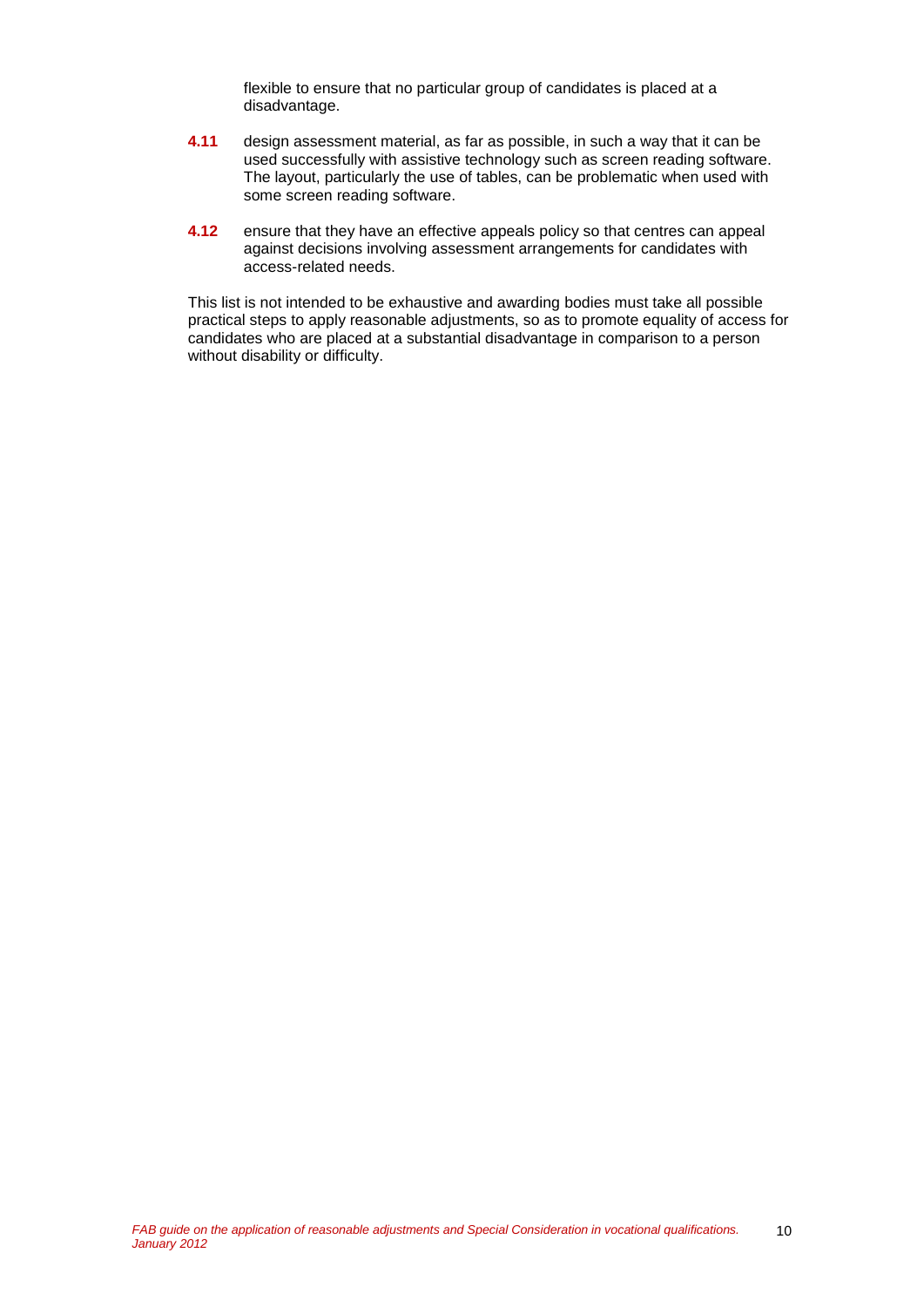### **5 DUTIES/RESPONSIBILITIES OF CENTRES**

To meet their responsibilities to individual candidates, and in terms of current equality legislation and regulatory requirements, a centre should, as far as is practicable:

- **5.1** have an access to assessment policy and communicate this to all staff and candidates. The centre should cultivate an atmosphere in which candidates feel free to disclose their access-related needs. It should be noted that the duty to make reasonable adjustments has an 'anticipatory' aspect. This means that the centre should consider what adjustments future candidates with disabilities or difficulties may need, and make appropriate provision in advance.
- **5.2** identify as early as possible, preferably before registering a candidate for a qualification, any difficulties the candidate may have in accessing assessment. To assist with this the centre should ensure that all staff who recruit, advise, or guide potential candidates have had training to make them aware of accessrelated issues. Early contact with the awarding body is advised, in order to determine whether reasonable adjustments to the assessment process are possible.
- **5.3** select an appropriate qualification for the candidate, based upon his / her particular circumstances. The centre should explain to the candidate the assessment requirements of the qualification and the planned programme of study. It should be made clear at the outset if the candidate will not be able to meet all the assessment criteria. The candidate may still decide to proceed with the qualification but enter only for part, or none, of the assessment. In this case the centre should explain to the candidate any restriction on progression to other qualifications as a result of not achieving all the criteria.
- **5.4** select an appropriate adjustment to make the assessment accessible to the candidate. In order to decide whether an adjustment is appropriate, the centre should consider the nature of the skills that are being assessed and the implications for assessment of the candidate's difficulties. The centre should involve the candidate in making any decisions about appropriate adjustments to assessment. In cases of doubt, the centre should contact the awarding body for advice on suitable and appropriate adjustments.
- **5.5** ensure that it can resource the selected adjustment to assessment. It is the centre's responsibility to arrange any assistance for the candidate, such as a reader, scribe, additional invigilator, British Sign Language (BSL)/English interpreter, etc.
- **5.6** follow the awarding body's procedures for requesting adjustments to assessment.The centre should apply for reasonable adjustments on behalf of the candidate, where necessary. All applications for adjustments to assessment must be supported by the Head of Centre or other member of staff with designated responsibility.
- **5.7** follow the awarding body's procedures for implementing adjustments to assessment. The centre will be required to implement the adjustments to assessment in accordance with the guidance given in sections **8.3.1 – 8.3.24**. It is the centre's responsibility to ensure that the candidate only uses the appropriate adjustments and that they keep records of these reasonable adjustments for audit purposes. If the centre exceeds the level of assistance and type of assistance as set out in these sections it may lead to malpractice investigations.
- **5.8** ensure that it has effective internal appeals procedures so that the candidate can query any decision taken by the centre not to allow an adjustment to assessment. These procedures should be made available to the candidate and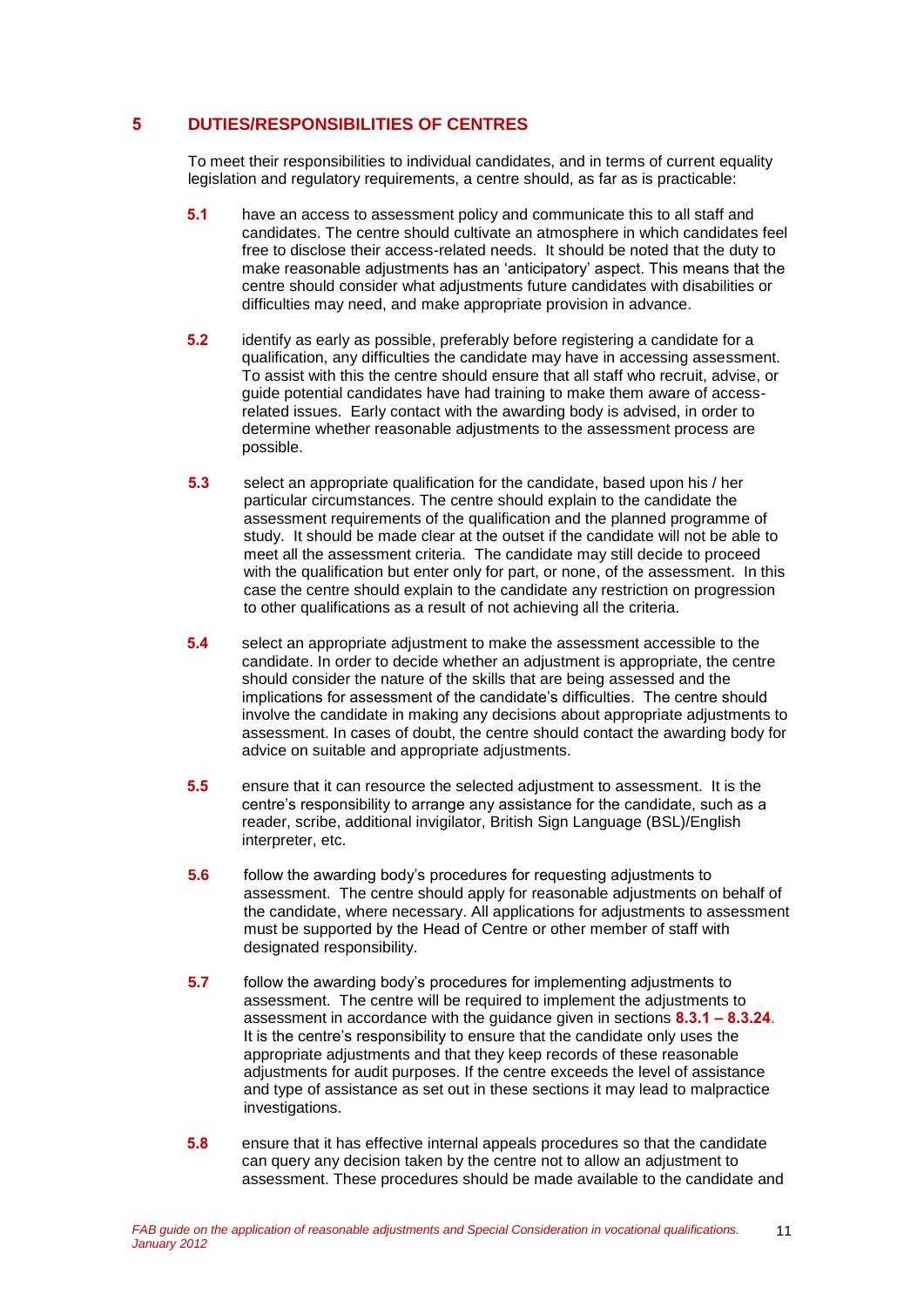should include details of the grounds for appeal and the timescales associated with investigations of appeals.

- **5.9** design centre-set assessment activities or material in an inclusive way so that they are accessible to candidates with access-related needs. The centre should ensure that the language of the assessment is clear, unambiguous and free from jargon.
- **5.10** ensure that buildings used for assessment are accessible to all candidates, as far as is practicable.

This list is not intended to be exhaustive and centres must take all possible practical steps to apply reasonable adjustments, so as to promote equality of access for candidates who are placed at a substantial disadvantage in comparison to a person without disability or difficulty.

#### **5.11 Duties/responsibilities of Centres and the General Conditions of Recognition.**

Under Condition C2 –Centre Arrangements in the General Conditions of Recognition, awarding bodies are required to have in place a written enforceable agreement with each of their Centres. Part of this agreement must 'require the Centre to undertake the delivery of the qualification required by the awarding organisation in accordance with Equalities Law'.

Centres will therefore be bound by that agreement and required to ensure that they operate in line with Equalities Law.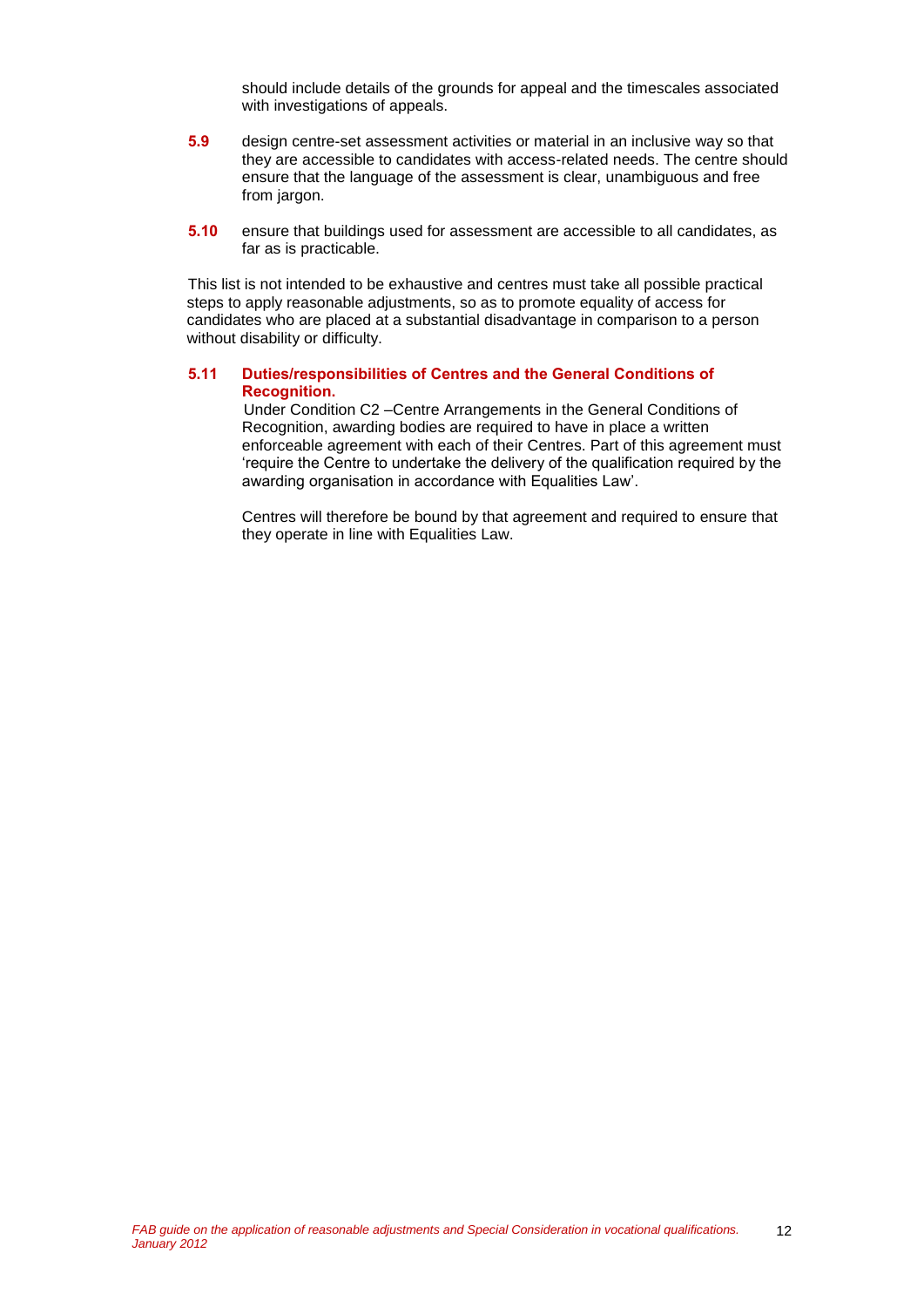### **6 TYPES OF ASSESSMENT AND REASONABLE ADJUSTMENTS**

Different types of assessment make different demands on the candidate and will influence whether reasonable adjustments will be needed and the kind of reasonable adjustment which may be put in place.

The adjustments that are appropriate for a particular assessment will depend upon:

- the specific assessment requirements of the qualification;
- the type of assessment;
- the particular needs and circumstances of the individual candidate.

#### **6.1 Health and safety considerations for practical assessments**

There are no circumstances when the health and safety of a candidate should be compromised in the name of assessment. In a practical activity, if there is a concern that the effects of a person's disability or difficulty may have health and safety implications for him/herself and for others, a suitably qualified person in the centre should carry out a risk assessment related to the candidate's particular circumstances. The risk assessment should identify the risks associated with the particular activity, but should also take account of any reasonable adjustments put in place for the candidate which may remove or reduce the risk. The risk assessment may reveal that it is not possible for the candidate to fulfil all the requirements of the assessment. In this case it may be appropriate to substitute another task. The centre should contact awarding bodies to discuss individual cases where further clarification is necessary.

Assumptions should not be made about a disability or difficulty posing a health and safety risk, but the health and safety of all candidates and others must always be of paramount importance.

- **6.2 Assessments which are not taken under examination conditions** With these types of assessments the centre has greater flexibility to be responsive to an individual candidate's needs and choose an assessment activity and method that will allow the candidate to demonstrate attainment.
- **6.2.1** These types of assessments may include, for example, coursework, set assignments which are researched in the candidate's own time, assessment activities devised by the centre or the awarding body, assessments where the candidate has to collect evidence in order to demonstrate competence.
- **6.2.2** The assessment requirements for the majority of vocational qualifications fall into this group.
- **6.2.3** In these types of assessments the candidate may meet the specified assessment criteria in any way that is valid. To facilitate access where there is evidence of need, the centre may:
	- allow the candidate to use any mechanical, electronic or other aids in order to demonstrate achievement as long as the aids:
		- are generally commercially available;
		- reflect the candidate's normal way of working;
		- enable the candidate to meet the specified criteria;
		- do not give the candidate an unfair advantage.
	- present assessment materials or documents in a way that reflects the  $\blacksquare$ candidate's normal way of working and enables him or her to meet the specified assessment criteria, for example, materials do not have to be in written format, unless specified by the assessment requirements.
	- allow the candidate to present their answers or evidence in any format as long as it enables them to demonstrate that they have met the assessment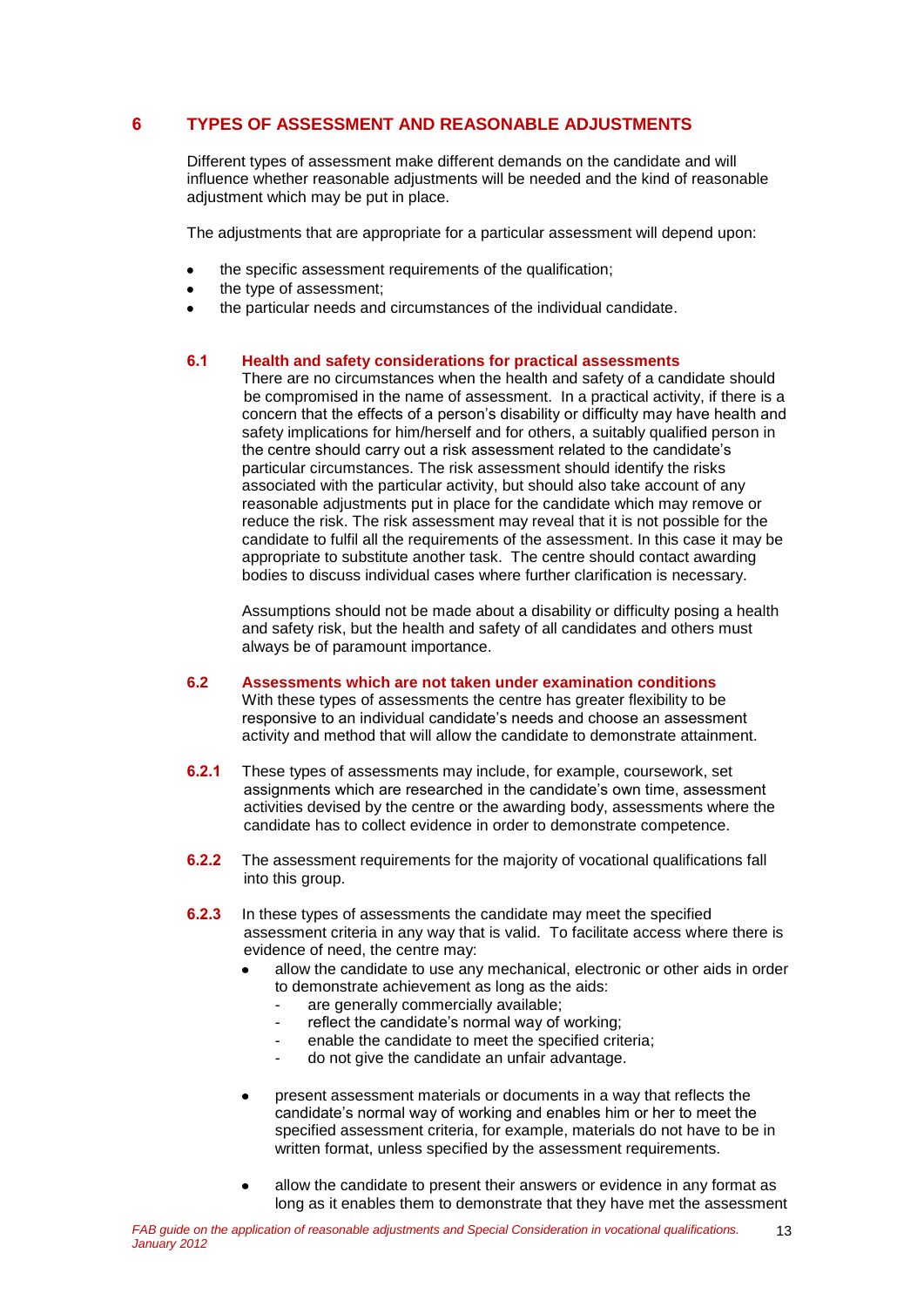criteria, for example, answers or evidence do not have to be in written format unless specified by the assessment criteria.

- **6.2.4** The centre is advised to adopt a flexible approach in identifying alternative ways of achieving the assessment requirements. The centre is advised to contact individual awarding bodies to discuss alternative arrangements that may be appropriate for specific situations.
- **6.2.5** The outcome produced by the candidate must at all times:
	- meet the requirements of the specifications regardless of the process or method used;
	- be assessable;
	- be able to be moderated or verified.
- **6.2.6** In the case of long-term illness of an individual candidate or when a permanent health condition/disability means a candidate's completion of assessment takes additional time it may be possible to permit an extension to the deadline for the submission of work for certification. A centre should note that it will not be possible to allow time extensions for all qualifications.
- **6.2.7** Where reasonable adjustments are put in place for these types of assessments, the centre should check whether permission needs to be obtained from the awarding body. The centre should ensure that they adhere to the awarding body's requirements for record keeping and supporting evidence.

#### **6.3 Assessments for externally verified qualifications**

- **6.3.1** Vocational qualification candidates are often required to compile a portfolio of evidence which can consist of a mixture of work products, observation reports, witness statements, knowledge tests, etc. Making appropriate access arrangements in qualifications of this type can be more straight-forward than in qualifications where the mode of assessment is more firmly fixed.
- **6.3.2** The benefits of being able to vary the assessment evidence and choose the most appropriate method of obtaining evidence should be considered when the candidate is first accepted onto a programme.
- **6.3.3** Where there is an identified need, the candidate may present their evidence in any format as long as it enables them to demonstrate that they have met the specified assessment criteria. For example, a candidate may present their evidence through the medium of Braille, on audio cassette or on video. Alternatively, oral questioning or witness statements may replace written responses.

Where evidence is produced in Braille or signed onto video, it is the centre's responsibility to ensure that a person who is suitably qualified in Braille or sign language is available to translate the material for the internal and external verifier if this is required.

- **6.3.4** Where the candidate uses alternative means of providing evidence, the method must have equal rigour to those used for other candidates.
- **6.3.5** The candidate must fulfil the demands of the criteria consistently over a period of time, regardless of method used to obtain the evidence. The assessment criteria may not be amended, re-worded or omitted.
- **6.3.6** The candidate may use any mechanical or electronic aids which are available in the workplace or which are commercially available in order to demonstrate competence. For example, these may include specially adapted equipment or assistive technology. The centre is required to provide the necessary resources to enable a candidate with access-related needs to produce evidence of developing the portfolio.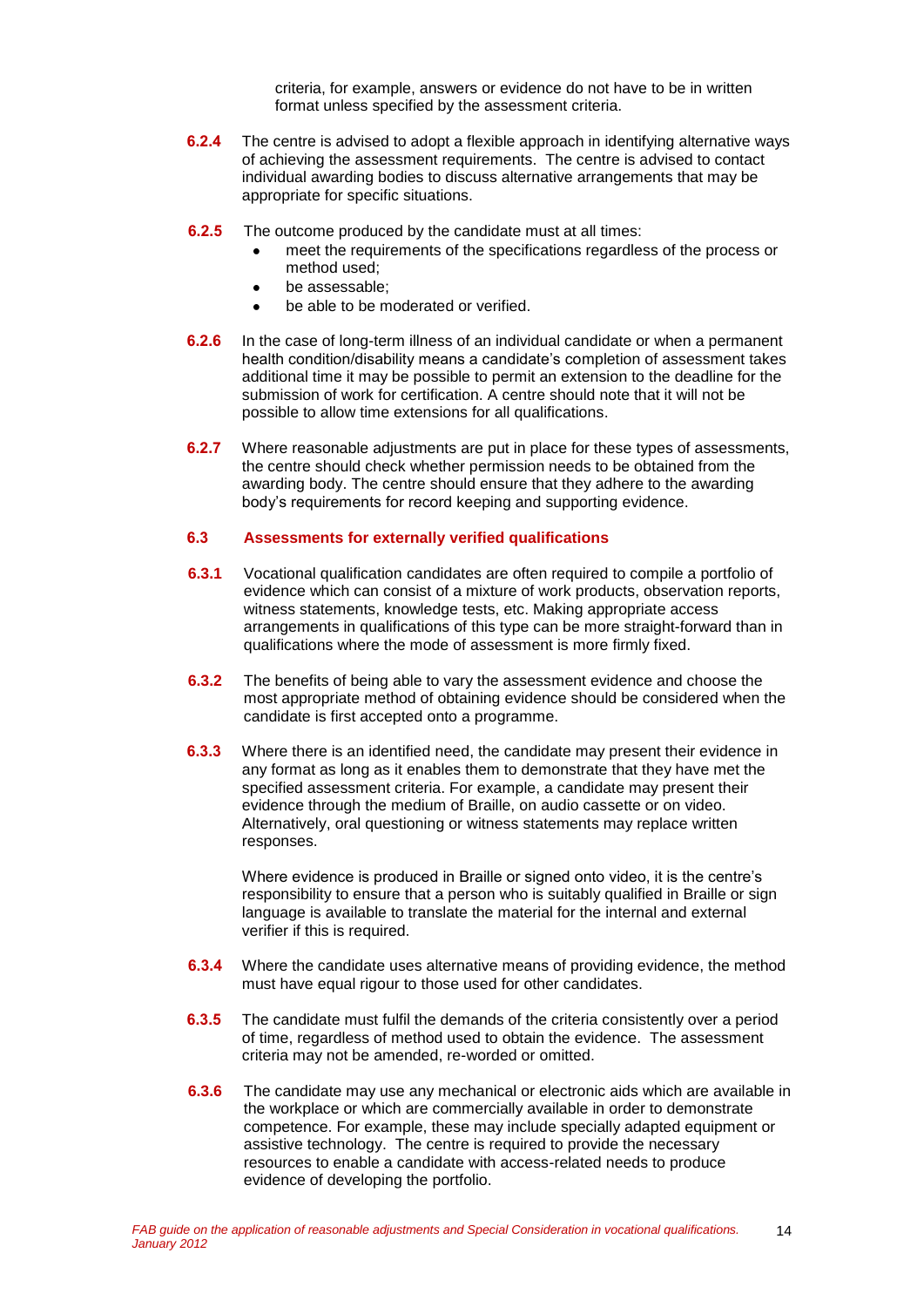- **6.3.7** All adjustments should be consistent with the candidate's normal way of working and must not give the candidate an unfair advantage over others.
- **6.3.8** While assessors, internal and external verifiers normally prefer to see a portfolio made up of evidence which is varied, the centre should be prepared to accept a more restricted variety of evidence as a means of enabling access. It is sensible, however, for the centre representatives to discuss this matter with the internal and/or external verifier at an early stage.
- **6.3.9** The candidate must achieve all the required units to gain a qualification. It may sometimes be the case that some full qualifications are inaccessible because of a candidate's inability to demonstrate competence in all parts of the qualification. In these cases unit certification should be available.
- **6.3.10** Where reasonable adjustments are put in place for assessments that are externally verified, the centre should check whether permission needs to be obtained from the awarding body or the external verifier. The centre should ensure that they adhere to the awarding body's requirements for record keeping and supporting evidence.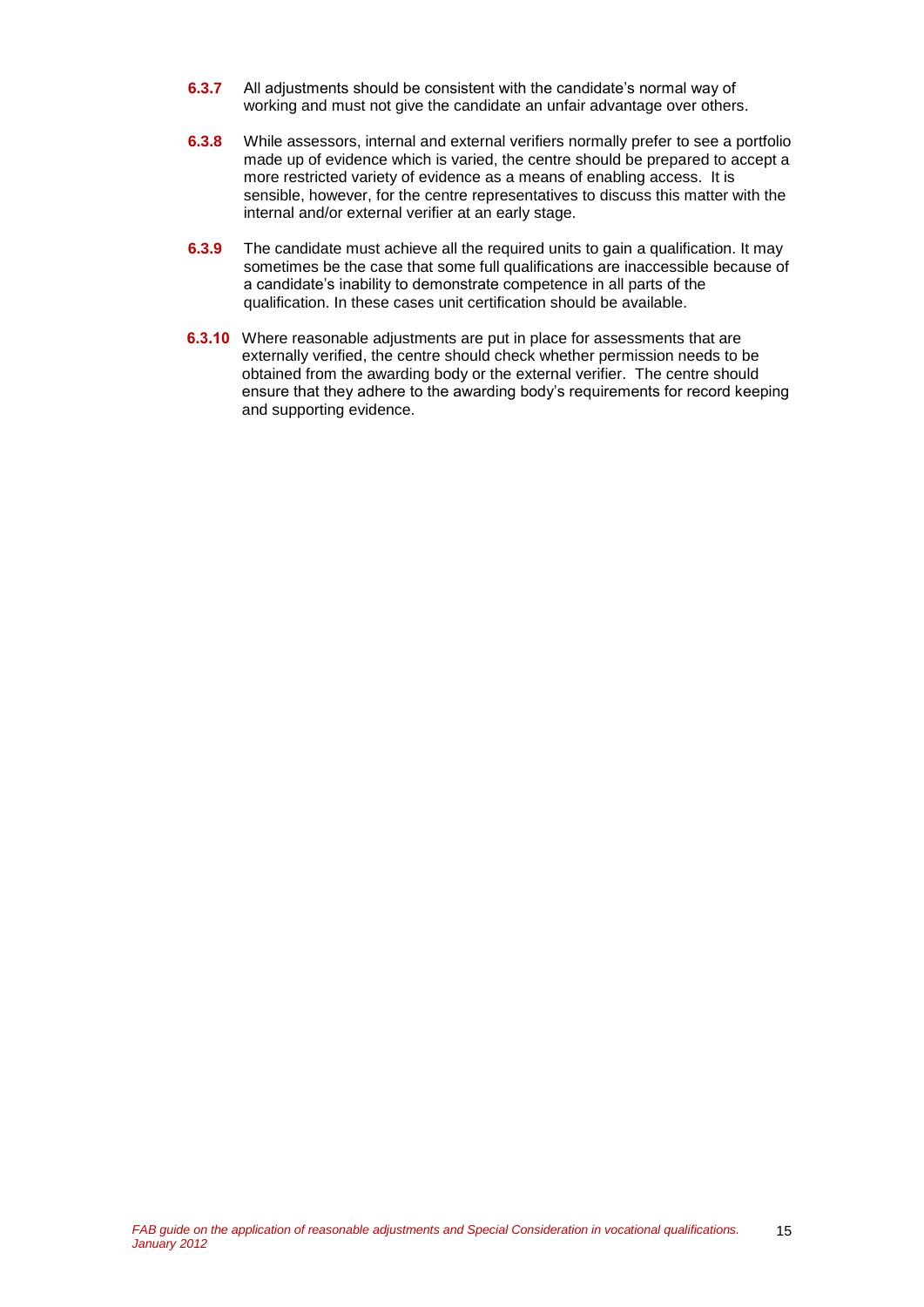### **7 ABOUT THE CANDIDATE**

#### **7.1 Identifying candidates who are eligible for reasonable adjustments**

Candidates are only eligible for reasonable adjustments if their disability or difficulty places them at a disadvantage in the assessment situation, in comparison to a person who is not disabled.

**7.1.1** Any adjustment to assessment will be based on what the candidate needs to access the assessment. Below are some examples of candidate needs that may be eligible for adjustments to assessments. This list is not exhaustive and it should be noted that some candidate needs will fall within more than one of the categories set out below.

#### **Communication and interaction needs**

A candidate with communication and interaction difficulties may have problems with reading or writing, the effects of which could be reduced through the use of a reader, word processor, scribe, BSL/English interpreter, screen reading software or voice activated software. They may also benefit from extra time during assessments that are time-constrained to allow them to demonstrate their skills and knowledge.

#### **Cognition and learning needs**

A candidate with learning difficulties and difficulties with comprehension may benefit from extra time in time-constrained examinations. They may also need assistance with reading and writing.

#### **Sensory and physical needs**

A candidate may need to have assessment material modified for hearing impairment and visual impairment. They may also need to use a BSL/English interpreter, practical assistant, reader and scribe. In addition they may benefit from the use of assistive technology and extra time to complete assessments.

#### **Behavioural, Emotional and Social needs**

The candidate may benefit from supervised rest breaks and separate accommodation, either within the centre or at an alternative venue. A candidate with attention difficulties may need the use of a prompter.

#### **Candidates for whom English is an additional language**

A candidate may benefit from extra time during assessments that are time constrained or the use of bilingual dictionaries.

- **7.1.2** The candidate will be eligible for reasonable adjustments if their performance during an assessment is likely to be substantially affected by a particular impairment. Many of these candidates will be defined as being disabled under the Equality Act.
- **7.1.3** An adjustment to assessment should only be considered where the difficulty experienced places the candidate at a disadvantage, in comparison with persons who are not disabled. Where the difficulty is minor, the centre should assist the candidate by offering help with study and assessment skills.
- **7.1.4** A candidate does not necessarily have to be disabled (as defined by the Equality Act) to be entitled to reasonable adjustments to assessment. Every candidate who is disabled will also not necessarily be entitled to or need an adjustment to assessment. The candidate may have developed coping mechanisms which minimise or remove the need for reasonable adjustments.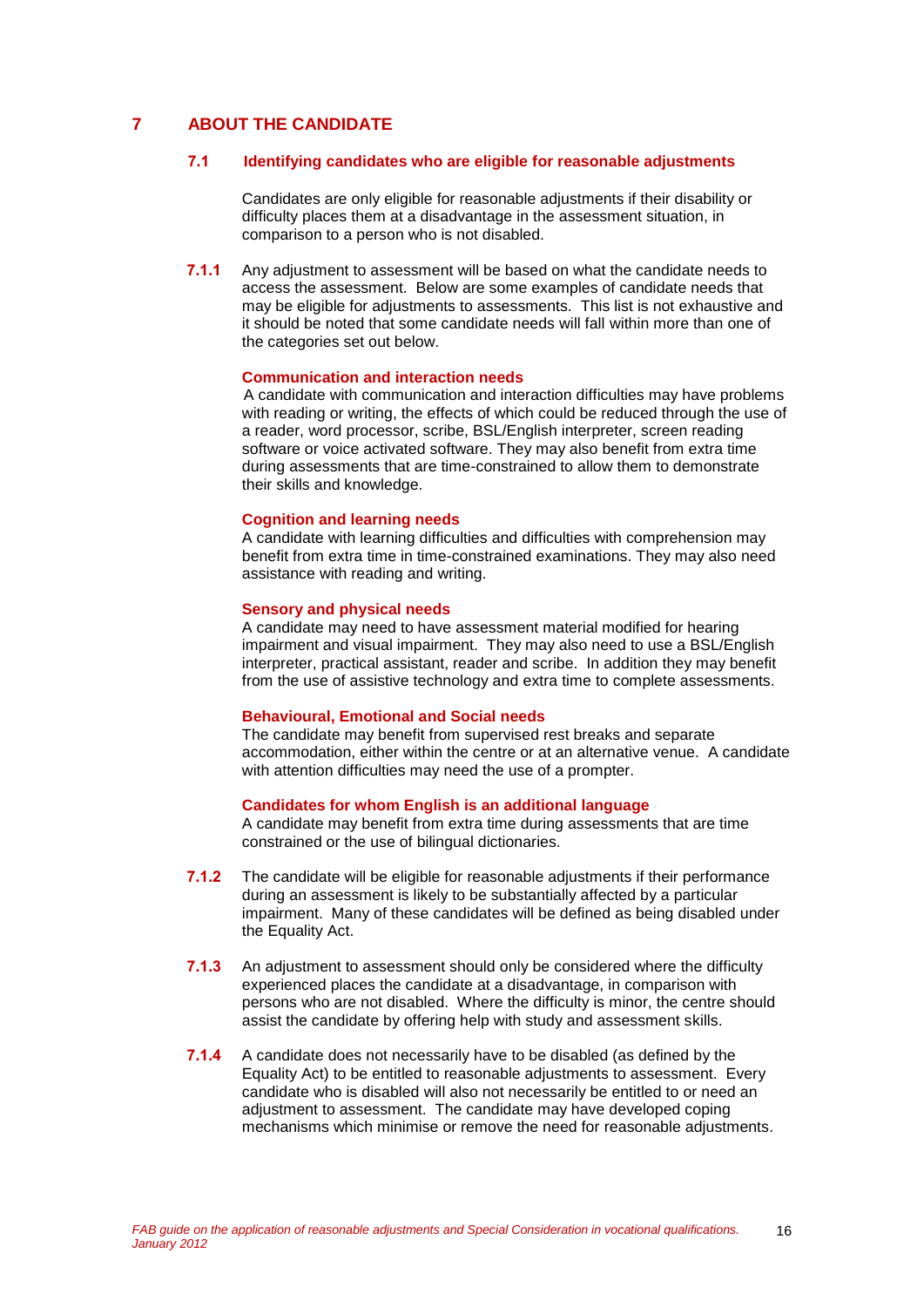#### **7.2 Identifying candidates' needs**

Any adjustment to assessment should be based on the individual candidate's needs to access the assessment.

The centre has a responsibility to ensure it has effective internal procedures for identifying candidates' needs and that these procedures comply with the requirements of equality legislation.

A centre should ensure that it can:

#### **7.2.1 Identify those candidates who are having difficulties or are likely to have difficulties accessing assessment.**

A candidate should be encouraged to make any access-related assessment needs known to the centre at the earliest opportunity, and before they are registered or entered for an assessment. To assist with the early identification of candidates with access-related assessment needs, the centre should ensure that all staff who recruit, advise or guide potential candidates have had training to make them aware of access-related issues. Once the candidate's need has been identified, it should be documented for audit purposes.

#### **7.2.2 Identify whether reasonable adjustments may be needed.**

Relevant centre staff should decide, in conjunction with the candidate, whether he or she will be able to meet the requirements of the assessment or whether adjustments will be required. It is important that the candidate is involved in this discussion as he or she knows best what the effect of their particular disability or difficulty is on how they do things. Where the implications of a particular difficulty are unclear, the centre should make use of specialist advice in order to determine how the difficulty will affect the candidate's performance in the assessment. The centre should avoid making assumptions, on the basis of previous experience, about whether adjustments may be necessary. Judgments should be made on the basis of individual need. If an adjustment will be needed, it should be documented for audit purposes.

#### **7.2.3 Identify the appropriate adjustment.**

When identifying which adjustments the candidate will need in the assessment, centre staff should take into consideration the candidate's normal way of working, history of provision during teaching and during informal assessments and the assessment requirements of the qualification. Certain simple adjustments may be all that is required, e.g. adjusting seat height or providing an arm rest. The same candidate may not require the same adjustment for all types of assessment. Different qualifications make different demands. For example, a dyslexic candidate may need extra time to complete a written test, but may not need extra time for a purely practical activity. Once the adjustment has been identified, it should be documented for audit purposes.

#### **7.2.4 Ensure that the adjustment is in accordance with the awarding body guidelines.**

The centre must ensure that the adjustment will not impair the ability to assess the candidate's performance, skill or knowledge fairly in each assessment.

#### **7.3 Identifying and obtaining supporting evidence**

Any application for an adjustment to assessment must be supported by evidence which is valid, sufficient and reliable.

**7.3.1** In order to ensure that any adjustment to assessment will only provide the candidate with the necessary assistance without giving him or her an unfair advantage over others, the centre must be clear about the extent to which the candidate is affected by the disability or difficulty.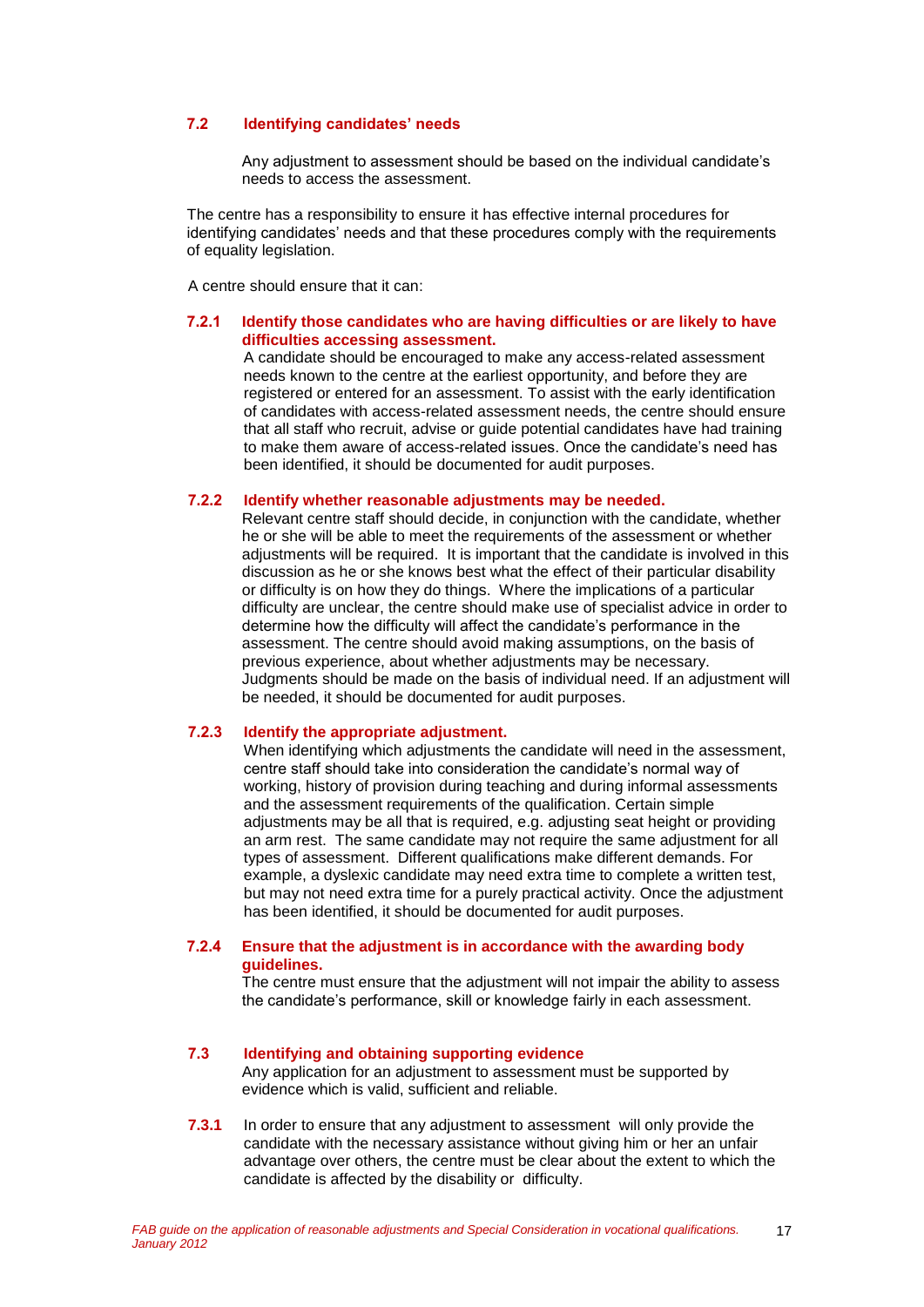- **7.3.2** Where the centre can verify evidence of the disability or difficulty and where the implications are clear, such as for a candidate with physical difficulties, profound hearing impairment or who are registered as blind or partially sighted, the centre does not need to provide further evidence of these physical difficulties.
- **7.3.3** Where the implications of the difficulty are not obvious, such as for learning difficulties, or mental health difficulties, the centre will have to provide additional evidence of the effect of the impairment on the candidate's performance in the assessment. Any of the following types of evidence would be acceptable. The centre should decide which of these will best assist understanding of the candidate's situation:
	- Evidence of assessment of the candidate's needs in relation to the particular assessment, made within the centre by the relevant member of staff with competence and responsibility in this area; staff include learning support staff, teaching staff, trainers, assessors and other specialist staff. If necessary, external experts may be called upon to assess the candidate. This evidence should include an indication of how the centre plans to meet the candidate's needs and should show that the candidate can cope with the level and content of the assessment. The evidence should be documented for audit purposes. Information from previous centres attended by the candidate may also be included.
	- History of provision within the centre. This should include information about the support received by the candidate during the learning or training programme and during formative assessments. Evidence of the way in which the candidate's needs are being met during the learning programme should be documented for audit purposes.
	- Written evidence produced by independent, authoritative, specialists. This could take the form of medical, psychological or professional reports or assessments. These reports should state the name, title and professional credentials of the person who carried out the assessments and wrote the report. The report should set out the nature of the difficulty and extent to which the candidate is affected by the difficulty, including the effects of any medication that the candidate may be taking. In cases where it might be expected that there could be changes in the way the candidate is affected by the difficulty, there will have to be recent and relevant evidence of assessments and consultations carried out by an independent expert.
- **7.3.4** A candidate with a Statement of Special Educational Need does not automatically qualify for reasonable adjustments. The demands of the qualification should be taken into account. The reasons for the statement may have only limited effect on achievement in the assessment.
- **7.3.5** It is the centre's responsibility to ensure that all applications for reasonable adjustments are based on the individual need of the candidate and that the evidence in support of the application is sufficient, reliable and valid. A centre should maintain records of all cases for audit purposes and to monitor the effectiveness of the reasonable adjustments which have been made.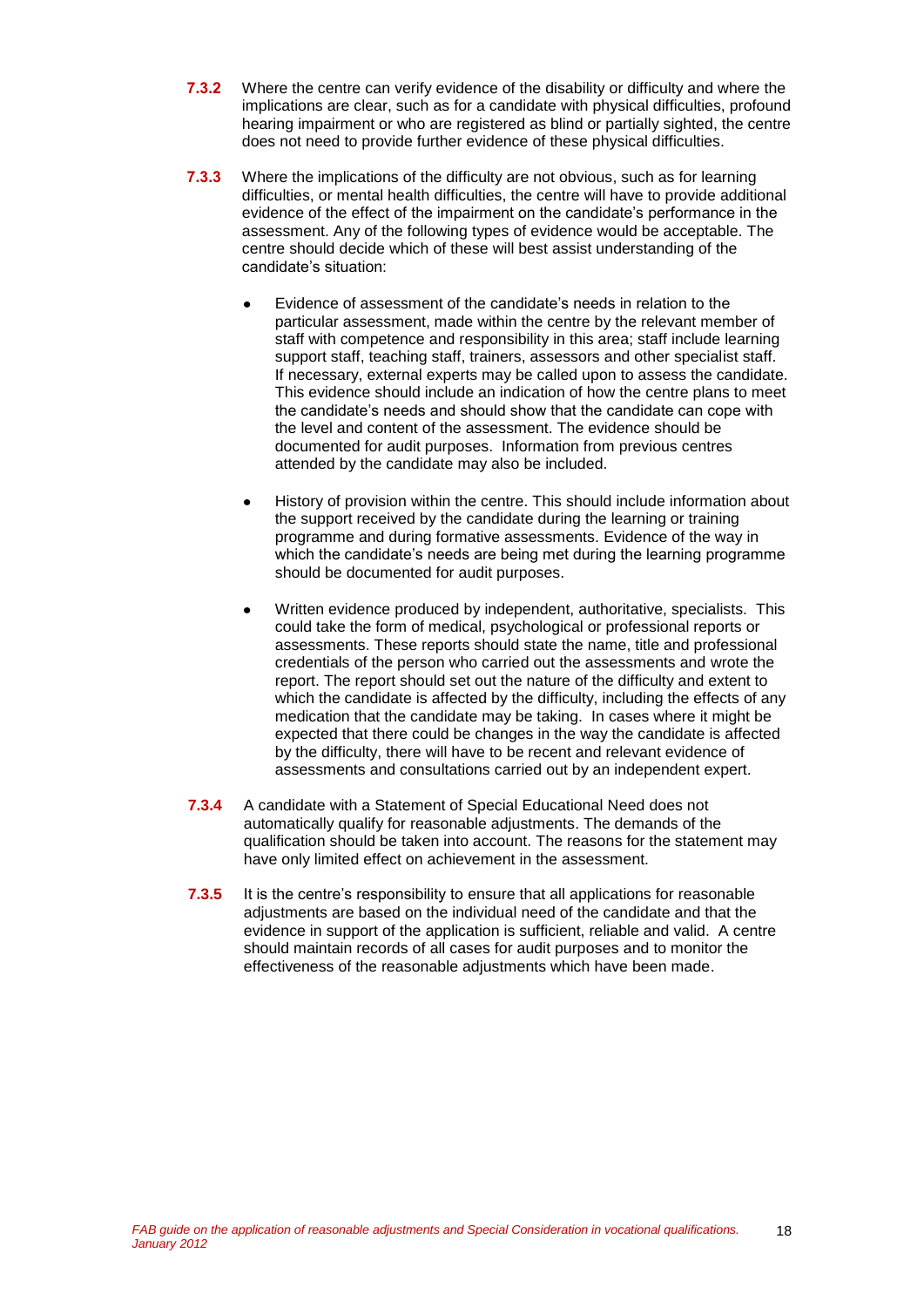### **8 MAKING REASONABLE ADJUSTMENTS**

#### **8.1 Principles for making reasonable adjustments**

These principles should be followed when making decisions about a candidate's need for adjustments to assessment.

Adjustments to assessments:

- should not invalidate the assessment requirements of the qualification;
- should not give the candidate an unfair advantage;
- should reflect the candidate's normal way of working;
- should be based on the individual needs of the candidate.

Awarding bodies and centres have a responsibility to ensure that the process of assessment is robust and fair and allows the candidate to show what they know and can do without circumventing the assessment criteria.

When considering whether an adjustment to assessment is appropriate, awarding bodies and centres need to bear in mind the following:

- **8.1.1** Adjustments to assessment should not compensate the candidate for lack of knowledge and skills. The candidate must be able to cope with the content of the assessment and be able to work at the level required for the assessment.
- **8.1.2** Any adjustment to assessment must not invalidate the assessment requirements of the qualification or the requirements of the assessment strategy. Competence standards should not be altered. While vocational awarding bodies should take all reasonable steps to ensure that a candidate with a disability or difficulty is not placed at a substantial disadvantage, in comparison with persons who are not disabled, in terms of access to assessment, there is no duty to make any adjustment to a provision, criterion or practice which is defined as a competence standard. All candidates' performance will be assessed against set standards. These standards cannot be altered, but it may be possible to change the delivery or process of assessment so that each candidate has an equal opportunity to demonstrate what they know and can do.
- **8.1.3** Any adjustment to assessment must not give the candidate an unfair advantage or disadvantage the candidate. The qualification of a candidate who had an adjustment to assessment must have the same credibility as that of any other candidate. As vocational qualifications may lead to employment, achievement of such qualifications must give a realistic indication to the potential employer of what the holder of the certificate can do.
- **8.1.4** Any adjustment to assessment must be based on the individual need of the candidate. Decisions about adjustments to assessment should be taken after careful consideration of the assessment needs of each individual candidate, the assessment requirements of the qualification and the nature and extent of the support given as part of normal teaching practice. A centre should not assume that the same adjustment will be required for all assessments. Different qualifications and different methods of assessments can make different demands on the candidate. The candidate should be consulted throughout the process.
- **8.1.5** Any adjustment to assessment should reflect the candidate's normal way of working providing this does not affect what is being assessed in any way. The candidate should have experience of and practice in the use of the adjustment.
- **8.1.6** Any adjustment to assessment must be supported by evidence which is sufficient, valid and reliable.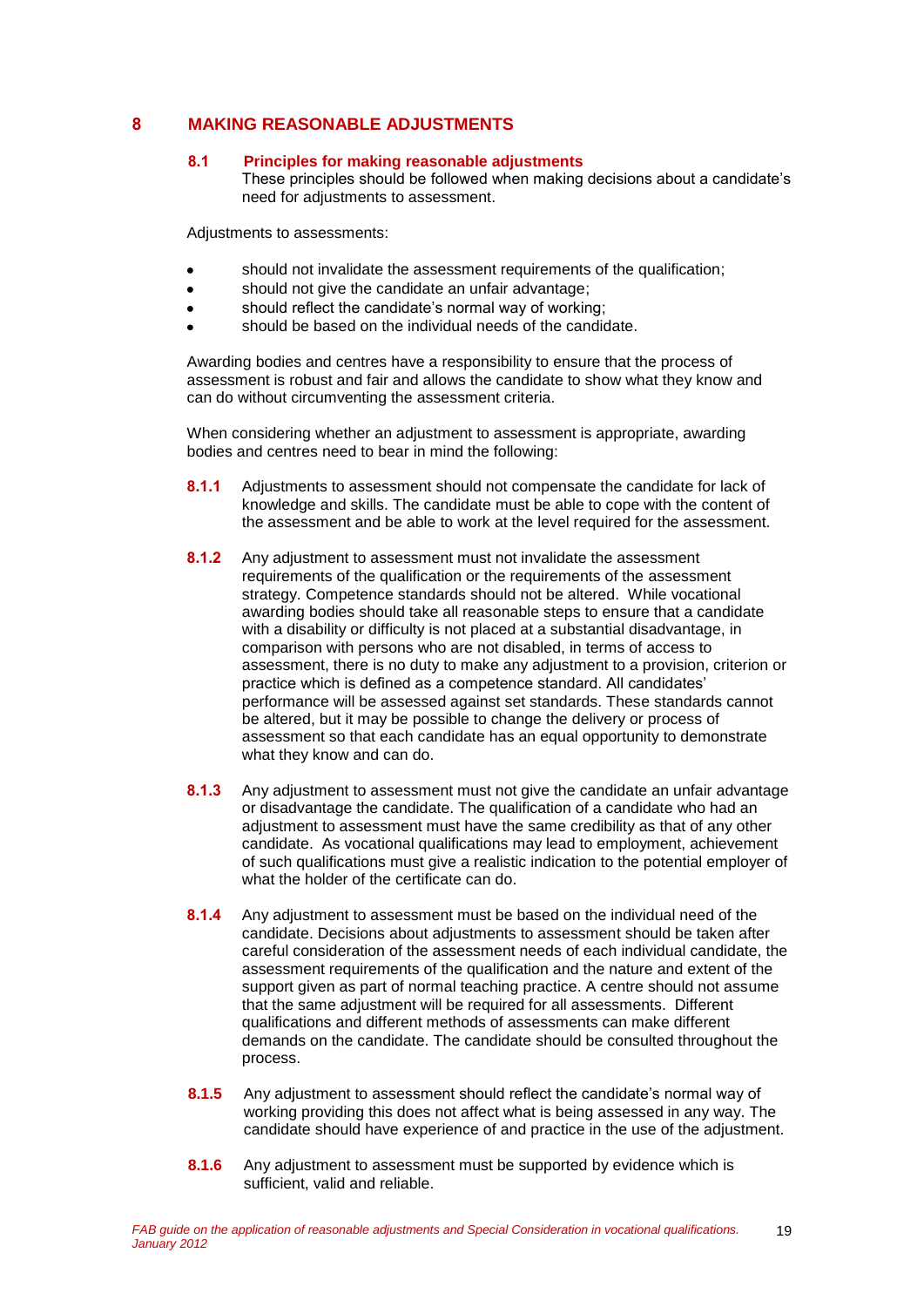- **8.1.7** All adjustments to assessment must be authorised by the Head of Centre or a member of staff with delegated authority.
- **8.1.8** All adjustments to assessment must be implemented in accordance with the guidance given by the awarding body.

#### **8.2 The process for making the adjustment**

There are three routes through which a candidate may be granted adjustments to assessment. These routes are to:

- Use reasonable adjustments permitted at the discretion of the centre;
- Consult the external verifier for permission;
- Apply to the awarding body for permission.

### **8.2.1 Adjustments permitted by the centre**

In some cases awarding bodies may permit the centre to implement reasonable adjustments without seeking prior permission from the awarding body. Individual awarding bodies should, in these cases, provide guidance on the mechanisms for reporting back to the awarding body. Most awarding bodies will require the centre to report back when they have permitted reasonable adjustments. Form **3** in Appendix **1** can be used for this purpose.

The centre should declare that the information provided for the awarding body is accurate and that the adjustments to assessment have been made in accordance with the guidance of the awarding body. The declaration should be signed and dated by a member of the centre staff who has formally been given delegated authority for this by the Head of Centre.

#### **8.2.2 Adjustments agreed with the external verifier**

For externally verified qualifications, the centre has to consult and inform the external verifier if reasonable adjustments have to be implemented.

#### **8.2.3 Adjustments permitted by the awarding body**

The centre has to apply for adjustments to assessments on behalf of the candidate. Form **1** in Appendix **1** should be used for this purpose.

A separate form should be completed for each candidate and submitted by the deadline stipulated by the awarding body. It should be noted that applications received after the deadline may not be processed in time for the candidate to take the assessment.

The application should be signed and dated by a member of the centre staff who has formally been given delegated authority for this by the Head of Centre and should include the following declaration:

- the information in the application is accurate;
- the centre will be able to provide the arrangements requested if their use is approved by the awarding body;
- the reasonable adjustment will be implemented in accordance with the guidance given by the awarding body;
- the centre will not exceed the allowances given.
- **8.2.4** A centre should keep records for audit purposes where they are permitted to agree reasonable adjustments, where they apply to the awarding body for permission or where they agree adjustments to assessment with the external verifier. Please see Section **9** for further details.

#### **8.3 Range of reasonable adjustments**

The Permissions Table (Form **4** in Appendix **1**) lists the most commonly requested adjustments to standard assessment arrangements in a template which awarding bodies can use when considering where the decisions on applying different reasonable adjustments need to be applied. It is not intended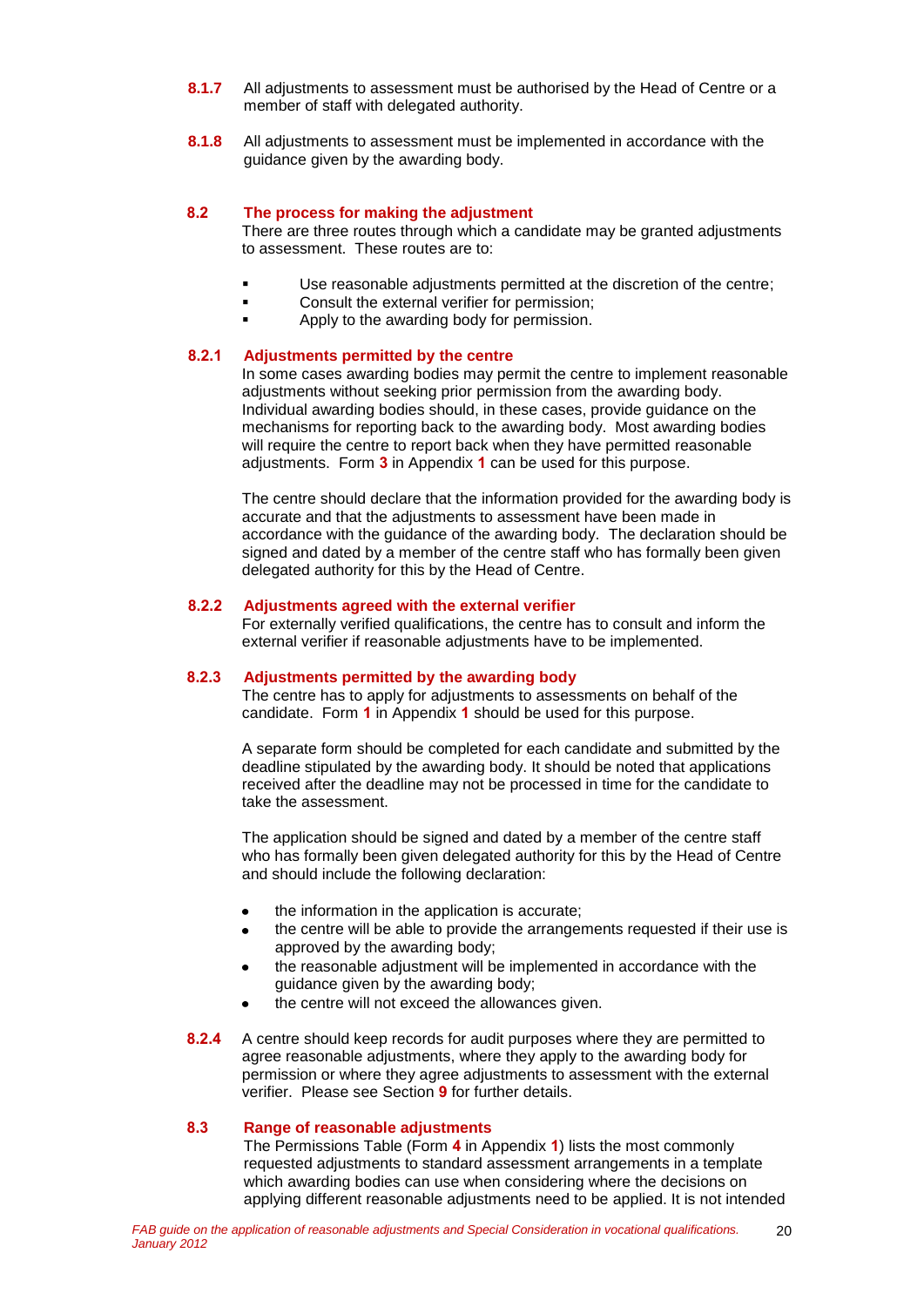to be a comprehensive list and a centre is advised to contact the awarding body for advice on alternative ways of accessing assessment for particular situations. Centres and external verifiers have a duty to seek advice from awarding bodies in any case where they do not consider that they have the necessary expertise to judge whether a reasonable adjustment is needed, and/or how it should be applied.

The following sections provide guidance for centres on how various types of reasonable adjustments should be implemented.

Centres should note that:

- not all the adjustments to assessments described below will be reasonable, permissible or practical in particular situations. If in doubt, the centre is advised to contact individual awarding bodies for advice. In some circumstances it may be more appropriate to select an alternative assessment task for the candidate;
- the candidate may not need, nor be allowed, the same adjustment for all qualifications. Some candidates may need a single adjustment; others may require a combination of several adjustments;
- adjustments to assessments will mostly be needed for assessments which are taken under constrained/examination conditions.

The list of reasonable adjustments is organised under the following headings:

- Changes to assessment conditions  $(8.3.1 8.3.5)$
- Use of mechanical, electronic and technological aids  $(8.3.6 8.3.8)$
- $\bullet$  Modifications to presentation of assessment material  $(8.3.9 8.3.14)$
- Alternative ways of presenting responses (8.3.15 8.3.18)
- Use of access facilitators (8.3.19 8.3.24)

#### **Changes to assessment conditions**

#### **8.3.1 Extra time**

Where assessment activities are time constrained a candidate may be allowed extra time during an assessment if he/she has a condition which affects the speed of processing.

- **8.3.1.1** The amount of extra time allowed should accurately reflect the extent to which the completion of the assessment will be affected by the candidate's difficulty. 'Unlimited' extra time will not be allowed. It is the centre's responsibility to specify the amount of extra time the candidate will need, using as a guide the extra time required during formative assessments in the centre.
- **8.3.1.2** Extra time will not be allowed for computer based assessments testing the time in which a skill is performed, such as keyboarding speed tests. Extra time may, however, be available for those computer based assessments where the manipulation of software, and not processing speed, is the primary aim of the assessment.
- **8.3.1.3** Extra time for online assessments may have to be customised for each candidate. In these cases the centre is advised to contact the awarding body to apply for a time extension to be set up.
- **8.3.1.4** Before the centre allows extra time for the candidate, the centre should be satisfied that the candidate can cope with the content of the qualification and that the candidate is medically fit to undertake the extended assessment.
- **8.3.1.5** Extra time will not be allowed in practical activities where the timing is a crucial part of the assessment or in group activities where the candidate's performance will be assessed in conjunction with others.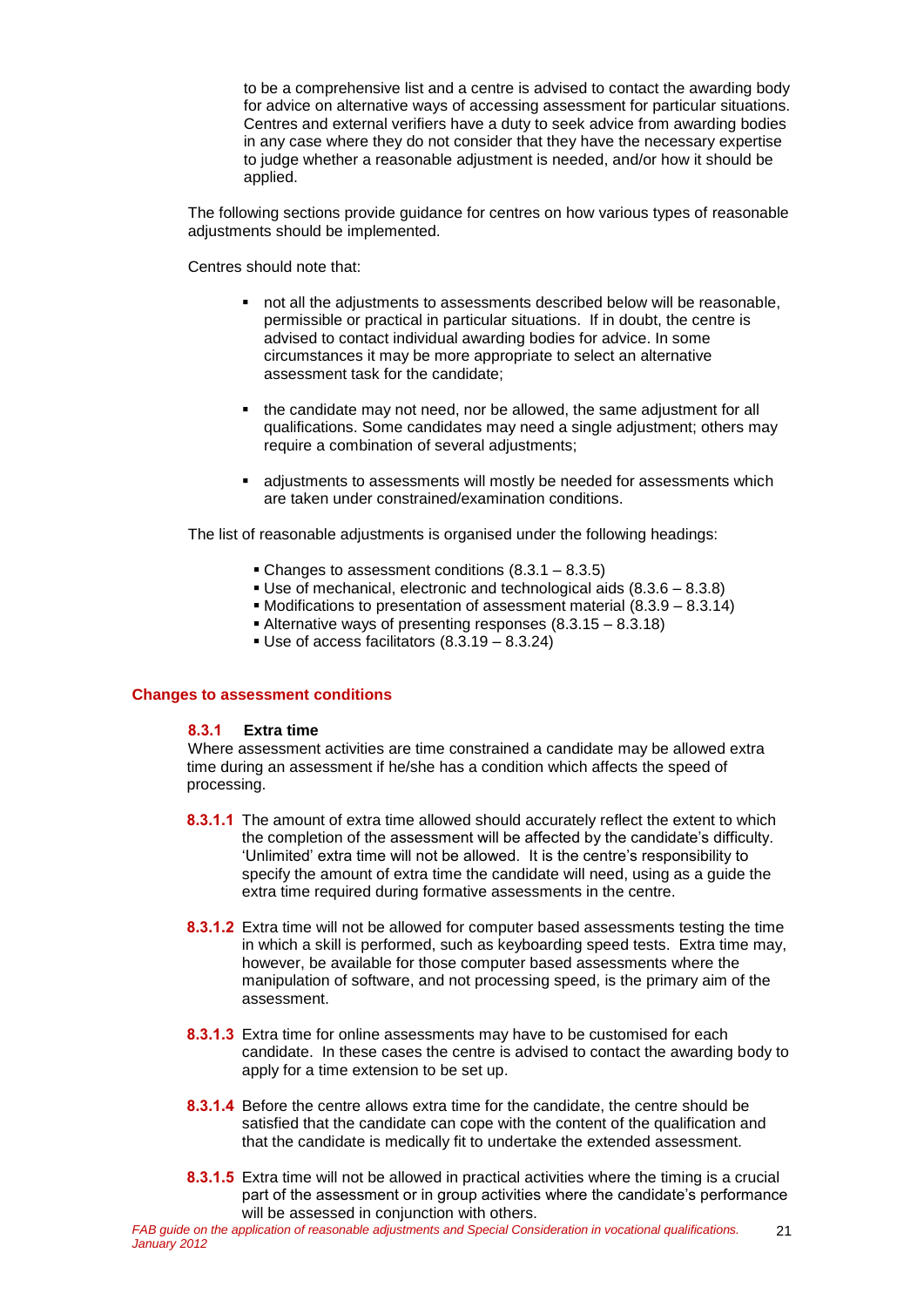### **8.3.2 Supervised rest breaks**

Where assessment activities are time constrained, a candidate may, if there is a demonstrated need, be allowed supervised rest breaks during an assessment.

- **8.3.2.1** Supervised rest breaks may be taken either in or outside the assessment room. The duration of the breaks will not be deducted from the assessment time. The centre should be aware that, during the supervised rest breaks, the candidate is still under assessment conditions and that the usual regulations governing conduct of assessments will apply during this time.
- **8.3.2.2** Rest breaks are not applicable where speed or time is a component of what is being assessed, although, if there is a natural break in the assessment, i.e. between tasks, supervised rest breaks can be allowed.
- **8.3.2.3** For online assessments, the centre needs to check with the awarding body whether the time for rest breaks must be built into the extra time requested for the assessment. This will be necessary if the test runs continuously on the system. The system must also be supervised during the break to ensure that no one else can interfere with the candidate's test during the break.

#### **8.3.3 Change in the organisation of the assessment room**

Minor changes to the organisation of the assessment room may benefit some candidates with autistic spectrum disorder, with visual or hearing impairment or with physical difficulties.

- **8.3.3.1** Visually impaired candidates may benefit from sitting near a window so that they have good lighting.
- **8.3.3.2** Deaf candidates may benefit from sitting near the front of the room and in good light.
- **8.3.3.3** Some candidates may benefit from using chairs with arm rests or adjustable heights.
- **8.3.3.4** Autistic candidates may benefit from having visual/noise stimuli, such as a ticking clock, removed from the room.

#### **8.3.4 Separate accommodation within the centre**

It may be necessary to accommodate the candidate separately if they are using readers, scribes, BSL/English interpreters, or word processing equipment which may disturb other candidates.

#### **8.3.5 Taking the assessment at an alternative venue**

In certain circumstances the candidate may be permitted to take an assessment at an alternative venue, for example at home or in hospital.

**8.3.5.1** The centre should ensure that the candidate is medically fit to take the assessment.

#### **Use of mechanical, electronic and technological aids**

#### **8.3.6 Use of coloured overlays, low vision aids, tinted spectacles, CCTV and OCR scanners**

- **8.3.6.1** The centre should ensure that the candidate has had sufficient practice in the use of these aids and that any electronic aids are in good working order.
- **8.3.6.2** For assessments taken under examination conditions, the candidate should be accommodated separately with separate invigilation if the use of any of these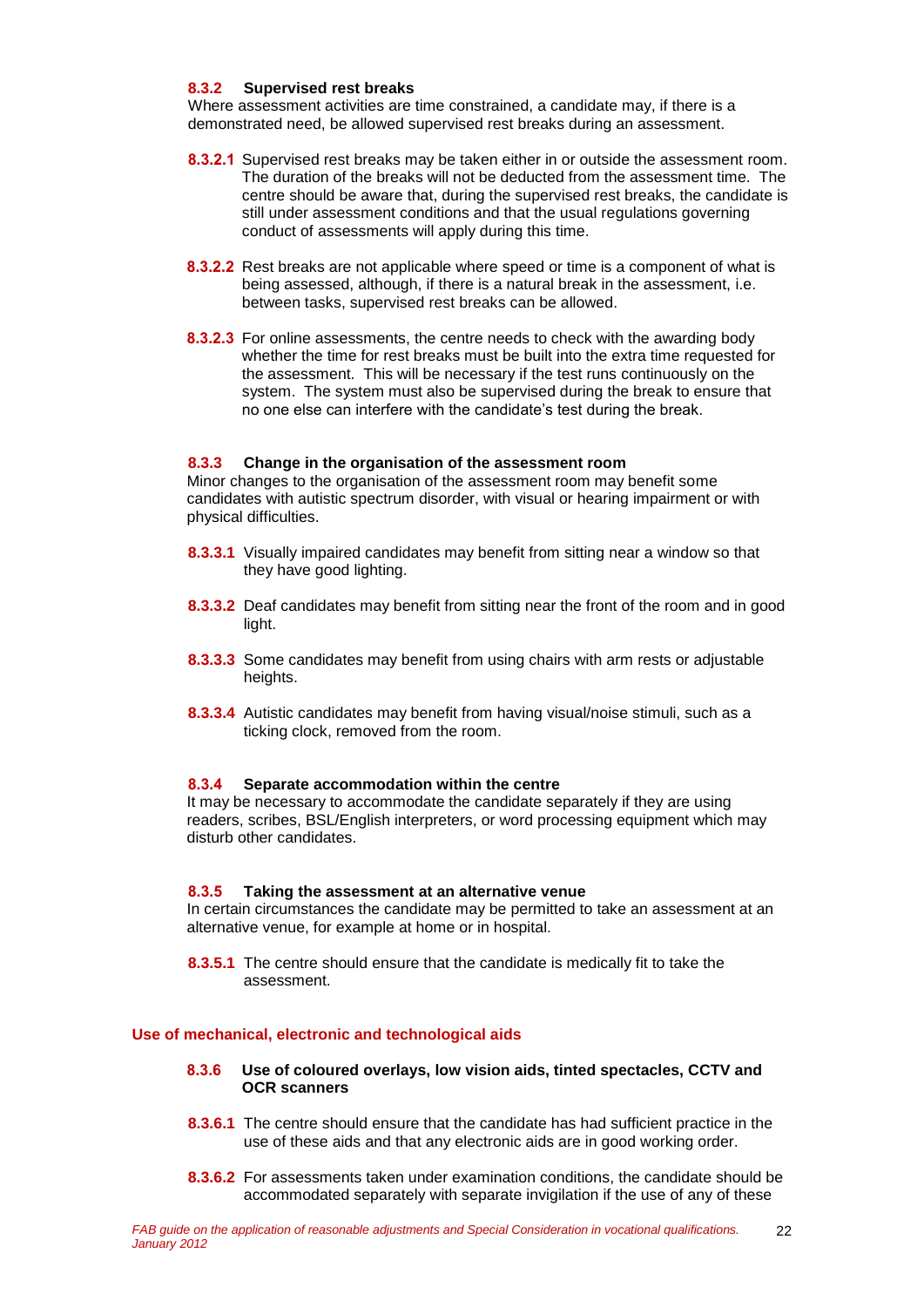aids will disturb other candidates. In these cases the invigilator should be fully informed of the candidate's support.

**8.3.6.3** A centre should contact the individual awarding body if they are unclear about whether any new technology will unfairly advantage the candidate or invalidate the assessment requirements.

#### **8.3.7 Use of assistive technology, for example speech/screen reading software and voice activated software**

Some candidates may benefit from the use of software that reads the assessment material to them and records their spoken responses.

- **8.3.7.1** Speech software should not be allowed for qualifications where reading is the competence being assessed. Elsewhere, and especially in vocational areas, such software may be used to allow candidates to have access to assessments that are appropriate for them and enable them to show their proficiency.
- **8.3.7.2** The centre should ensure that the use of assistive technology will not invalidate the assessment requirements or give the candidate an unfair advantage. Due to the rapid development of such technology, the centre should seek advice from the awarding body if the implications of using certain kinds of assistive technology are unclear.
- **8.3.7.3** It should be noted that the use of such software may introduce a hidden assessment agenda, in that the candidate has to master the use of the software in addition to mastering the assessment criteria. Some candidates may need extra time if they use such software.

#### **8.3.8 Use of bilingual dictionaries or bilingual translation dictionaries (manual or electronic)**

The use of bilingual dictionaries and bilingual translation dictionaries (including BSL/English dictionaries/glossaries) can be allowed in all vocational assessments unless its use is expressly forbidden by the assessment requirements.

- **8.3.8.1** For timed assessments, if the centre is satisfied that the candidate can cope with the subject content, but the candidate's knowledge and comprehension of English, Welsh or Irish (Gaelige) impairs his/her ability to complete the assessment within the normal time allocated, an additional allowance of extra time may be permitted.
- **8.3.8.2** The centre should note that the Ofqual General Conditions of Recognition state that:

*G2.1 An awarding organisation must ensure that all Learners taking its qualifications are assessed in –*

*(a) English in England, and*

*(b) English or Irish in Northern Ireland,* 

*except to the extent that the use of another language is permitted by this condition.*

*G2.2 A Learner taking a qualification may be assessed in British Sign Language or Irish Sign Language where it is permitted by an awarding organisation for the purpose of Reasonable Adjustment.*

*G2.3 A Learner taking a qualification may be assessed in any other language where it is one of the primary objectives of the qualification –*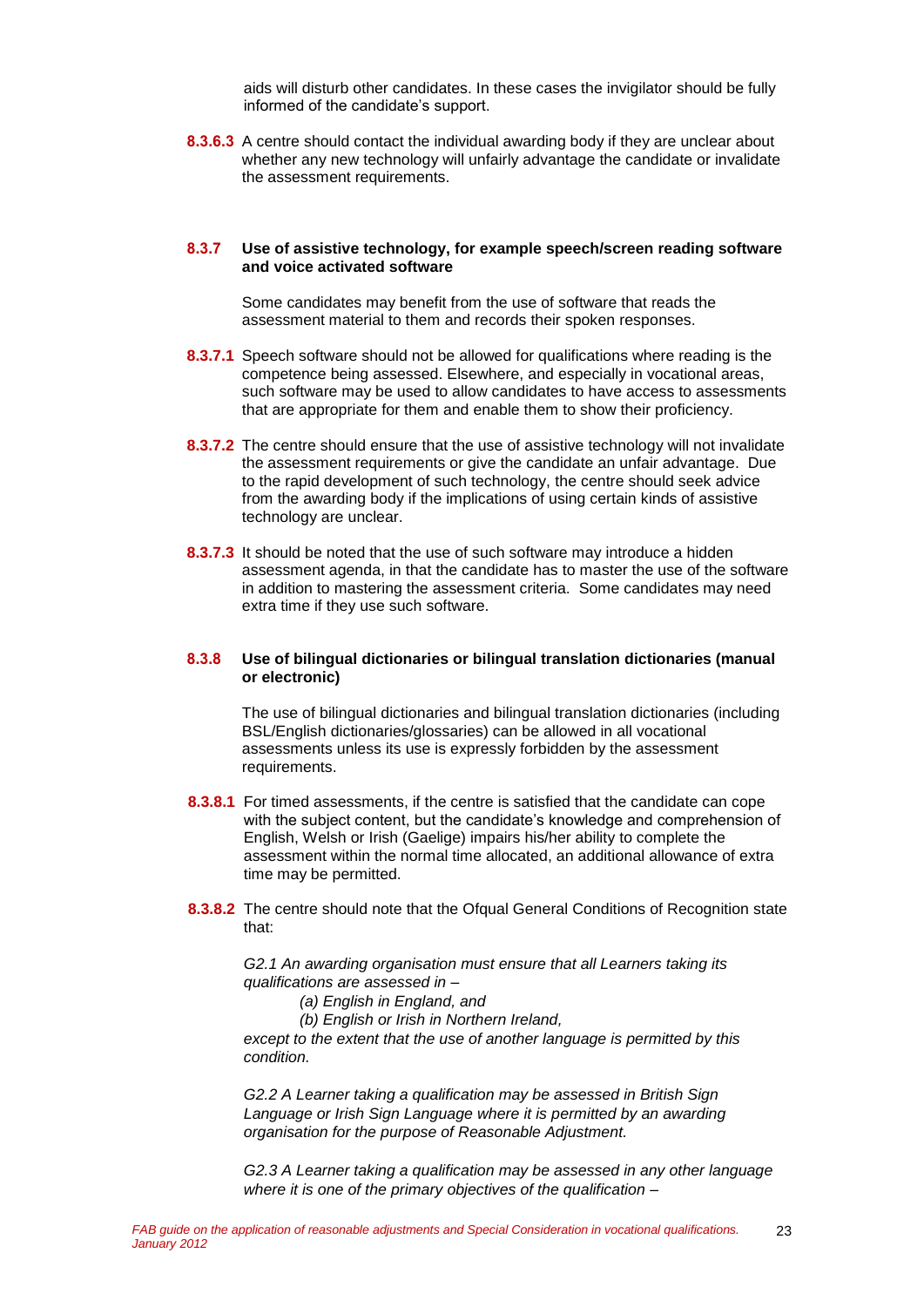*(a) for the Learner to gain knowledge of, skills in, and understanding of that language, or*

*(b) to support a role in the workplace, providing that proficiency in English or Irish is not required for the role supported by the qualification.* 

*G2.4 Where an awarding organisation makes available a qualification in more than one language, the awarding organisation must take all reasonable steps to ensure that assessments in different languages ensure a consistent Level of Demand for Learners.*

*General Conditions of Recognition, May 2011, Condition G2*

**8.3.8.3** The centre should check the dictionaries used by the candidate to make sure they do not contain notes which would give the candidate an unfair advantage. Where permission is given to use electronic dictionaries, the centre must check that the equipment does not contain additional functionality that will give the candidate an unfair advantage. If such functionality is present, it must be disabled or the equipment disallowed.

#### **Modifications to the presentation of the assessment material**

#### **8.3.9 Assessment material in enlarged format**

#### **For paper-based assessments**

- **8.3.9.1** Enlargements for paper-based assessments may be used. Examples of these include:
	- unmodified enlarged papers where the standard paper is photocopied from A4 to A3, thus enlarging the whole paper and retaining the original layout and visual presentation.
	- modified enlarged paper where the paper is modified by simplifying the layout and where necessary reducing the content while still meeting the same objectives as those tested in the original paper.
- **8.3.9.2** Where the awarding body provides externally set assessment material in enlarged format, the centre will have to apply by the deadlines set by individual awarding bodies.
- **8.3.9.3** Where the centre is permitted to make the enlargements to externally set assessment material, it should take responsibility for the security of the material and for ensuring that the entire document is enlarged. The candidate may be penalised for any errors in his/her work which occur as a result of incomplete enlargement of the material.
- **8.3.9.4** Centres should note that assessment material containing scale diagrams cannot be enlarged.
- **8.3.9.5** It is the centre's responsibility to provide centre-devised assessment material/resource or reference material in a suitable format for the candidate.

#### **8.3.9.6 On-screen assessments**

If the default font and text size used for an on-screen assessment is not suitable for the candidate, screen magnification software programmes may provide an option to magnify the text to a suitable size. Advanced screen magnification software programmes provide options to change colours and fonts.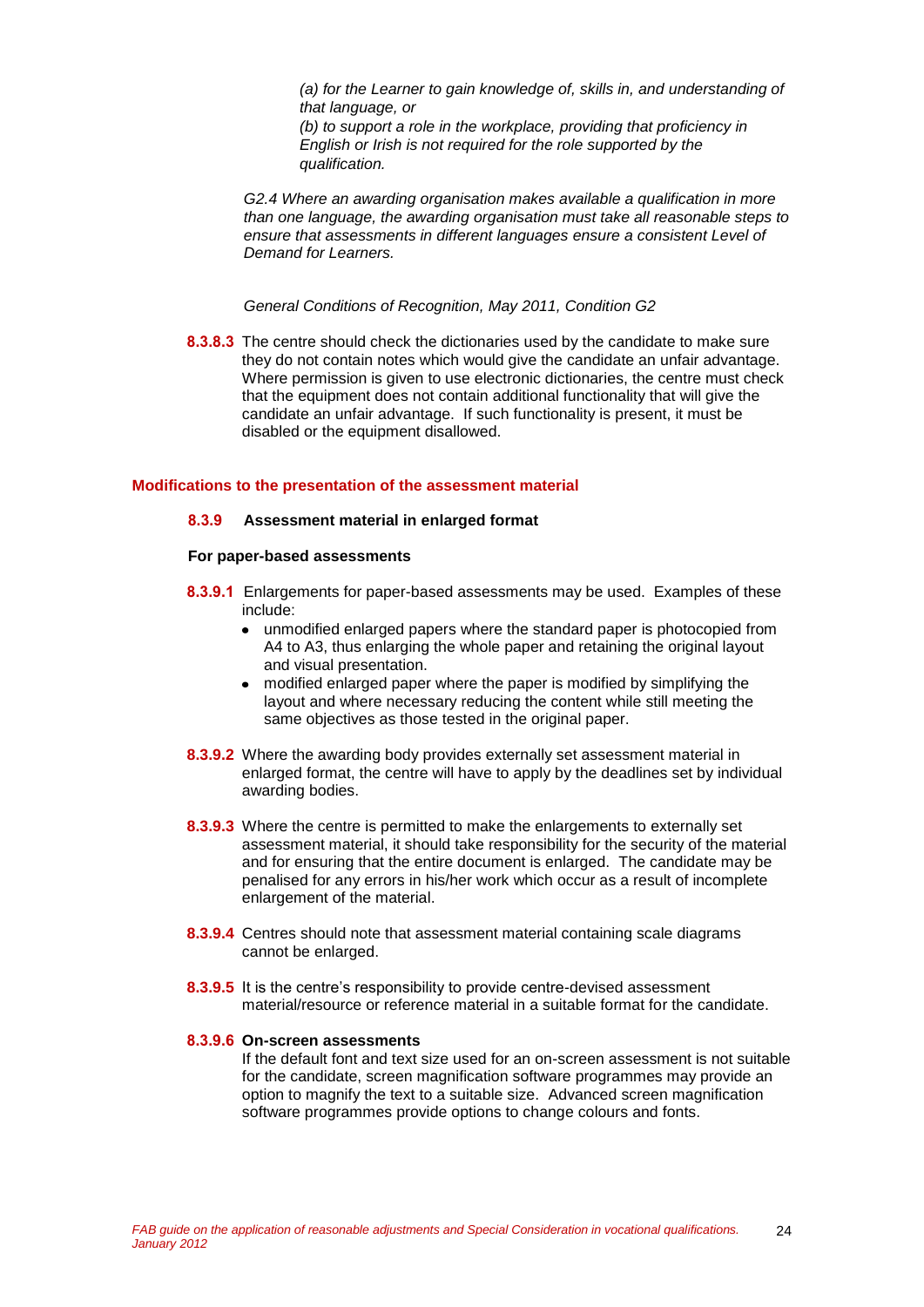#### **8.3.10 Assessment material in Braille**

Assessment material may be provided in Braille for a blind or visually impaired candidate.

- **8.3.10.1** The material will be modified to remove any visual content prior to brailling.
- **8.3.10.2** Diagrams in the assessment material can be produced as tactile diagrams.
- **8.3.10.3** Where the awarding body provides externally set assessment material in Braille, the centre should meet the awarding body's deadlines for applying for this. If Braille assessment material has been ordered, but is no longer required, the centre should inform the awarding body immediately as any costs incurred in producing such material may be passed to the centre.
- **8.3.10.4** Permission may be given to the centre to Braille externally set assessment materials. Individual awarding bodies should advise when this can be permitted.
- **8.3.10.5** Where the centre is permitted to Braille externally set assessment material, it should take responsibility for the security of the material and for ensuring that the entire document is brailled. The candidate may be penalised for any errors in his/her work which occur as a result of errors in the brailled material.
- **8.3.10.6** Braille is not always an appropriate adjustment for the candidate, not all blind people are fluent in Braille.
- **8.3.10.7** It is the centre's responsibility to arrange for the brailling of centre-devised assessment material/resource or reference materials.

#### **8.3.11 Language modified assessment material**

The carrier language in assessment material may be modified for a deaf candidate whose first language is either English or British Sign Language (BSL). In either case, the candidate's English may be limited and modified assessment material may be necessary. BSL is a language in its own right and has its own grammar, syntax and vocabulary and written assessment material will have to be modified for most deaf candidates for whom BSL is their first language.

- **8.3.11.1** Technical language may not be modified. The modified version of the assessment material should contain the same questions as the standard version and the same answers will be expected from the candidate.
- **8.3.11.2** In listening tests, a transcript of the test may be provided, which can be read to the candidate by a live speaker. This will enable the candidate to lip-read the text.
- **8.3.11.3** Where the awarding body provides language modified externally set assessment material, the centre will have to apply by the deadlines set by individual awarding bodies.
- **8.3.11.4** Where the centre is permitted to modify externally set assessment material, they should take responsibility for the security of the material and for the accuracy of the modification. The candidate may be penalised for any errors in his/her work which occur as a result of inaccurate modification of the material.
- **8.3.11.5** It is the centre's responsibility to arrange for the modification of centre-devised assessment material/resource or reference materials.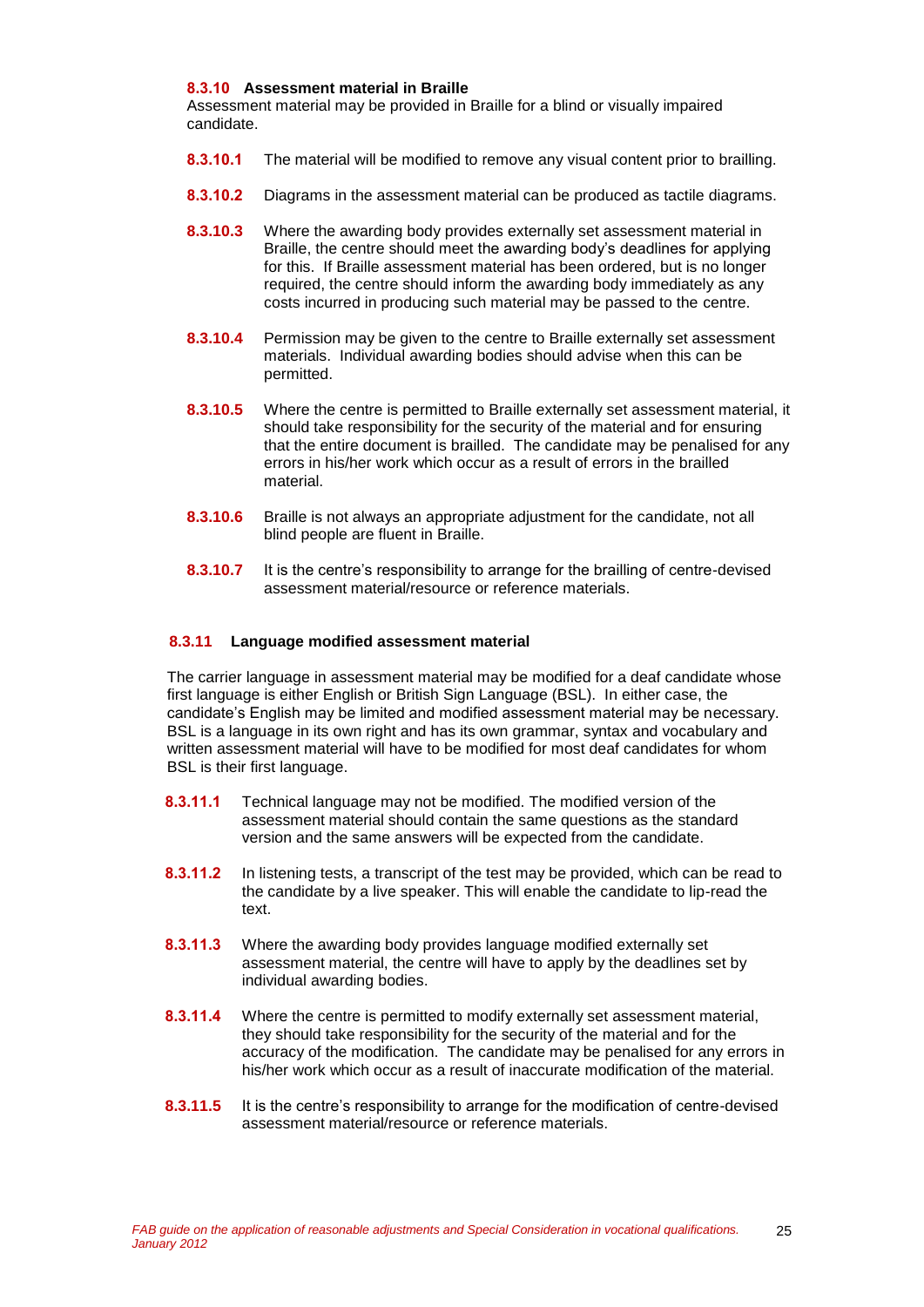### **8.3.12 Assessment material in BSL (British Sign Language)**

Where the centre cannot provide a BSL/English interpreter for the assessment, and if language modified assessment material does not provide sufficient assistance, a BSL version of assessment material may be provided on videotape instead of (or in addition to) the assessment material in written English. This facility may not be permitted for assessments where reading or listening is the competence being assessed.

- **8.3.12.1** Where the awarding body will provide externally set assessment material in BSL, the centre will have to apply by the deadlines set by individual awarding bodies.
- **8.3.12.2** Where the centre is permitted to translate externally set assessment material into BSL, they should take responsibility for the security of the material and for the accuracy of the translation. The candidate may be penalised for any errors in his/her work which occur as a result of errors in the material.
- **8.3.12.3** It is the centre's responsibility to arrange for the translation of centre-devised assessment material/resource or reference materials into BSL.
- **8.3.12.4** Centres should note that this adjustment will not be suitable for all assessments and that they need to contact the awarding body for further advice if they are unclear whether this adjustment is appropriate.
- **8.3.12.5** Centres should read the guidance for BSL/English interpreters in section **8.3.21** in conjunction with this section.

### **8.3.13 Assessment material on coloured paper**

- **8.3.13.1** Where the awarding body provides externally set assessment material on coloured paper, the centre will have to apply by the deadlines set by individual awarding bodies.
- **8.3.13.2** Where the centre is permitted to photocopy externally set assessment material onto coloured paper, it should take responsibility for the security of the assessment material and for ensuring that the entire document is copied.
- **8.3.13.3** The candidate may be penalised for any errors in his / her script which occur as a result of incomplete copying of the document.
- **8.3.13.4** It is the centre's responsibility to provide centre-devised assessment material/resource or reference material on coloured paper, if required

### **8.3.13.5 On-screen assessments**

It may be possible to provide a screen background in a colour that is suited to the candidate's needs.

### **8.3.14 Assessment material in audio format**

Where there is evidence of need, assessment material may be provided in audio format. This facility is not available if reading is the competence being assessed or if the assessment material has visual content that is crucial to the understanding of the questions, such as illustrations, tables, diagrams or sketches.

- **8.3.14.1** Where the awarding body provides externally set assessment material in audio format, the centre will have to apply by the deadlines set by individual awarding bodies.
- **8.3.14.2** Where the centre is permitted to produce an audio version of externally set assessment material, they should take responsibility for the security of the material and for ensuring that the recording is accurate. The candidate may be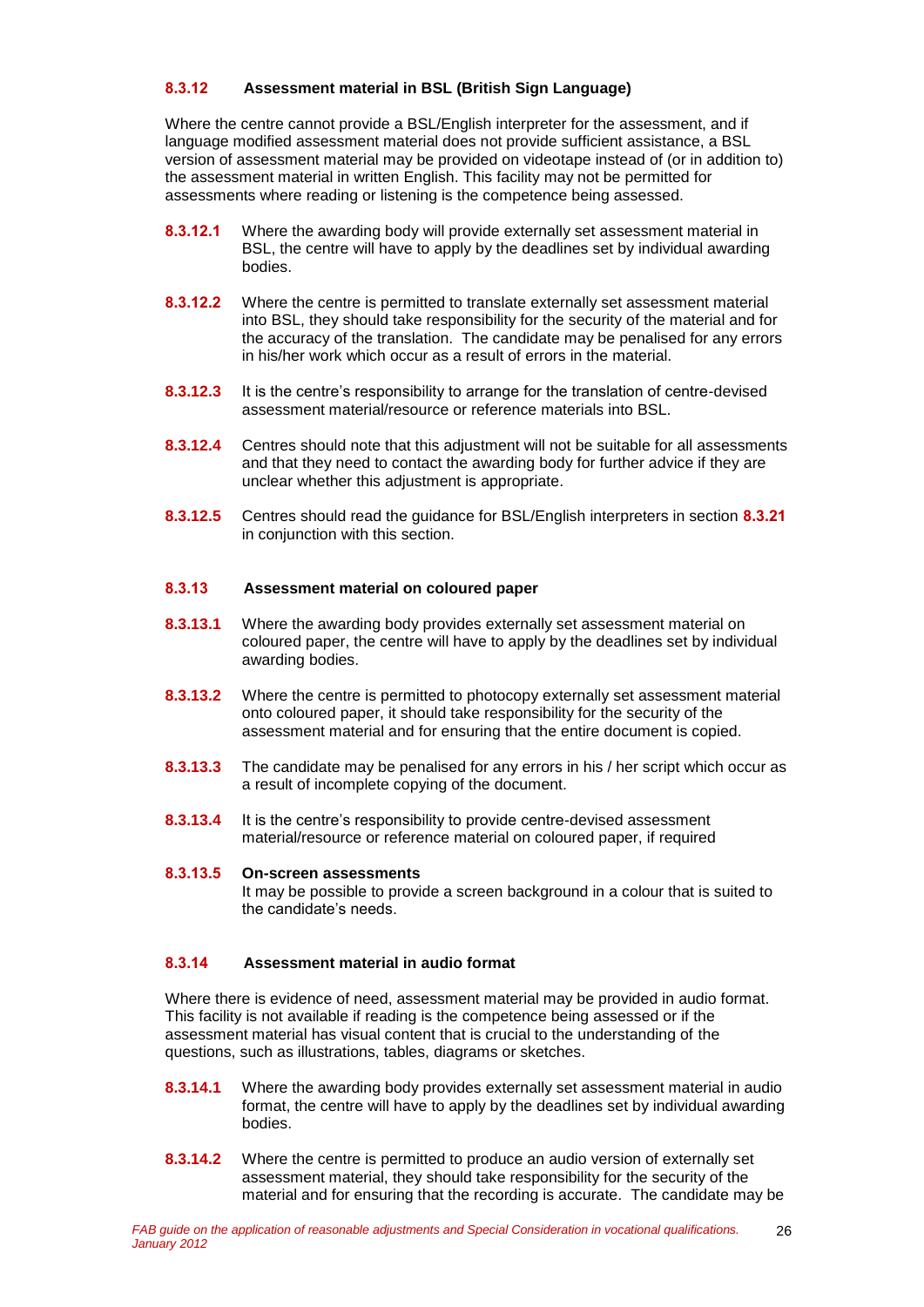penalised for any errors in his/her work which occur as a result of errors in the recording.

**8.3.14.3** It is the centre's responsibility to provide centre-devised assessment material/resource or reference material in a suitable format for the candidate.

#### **Alternative ways of presenting candidate responses**

A candidate should be provided with the means to present their responses by the method most appropriate and familiar to them, as long as the use of methods will not invalidate the requirements of the assessment. The use of ICT is generally perceived to have a positive impact on helping candidates to access assessment.

The guidance given below relates to the use of ICT in written assessments. ICT can normally be used for centre-devised and portfolio work unless the use of ICT is expressly prohibited by the qualification specification.

#### **8.3.15 Use of ICT to present responses**

The use of ICT in this context should be taken to include word processors, personal computers (PCs) and other microprocessor controlled devices producing output in text or other forms such as graphics and diagrams.

- **8.3.15.1** For many candidates with additional support needs, computers provide an effective means of independent communication. Consideration should be given to whether the candidate can meet the assessment criteria using a computer.
- **8.3.15.2** A computer should only be used if it is appropriate to the candidate's needs and if the candidate is confident in its use, can use it effectively and if it reflects his / her normal way of working. The candidate should be consulted before a decision is taken whether the use of ICT is an appropriate adjustment.
- **8.3.15.3** When a computer is used, other than as a basic word processor, the centre needs to consider the effect and appropriateness of facilities like spellcheckers, electronic dictionaries, thesauri, calculators, predictive software, etc that are available.
- **8.3.15.4** The use of the computer should not create a misleading impression of the candidate's attainment or confer an unfair advantage over other candidates.
- **8.3.15.5** The centre should ensure that workstations are adapted for the needs of the candidate, and that enabling technologies, (for example screen reading software, coloured background, adapted keyboard, large tracker ball mouse, sticky keys) are available.
- **8.3.15.6** Where it is apparent that assessment objectives cannot be met fully if a computer is used, the centre should suggest alternative arrangements.

#### **8.3.16 Spoken responses using electronic recording devices, for example CD Roms, memory sticks, audio cassettes**

Where there is evidence of need, the candidate may be permitted to record their responses electronically.

**8.3.16.1** This arrangement will only be available for assessments where there is no requirement for the candidate to produce visual material.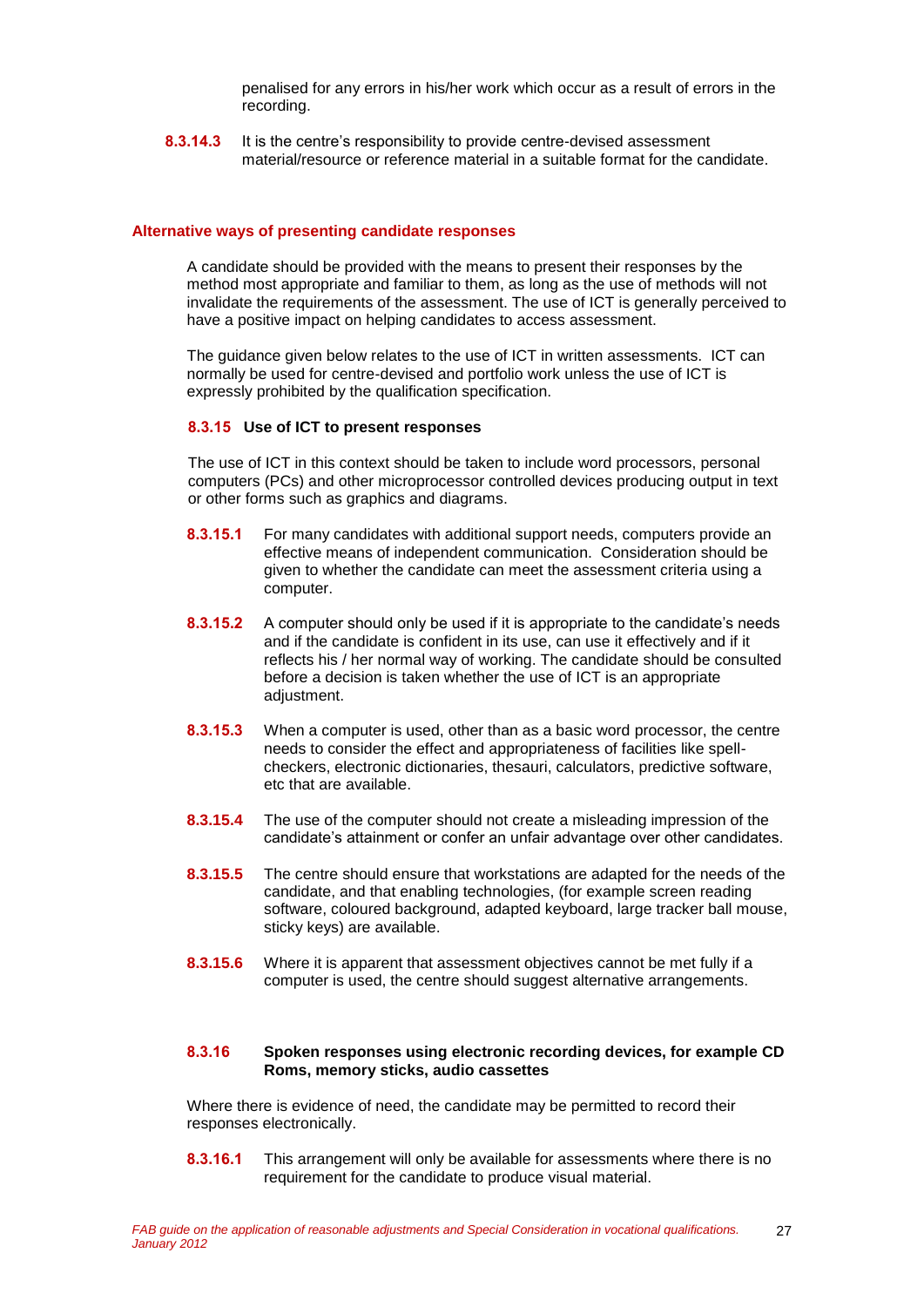- **8.3.16.2** Where the candidate's responses are recorded electronically, the centre should provide an authenticated transcript of the candidate's responses.
- **8.3.16.3** It will be the centre's responsibility to ensure that the transcript is an accurate reflection of the candidate's responses and to keep this and the original recording as a record of the assessment.

#### **8.3.17 Responses in BSL**

Where there is evidence of need, the candidate may be allowed to sign their responses to questions.

- **8.3.17.1** Signing of responses should not be permitted if the ability to write or speak English, Welsh or Irish (Gaelige) is being assessed.
- **8.3.17.2** A candidate can sign full responses in BSL. Where the candidate is required to show knowledge of an expression / name in their response, this must be finger-spelt. This must all be videoed for quality assurance purposes.

The centre will provide a translation of the responses for assessment.

- **8.3.17.3** The centre should ensure that the person doing the translation is appropriately qualified.
- **8.3.17.4** The centre should ensure that sufficient recording equipment is available and that it is in good working order.
- **8.3.17.5** Where the centre provides a transcript of the candidate's response, the centre should ensure that the transcript is authenticated and an accurate reflection of the candidate's responses. The centre should keep this as a record of the assessment.

#### **8.3.18 Responses in Braille**

Where there is evidence of need, a candidate may be permitted to present their responses in Braille.

- **8.3.18.1** In these cases an authenticated transcript of the candidate's responses should be provided by the centre.
- **8.3.18.2** It will be the centre's responsibility to ensure that the transcript is an accurate reflection of the candidate's responses and to keep the transcript for their records.

### **Use of access facilitators**

#### **8.3.19 Reader**

A reader is a person who, when requested, will read to the candidate all or part of the assessment material and the candidate's written responses.

- **8.3.19.1** Where there is evidence of need a reader may be allowed in all assessments where reading or understanding of the written word is not an assessment requirement or the competence being assessed.
- **8.3.19.2** The centre should, in consultation with the candidate, decide whether the use of a reader will be an effective arrangement. The candidate may be more comfortable with:
	- the use of speech/screen reading software which reads out the  $\bullet$ material without decoding or interpreting it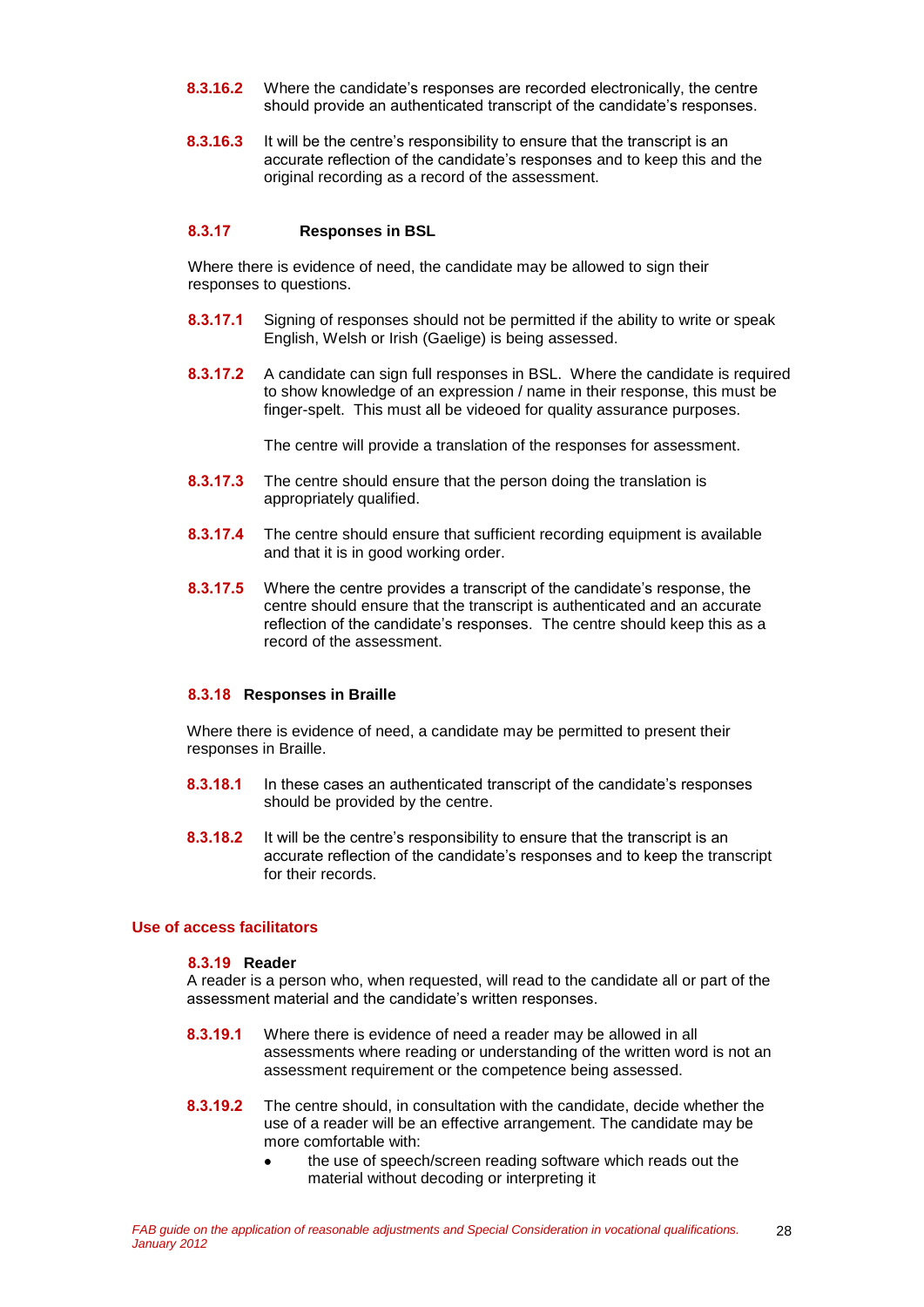- accessing the assessment material in electronic format, in Braille or  $\bullet$ through sign language.
- **8.3.19.3** The centre is responsible for making the necessary arrangements for the provision of a reader.
- **8.3.19.4** The reader should not normally be the candidate's own tutor or assessor, except in circumstances where it is necessary to do so. In such cases, the awarding body should be specifically consulted. On no account may a relative, friend or peer of the candidate be used as a reader.
- **8.3.19.5** The centre should select the reader on the basis of their ability to work effectively with the candidate. The reader should be able to read accurately and at a reasonable rate and should have sufficient knowledge of the subject to read technical terms accurately.
- **8.3.19.6** A candidate should, wherever possible, have had previous practice in working with the reader and should have used this arrangement during the training programme leading up to the assessment.
- **8.3.19.7** The centre should ensure that the candidate and reader are clear about the limitations of the reader's role.
- **8.3.19.8** A separate invigilator must be present when a reader is used to ensure that the guidance regarding readers is followed.
- **8.3.19.9** The centre should give the reader clear instructions regarding what they are required to do and what they may and may not do during the assessment. These instructions should also be given to the invigilator.
- **8.3.19.10** For a candidate requiring a reader and a scribe, the same person may act as both as long as permission has been given for both arrangements.
- **8.3.19.11** The candidate using a reader should be accommodated separately so as not to disturb other candidates.
- **8.3.19.12** Where a candidate is not eligible for the use of a reader, it may be helpful for the candidate to read the questions aloud. In these circumstances the candidate must be accommodated in a separate room so that other candidates are not disturbed. Separate invigilation should be arranged in these cases. The invigilator may not correct the reading of the candidate.
- **8.3.19.13** The reader is responsible to, and should be approved by the Head of Centre or the centre staff member with delegated responsibility.

#### **8.3.19.14** The reader:

- should read only as requested by the candidate. The candidate may choose to read some parts of the assessment him/herself.
- should read accurately. If the reader is working with a deaf or hearing impaired candidate, the reader should articulate clearly.
- should only read the exact wording (instructions and questions), and not  $\bullet$ give meanings of words, rephrase or interpret anything.
- should repeat instructions and questions on the paper only when  $\bullet$ specifically requested to do so by the candidate.
- may consult a dictionary, where this is allowed, at the candidate's request and read out entries
- should read, as often as requested, the answers already recorded, but may not act as proof-reader
- should not advise the candidate regarding which questions to do, when to move on to the next question, or the order in which the questions should be answered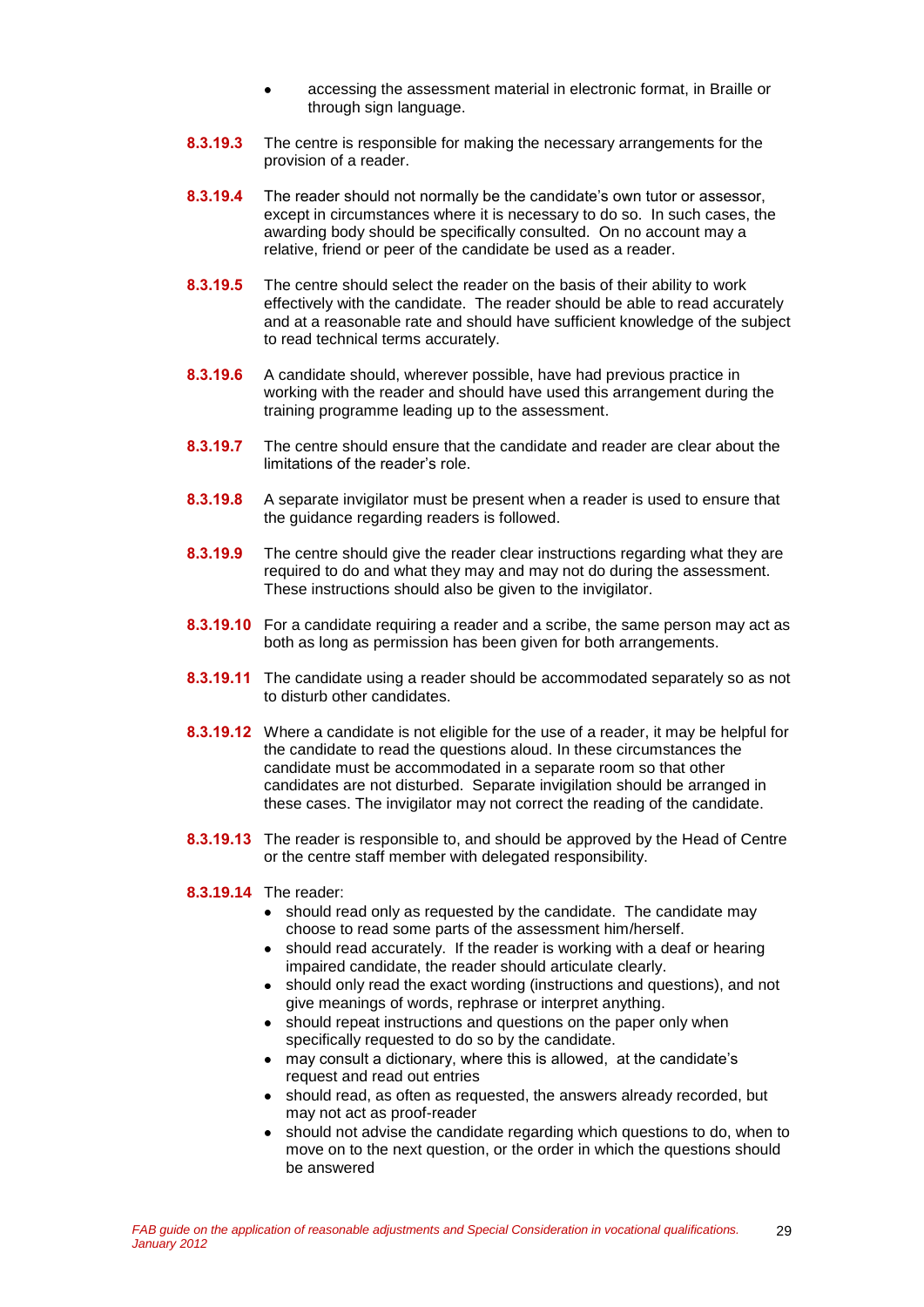- may enable a visually impaired candidate to identify which piece of visual material relates to which question, but should neither give factual help to the candidate nor offer any suggestion
- is permitted to help a visually impaired candidate using diagrams, graphs and tables to obtain the information that the print/amended print copy would give to a sighted candidate
- should, if requested, give a visually impaired candidate the spelling of a word which appears on the paper, but otherwise spellings must not be given.
- should refer any problems during the assessment to the invigilator.

### **8.3.20 Scribe (sometimes called amanuensis)**

A scribe is a person who, in an assessment, writes down or word processes a candidate's dictated responses. Where there is evidence of need, a scribe may be allowed in all assessments where writing or keyboarding is not the competence being assessed.

- **8.3.20.1** The centre should, in consultation with the candidate, decide whether the use of a scribe is an appropriate adjustment. As the effective use of a scribe requires high level communication skills from the candidate, the centre is advised to consider whether the candidate would be more comfortable with the use of a computer. The candidate is also more likely to use a word processor rather than a scribe in the workplace.
- **8.3.20.2** For a candidate requiring a scribe and a reader, the same person may act as both, provided permission has been given for both.
- **8.3.20.3** The use of a scribe should not affect the assessment requirements for the qualification being assessed. In some cases the writing of answers by the candidate may be the skill being assessed.
- **8.3.20.4** The centre should select a scribe on the basis of their ability to work effectively with the candidate. A scribe should be able to produce an accurate record of the candidate's responses, write legibly and/or word process at a reasonable speed, and have sufficient knowledge of the subject to be able to record technical terms correctly.
- **8.3.20.5** The centre is responsible for making the necessary arrangements for the provision of a scribe.
- **8.3.20.6** A scribe is not permitted in an assessment requiring word processing.
- **8.3.20.7** A scribe should not normally be the candidate's own tutor or assessor, except when it is necessary to do so. In such cases, the awarding body should be specifically consulted. On no account may a relative, friend or peer of the candidate be used as a scribe.
- **8.3.20.8** A candidate should, wherever possible, have had previous practice in working with the scribe and used this arrangement during their learning programme.
- **8.3.20.9** The centre should ensure that the candidate and scribe are clear about the limitations of the scribe's role.
- **8.3.20.10** The centre should give the scribe clear instructions regarding what he/she is required to do/what he/she is not allowed to do during the assessment. These instructions should also be given to the invigilator.
- **8.3.20.11** The candidate using a scribe should be accommodated separately so as not to disturb other candidates.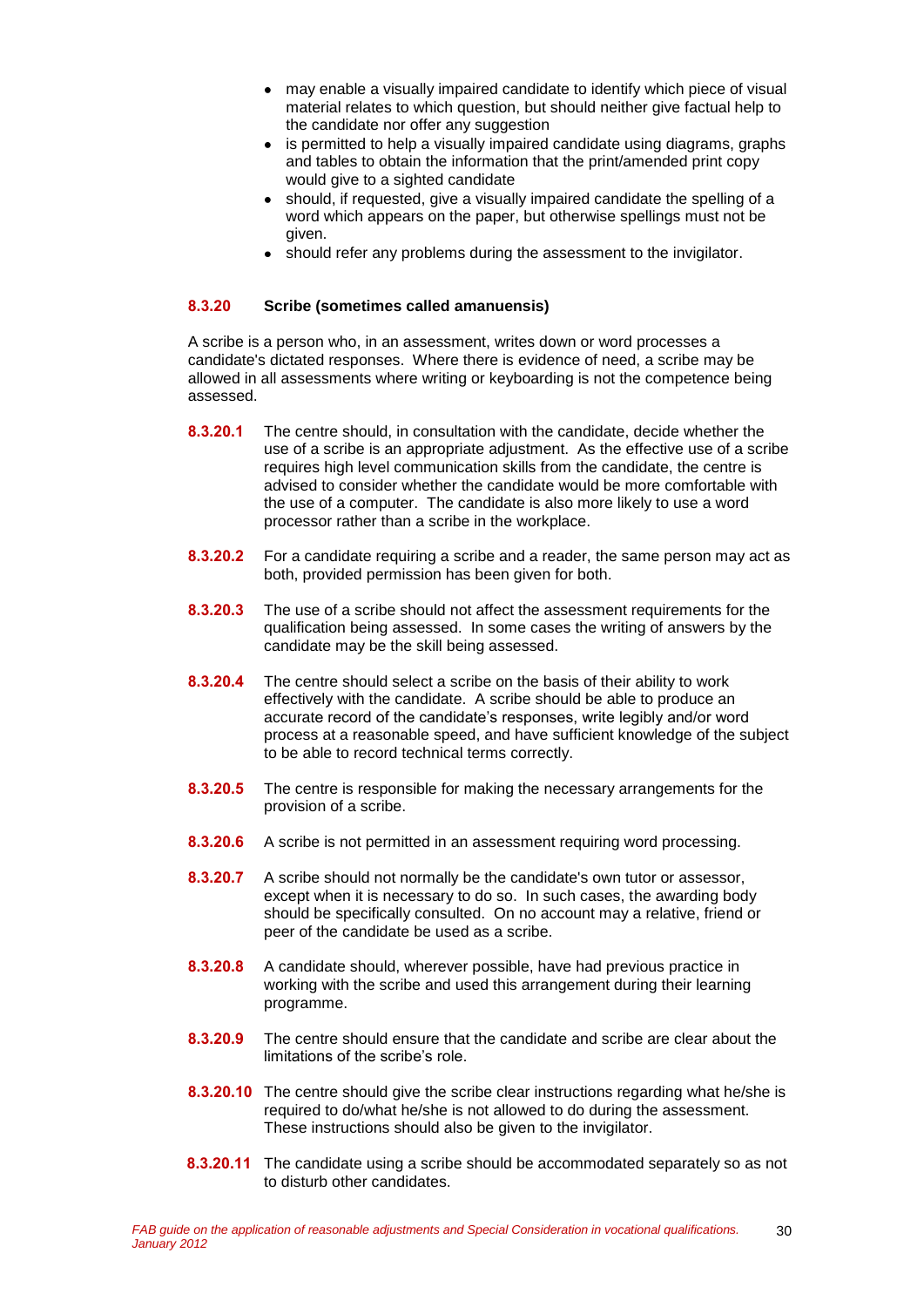- **8.3.20.12** A separate invigilator should be present when a scribe is used to ensure that the guidance regarding scribes is followed.
- **8.3.20.13** The scribe is responsible to and should be approved by the Head of Centre or the centre staff member with delegated responsibility.
- **8.3.20.14** During the assessment a scribe:
	- should check with the candidate for which parts of the assessment they wish to have their responses scribed. The candidate may choose to write some responses him/herself.
	- should neither give factual help to the candidate nor offer any suggestions.
	- should not advise the candidate regarding which questions to do, when to move on to the next question or the order in which the questions should be answered.
	- should write down answers exactly as they are dictated. Where spelling accuracy and punctuation is being tested, the scribe must follow explicit instructions from the candidate. The scribe may not take responsibility for spelling technical words.
	- should write a correction on a typescript or Braille sheet if requested to do so by the candidate.
	- should not assist the candidate to produce any diagrammatical or graphical material. If assistance with this is needed, approval should be obtained from the awarding body in advance of the assessment. Exceptions to this are Entry Level qualifications where the scribe is allowed to draw or add to diagrams in accordance with the candidate's instructions.
	- may, at the candidate's request, read back what has been written but  $\blacksquare$ no comment must be made about any part of the candidate's response.
	- should immediately refer any problems in communication during the examination to the invigilator.

### **8.3.21 British Sign Language (BSL)/English interpreter**

Although British Sign Language (BSL) is now recognised as an official language of the UK, it is not a statutory language, unlike English, Welsh and Irish (Gaelige).

The regulatory criteria state:

*"Awarding bodies may allow assessment in British Sign Language in accordance with criteria 14 to 20 in the section reasonable adjustments and Special Consideration."*

(The statutory regulation of external qualifications in England, Wales and Northern Ireland, 2004 – Paragraph **41**)

Where BSL is the primary means of communication for a deaf candidate, these candidates may have the support of a BSL/English interpreter to sign the questions (or part questions) where they are undertaking written assessments.

For assessments where reading or speaking and listening are the competences being assessed, BSL or any other sign language may only be used for the assessment material rubric and instructions.

- **8.3.21.1** The centre should ensure that the BSL interpreter has an appropriate qualification in the sign language and a good working knowledge of the content of the assessment. Some awarding bodies may provide the centre with a specification for the person allowed to interpret the written assessment material into BSL.
- **8.3.21.2** A candidate should, wherever possible, have had previous experience of working with a BSL/English interpreter and should have used this arrangement during the learning programme leading up to the assessment.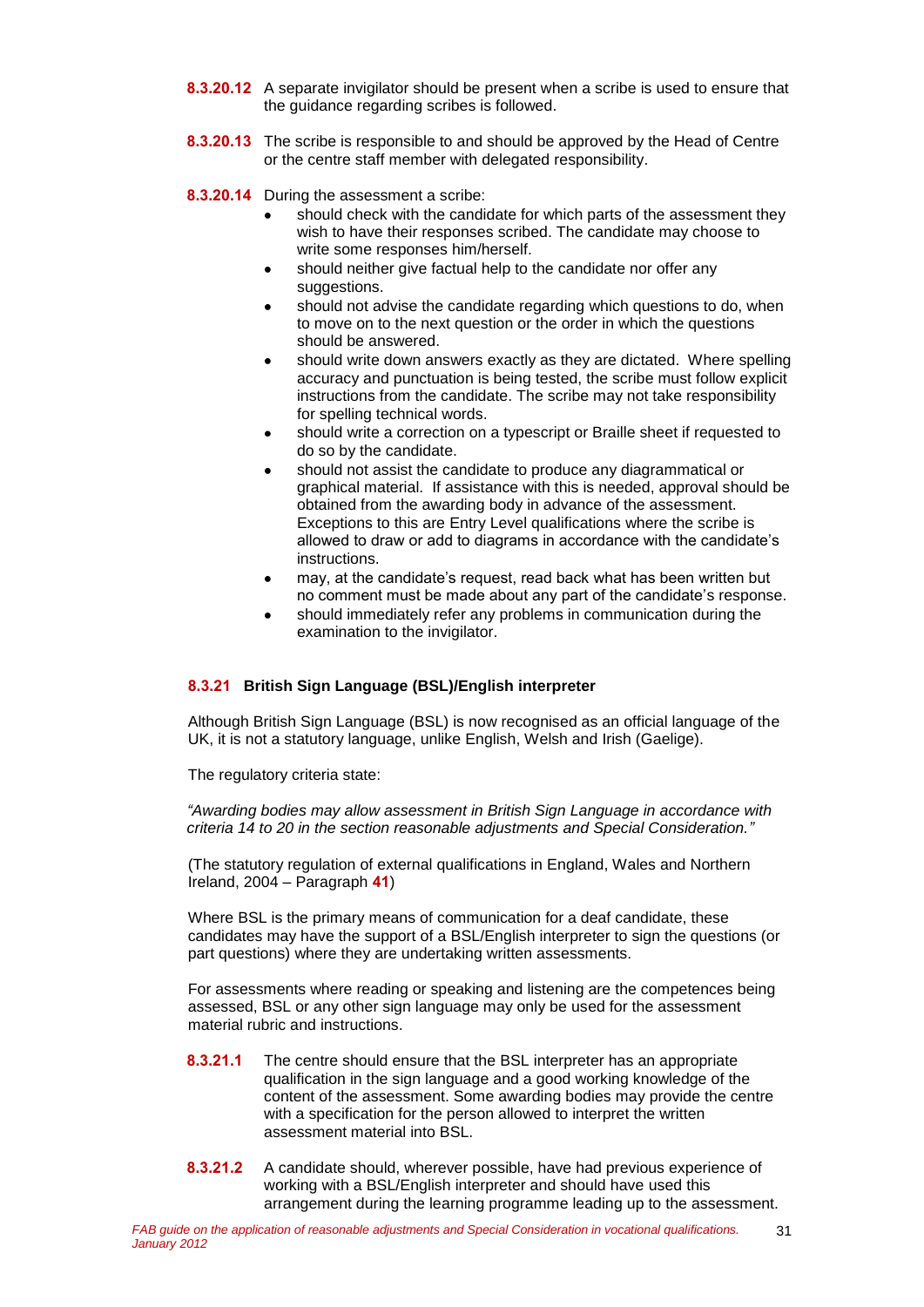- **8.3.21.3** The centre should ensure that the candidate and the person providing the interpretation is clear about the limitations of the latter's role in the assessment situation.
- **8.3.21.4** The centre should ensure that the person providing the interpretation has access to the assessment material in advance of the assessment, to prepare for the signing. This arrangement should be agreed with the awarding body.
- **8.3.21.5** The interpretation should not give the candidate an unfair advantage and care must be taken not to indicate the meaning of technical words, where the candidate's understanding of these words is inherent in the purpose of the question. The interpretation should not explain or clarify. In some instances it may be more appropriate to finger-spell a word.
- **8.3.21.6** Any words or phrases interpreted for the candidate because a standard sign is not available or appropriate should be underlined on the assessment material, which, if separate from the answer book, should be attached to the candidate's answer book. Amended versions of questions should be shown on the assessment material.
- **8.3.21.7** The candidate using a BSL/English interpreter should be accommodated separately so as not to disturb other candidates.
- **8.3.21.8** A separate invigilator should be present when a BSL/English interpreter is used to ensure that guidance regarding BSL/English interpreters is followed.
- **8.3.21.9** The BSL/English interpreter:
	- should have access to the assessment material in advance of the examination to prepare for the signing. The awarding body should advise how long before the assessment the BSL/English interpreter can have access to the assessment material
	- should not interpret technical language or give additional explanations
	- may, at the candidate's request, sign any labels or text connected with reference material such as maps, diagrams or graphs. The candidate should, however, study the reference material independently.

#### **8.3.22 Prompter**

A candidate with severe attention problems may benefit from the use of a prompter in timed assessment situations to draw their attention back to the assessment task.

- **8.3.22.1** The centre should, in consultation with the candidate, decide whether the use of a prompter is an appropriate arrangement.
- **8.3.22.2** The centre is responsible for making the necessary arrangements for the provision of a prompter.
- **8.3.22.3** Where the problem is one of concentration, consideration should be given to allowing supervised rest breaks rather than a prompter.
- **8.3.22.4** A prompter should not normally be the candidate's own tutor or assessor, except when it may be necessary to do so. In such cases the awarding body should be specifically consulted. On no account may a relative, friend or peer of the candidate be used as a prompter.
- **8.3.22.5** Prompters should be sufficiently familiar with the candidate to recognise when his / her attention is no longer on the assessment task and that he or she is not, for example, looking away from the paper whilst thinking.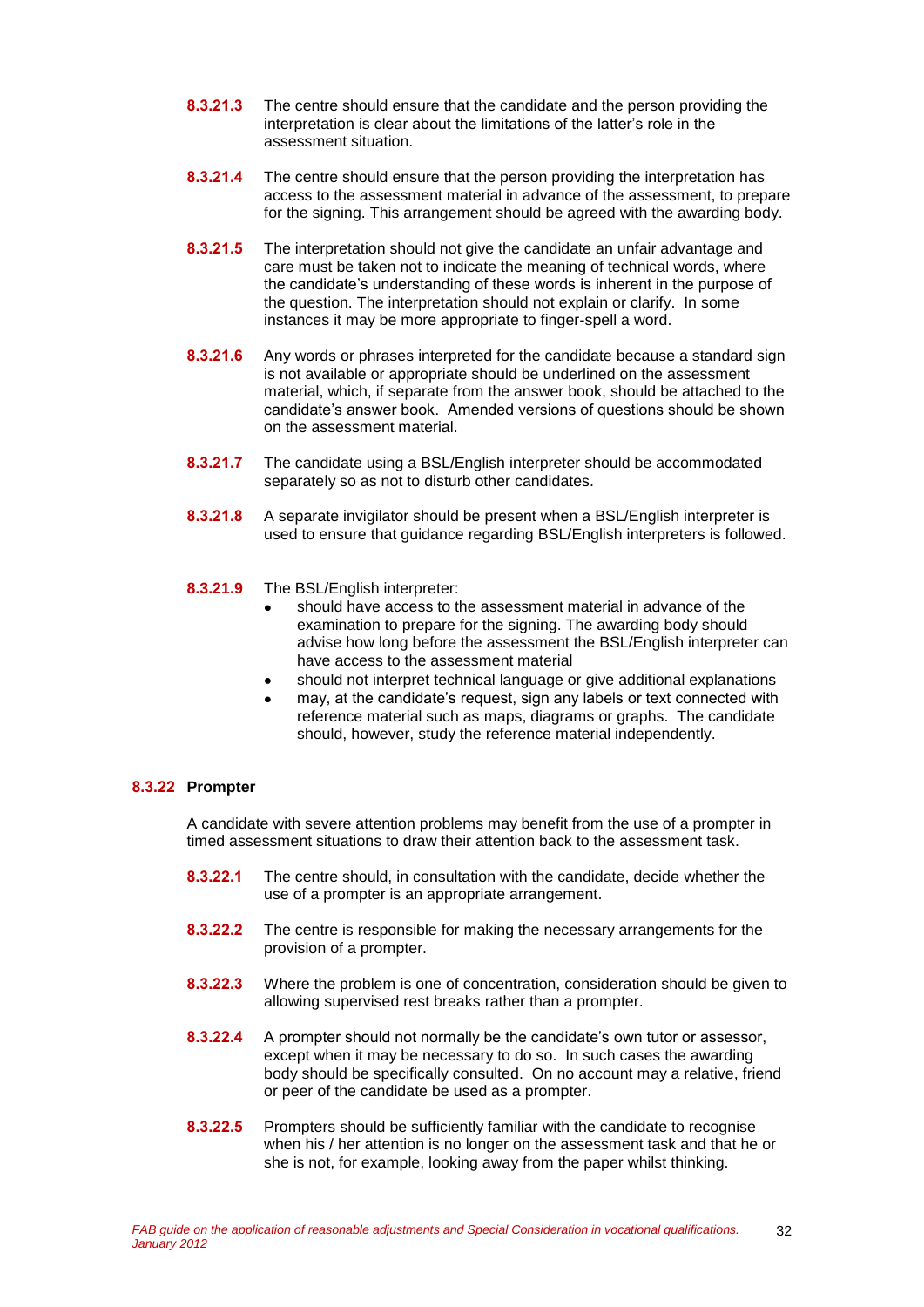- **8.3.22.6** Under no circumstances may the prompter draw the attention of the candidate to part of the question paper or the candidate's answer paper.
- **8.3.22.7** The prompter should sit near enough to be able to observe the candidate and draw his / her attention back to the task. This should, however, be organised as unobtrusively as possible. The candidate's attention may be drawn back to the task using a light tap on the candidate's arm or shoulder or, alternatively, on the desk (though not in a way that may be taken to indicate any part of the examination question paper). Verbal prompting should not normally be used. The method used by the prompter to bring back the candidate's attention should be agreed before the assessment between the candidate and the prompter and should be acceptable to the centre. It should be noted that some candidates with emotional and behavioural sensitivity/vulnerability and/or mental health conditions may not be comfortable with a 'light tap' prompt. A form of verbal prompting should be considered and agreed for these candidates.
- **8.3.22.8** In the case of an epileptic candidate where the problem is one of temporary absencing, the normal procedure to help that candidate will be allowed.
- **8.3.22.9** The centre should ensure that the candidate and prompter are clear about the limitations of the prompter's role.
- **8.3.22.10** The centre should give the prompter clear instructions regarding what they are required to do and what they may and may not do during the assessment. These instructions should also be given to the invigilator.
- **8.3.22.11** The centre should ensure that the candidate and the prompter have had experience of working together.
- **8.3.22.12** A separate invigilator should be present when a prompter is used to ensure that the guidance regarding prompters is followed. The invigilator should be fully informed of the strategies used to regain the candidate's attention.
- **8.3.22.13** The prompter is responsible to and should be approved by the Head of Centre or the centre staff member with delegated responsibility.
- **8.3.22.14** During an assessment a prompter:
	- should draw the candidate's attention back to the task in hand;
	- should use the method of prompting agreed with the candidate;
	- should not give factual help to the candidate or offer any suggestions;  $\bullet$
	- should not advise the candidate regarding which questions to do, when to move on to the next question or the order in which the questions should be done. For Entry Level qualifications it may be appropriate for the prompter to direct the candidate to where they were last;
	- should be prepared for periods of inactivity during the assessment, but should remain vigilant
	- should immediately refer any problems during the assessment to the invigilator.

### **8.2.23 Practical assistant**

A practical assistant is a person who, during an assessment, carries out practical tasks at the instruction of the candidate. Examples of the kinds of tasks with which the practical assistant may assist are, turning the pages of the question paper or, guiding a candidate using a Braille paper to the correct page they need.

**8.3.23.1** The centre should, in consultation with the candidate, decide whether the use of a practical assistant is an appropriate arrangement. A practical assistant will not normally be allowed in those qualifications where the practical skill is the focus of the assessment.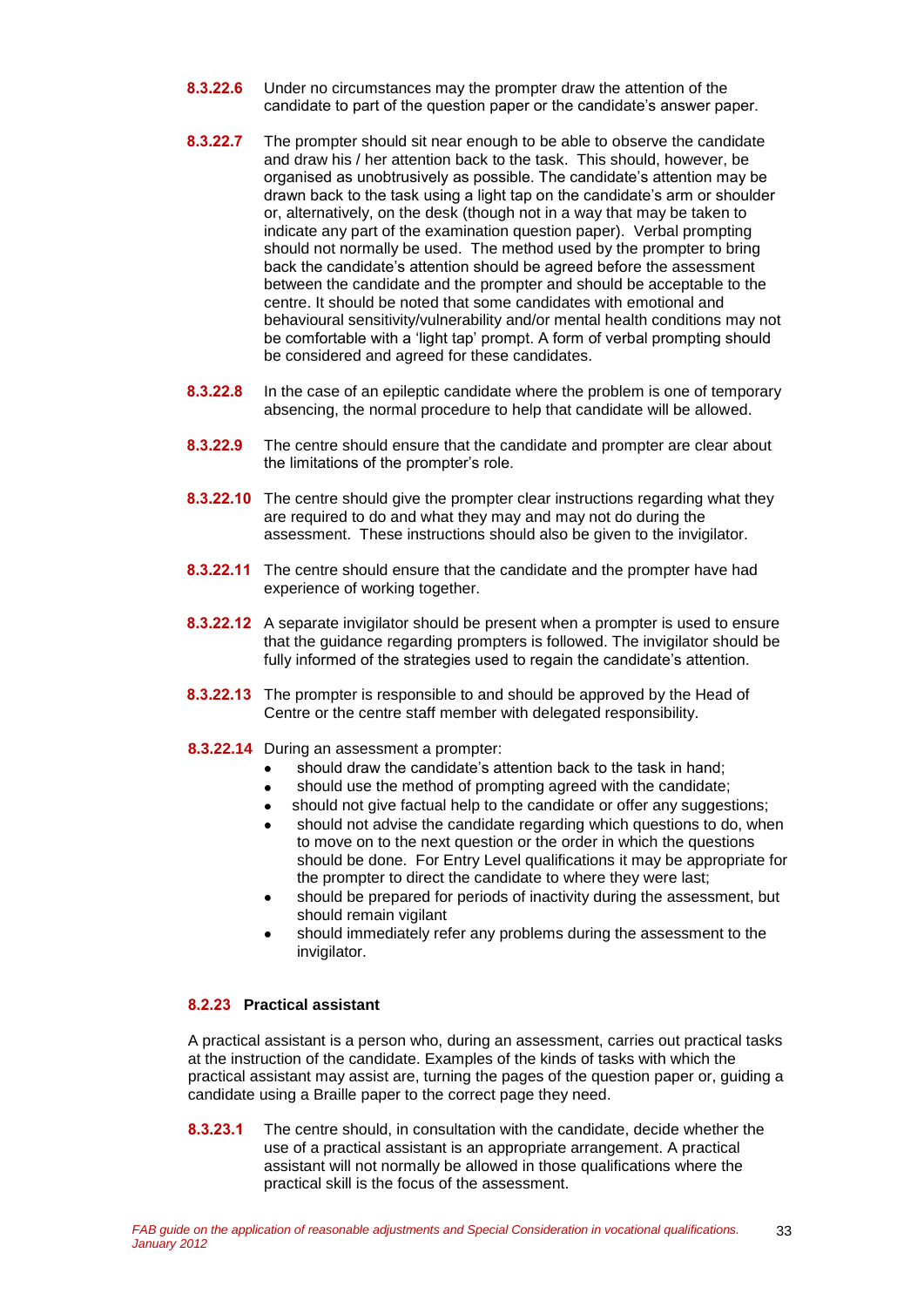- **8.3.23.2** The centre is responsible for making the necessary arrangements for the provision of a practical assistant.
- **8.3.23.3** The practical assistant should be familiar with the requirements of the assessment, but should not normally be the candidate's own teacher/tutor/assessor except when it is necessary to do so. In such cases, the awarding body should be specifically consulted. On no account may a relative, friend or peer of the candidate be used as a practical assistant.
- **8.3.23.4** A practical assistant should be a person who is able to ensure the safety of the candidate and carry out his/her instructions accurately.
- **8.3.23.5** The centre should prepare clear written instructions for the practical assistant on the assistance they are able to give the candidate. A copy of these instructions should also be given to the invigilator and candidate. The centre should note that the practical assistant may not perform tasks for which the candidate will receive credit.
- **8.3.23.6** The use of a practical assistant should not modify the specification requirements. For example, where the manipulation of apparatus or making accurate visual observations may be the skill being assessed, the use of a practical assistant will not be permitted.
- **8.3.23.7** A candidate using a practical assistant may need to be accommodated separately from other candidates. In these cases a separate invigilator should be present to ensure that the guidance regarding practical assistants is followed. During practical assessments, the assessor should be present in addition to the practical assistant.
- **8.3.23.8** During a practical assessment, a practical assistant:
	- should follow the instructions prepared by the centre on the level and kind of assistance that can be given to the candidate;
	- should ensure the safety of the candidate and those around him / her;
	- should not give factual help to the candidate or offer any suggestions;
	- should not advise the candidate which questions to do, when to move on to the next question or the order in which the questions should be done;
	- should carry out instructions exactly as they are given unless to do so would cause a hazard. If the practical assistant does not understand the candidate's instructions, he/she may ask for clarification but must not lead the candidate in any way or attempt to interpret the candidate's wishes; if incorrect or inadequate instructions are given by the candidate this must be reflected in the outcome of the assessment;
	- should not expect to assist the candidate throughout the entire assessment (there may be parts of the assessment which the candidate can do without help and thus gain credit for demonstrating the required skills);
	- should immediately refer any problems during an assessment to the invigilator/supervisor.

### **8.3.24 Transcriber**

This arrangement may be used by a candidate in the following circumstances:

- Where the candidate's handwriting is illegible, but he or she is unable to use a computer or dictate responses - it may not be allowed where writing by hand is the competence being assessed;
- Where the candidate's responses are produced in Braille or in BSL.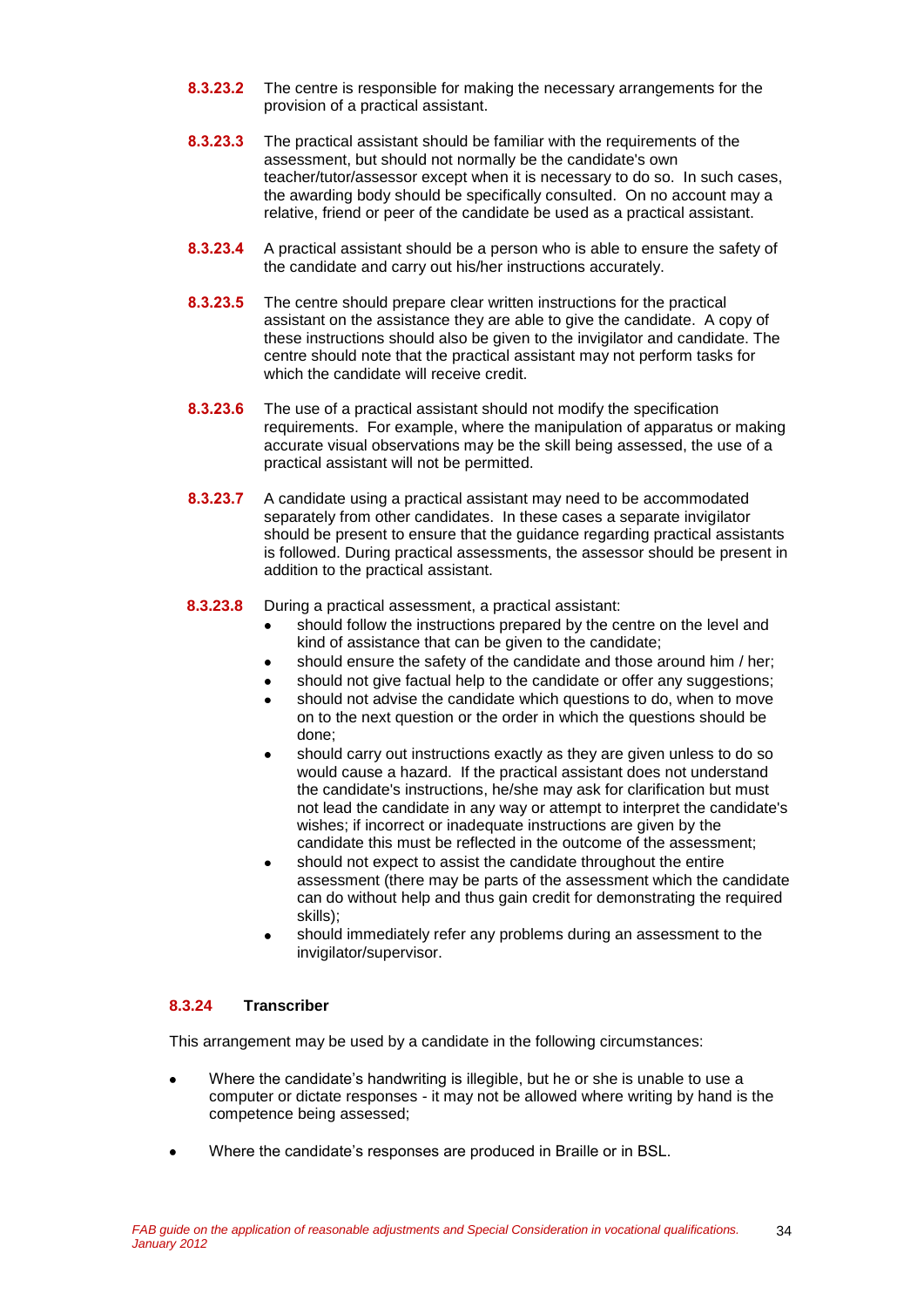The transcriber will produce a transcript to assist the examiner/assessor in the assessment of a candidate's work. The examiner/assessor will assess the candidate's work and will only refer to the transcript if it is impossible to decipher any part of the candidate's response(s). (For responses produced in Braille or BSL the examiner/assessor may refer solely to the transcript).

- **8.3.24.1** The centre should, in consultation with the candidate, decide whether the use of a transcript will be an effective arrangement.
- **8.3.24.2** The centre should give the transcriber clear instructions regarding what they are required to do after the assessment.
- **8.3.24.3** The transcript should be produced by a member of the centre's staff who is familiar with the candidate's handwriting, is fully competent in Braille (where the transcription is for candidate's responses produced in Braille), or who has the required skills in BSL (where the transcription is for candidate's responses produced in BSL).
- **8.3.24.4** The transcript(s) should be securely attached to the back of the candidate's work and be included with the other work from the centre for dispatch to the assessor in the normal way. The production of the transcript should not delay the dispatch of scripts to the assessor.
- **8.3.24.5** The centre should not inform the assessor of the reason why a transcript was necessary.
- **8.3.24.6** The transcriber:
	- should produce the transcript in a separate copy of the question paper/answer booklet or on lined or unlined white paper as appropriate.
	- may handwrite or word process the transcript. If handwritten, dark blue  $\bullet$ or black ink should be used. Pencil must never be used.
	- should, for examinations, produce the transcript immediately after the examination under secure conditions.
	- should not involve the candidate in the production of the transcript.
	- should normally transcribe complete answers. In cases where only occasional words need to be transcribed, these may be written on a photocopy of the candidate's script. On no account should the candidate's original script be marked or annotated in any way.
	- should normally be a word-for-word transcription, i.e. an exact copy of what the candidate has written. The transcriber may not insert or omit words or alter their order. In English, Welsh or Irish (Gaelige) or modern foreign language examinations any errors, including those of spelling, punctuation and grammar, must be transcribed as given by the candidate and must not be corrected. In other qualifications, the transcriber may correct the spelling of non-technical words.
	- should indicate any corrections to spelling on the verbatim transcript  $\blacksquare$ using a different colour ink, but not red, green or purple ink. Pencil must not be used for this purpose.
	- should not transcribe diagrammatical material. Assessment of such material will be based on the candidate's own work.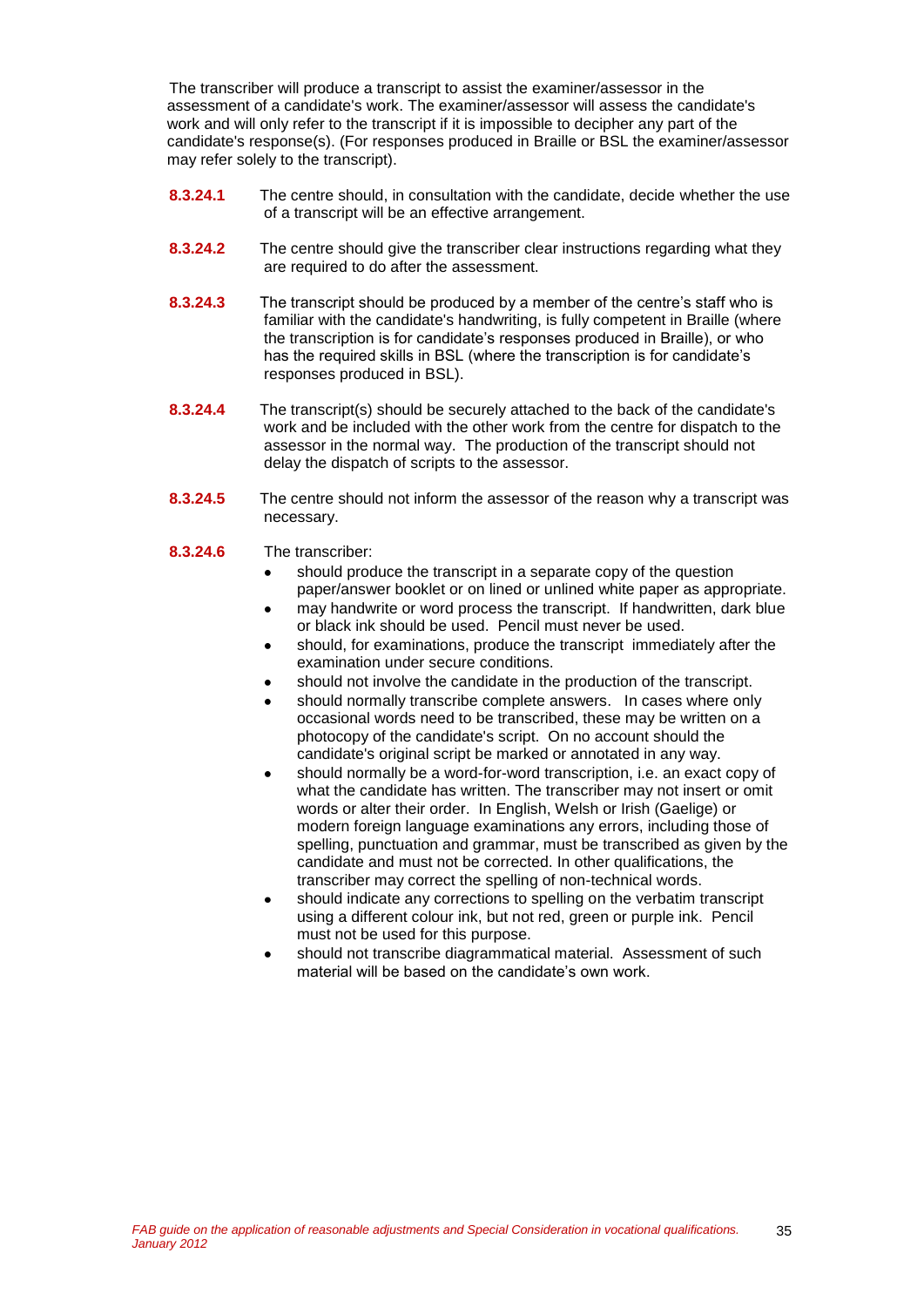### **9 REQUIREMENTS FOR RECORD KEEPING WITHIN THE CENTRE**

### **9.1 Requirements for recording adjustments to assessments agreed with the awarding body.**

The centre should retain a copy of the application form and supporting evidence sent to the awarding body, and relevant documentation received from the awarding body. Awarding bodies should advise the centre how long these records should be kept.

#### **9.2 Requirements for recording adjustments to assessments permitted by the centre.**

The centre should keep records of their decisions to permit adjustments to assessments. These records should include any supporting evidence. Awarding bodies should advise the centre how long these records should be kept.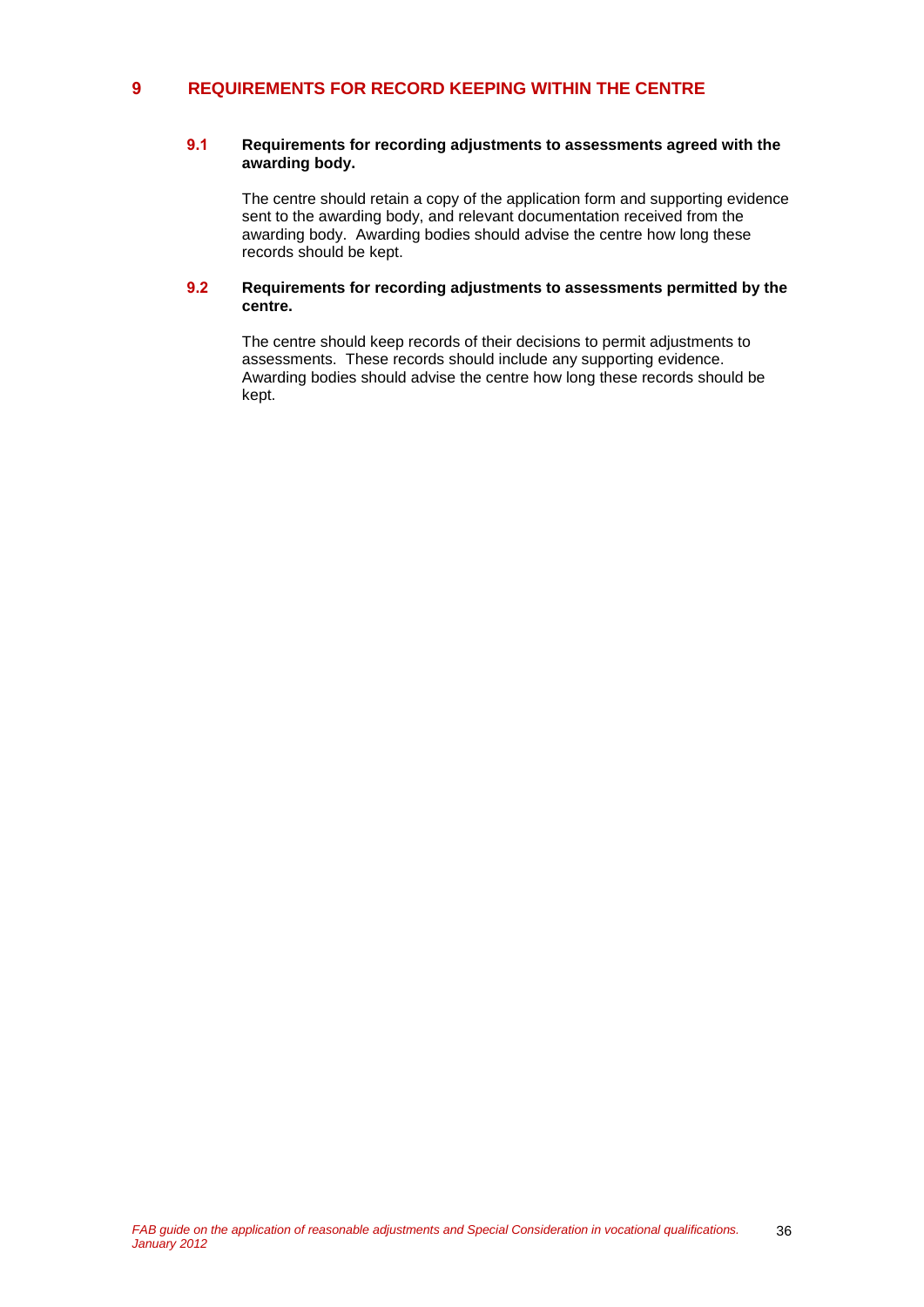### **10 SPECIAL CONSIDERATION**

Each request for special consideration will be unique to that candidate or assessment. These guidelines offer some broad principles for the centre to follow. Further information should be sought in each case from the appropriate awarding body.

The General Conditions of Recognition state that:

#### *Condition G7-Arrangements for Special Consideration*

*G7.1 For the purposes of this condition, Special Consideration is consideration to be given to a Learner who has temporarily experienced –*

*(a) an illness or injury, or*

*(b) some other event outside of the Learner's control, which has had, or is reasonably likely to have had, a material effect on that Learner's ability to take an assessment or demonstrate his or her level of attainment in an assessment.*

*G7.2 An awarding organisation must have in place clear arrangements for Special Consideration to be given to Learners in relation to qualifications which it makes available.*

*G7.3 An awarding organisation must publish details of its arrangements for giving Special Consideration, which must include details as to –*

- *(a) how a Learner qualifies for Special Consideration, and*
- *(b) what Special Consideration will be given.*

Special consideration may be given following a scheduled assessment to a candidate:

- who is present for the assessment but who may have been disadvantaged by temporary illness, injury or adverse circumstances which arose at or near the time of assessment
- who misses part of the assessment due to circumstances outside their control.

**Centres should note that, where an assessment requires the candidate to demonstrate practical competence or where criteria have to be met fully, or in the case of qualifications that confer a Licence to Practise, it may not be possible to apply special consideration.**

**In some circumstances, for example for on-demand assessments, it may be more appropriate to offer the candidate an opportunity to take the assessment at a later date.** 

Special consideration should not give the candidate an unfair advantage, neither should its use cause the user of the certificate to be misled regarding a candidate's achievements. The candidate's result must reflect his / her achievement in the assessment and not necessarily his / her potential ability.

Special consideration, if successful, may result in a small post-assessment adjustment to the mark of the candidate. The size of the adjustment will depend on the circumstances and reflect the difficulty faced by the candidate.

### **10.1 Eligibility criteria**

A candidate who is fully prepared and present for a scheduled assessment **may** be eligible for special consideration if: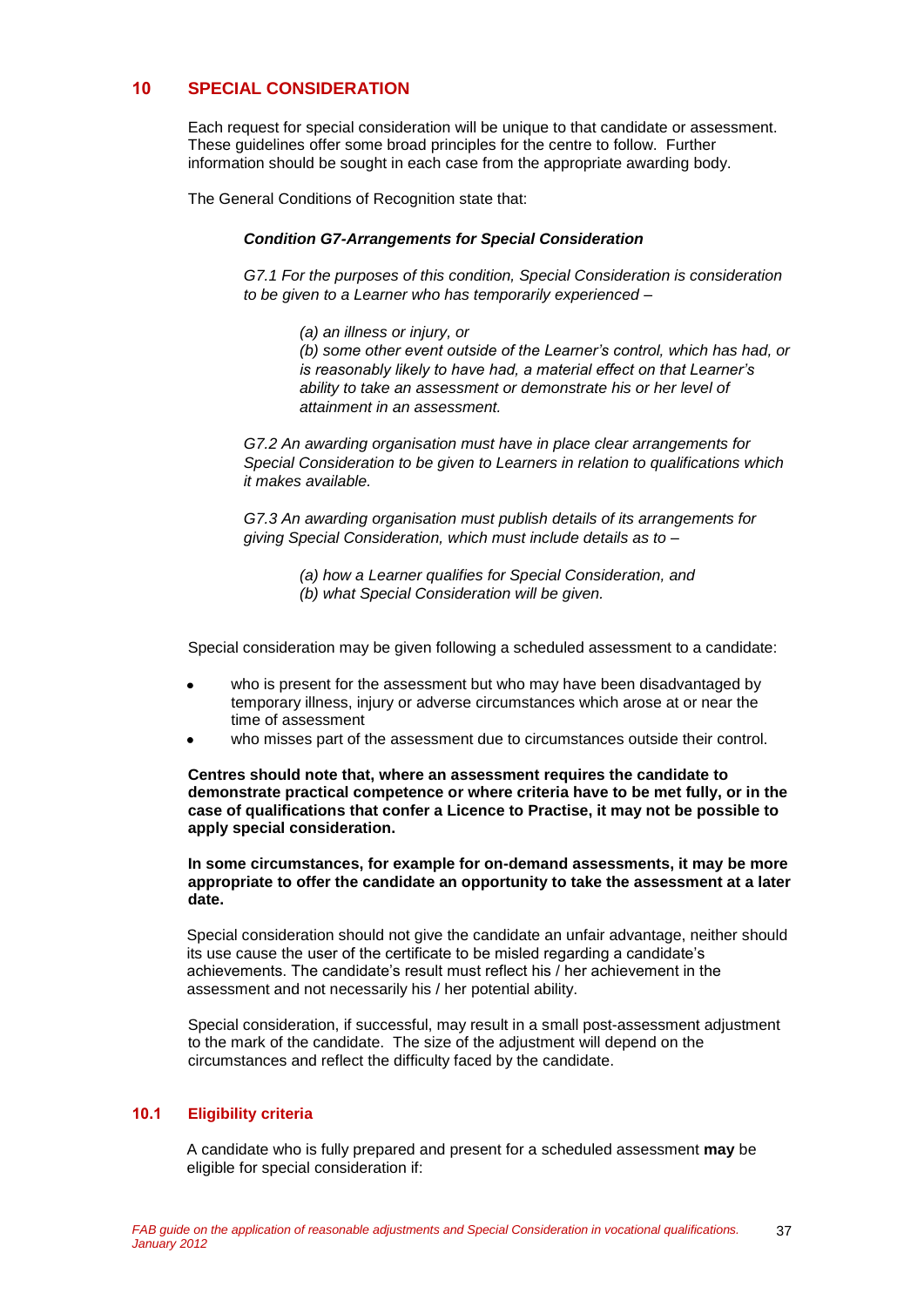- performance in an assessment is affected by circumstances beyond the control of the candidate e.g. recent personal illness, accident, bereavement, serious disturbance during the assessment;
- alternative assessment arrangements which were agreed in advance of the assessment proved inappropriate or inadequate;
- part of an assessment has been missed due to circumstances beyond the control of the candidate;
- there is a sufficient difference between the part of the assessment to which special consideration is applied and other parts of the qualification that have been achieved to infer that the candidate could have performed more successfully in the assessment.

A candidate will **not** be eligible for special consideration if:

- no evidence is supplied by the centre that the candidate has been affected at the time of the assessment by a particular condition;
- any part of the assessment is missed due to personal arrangements including holidays or unauthorised absence;
- preparation for a component is affected by difficulties during the course, egg disturbances through building work, lack of proper facilities, changes in or shortages of staff, or industrial disputes.

### **10.2 Applying for special consideration**

A centre should apply for special consideration using the form supplied by their awarding body. Form **2** in Appendix **1** is a suitable example of this. A separate form should normally be completed for each candidate for each qualification. However, in cases where a group of candidates has been disadvantaged by a particular event (egg fire alarm) a single form should be submitted. A list of candidates affected should be attached to the form.

The candidate needs to submit evidence in support of special consideration. This may include medical evidence or a statement from the invigilator or any other appropriate information.

The application should be signed and dated by a member of the centre staff who has formally been given delegated authority by the Head of Centre. The signatory must declare that the information given is accurate.

The application for special consideration should be submitted as soon as possible after the assessment and not later than 7 working days after the examination. Requests for special consideration may only be accepted after the results of the examination have been released in the following circumstances:

- application has been overlooked at the centre and the oversight is confirmed by the Head of Centre;
- medical evidence comes to light about a candidate's condition, which demonstrates that the candidate must have been affected by the condition at the time of the examination, even though the problem revealed itself only after the assessment;
- for on-screen assessments where results are immediately available.

If the application for special consideration is successful, the candidate's performance will be reviewed in the light of available evidence. It should be noted that a successful application of special consideration will not necessarily change a candidate's result.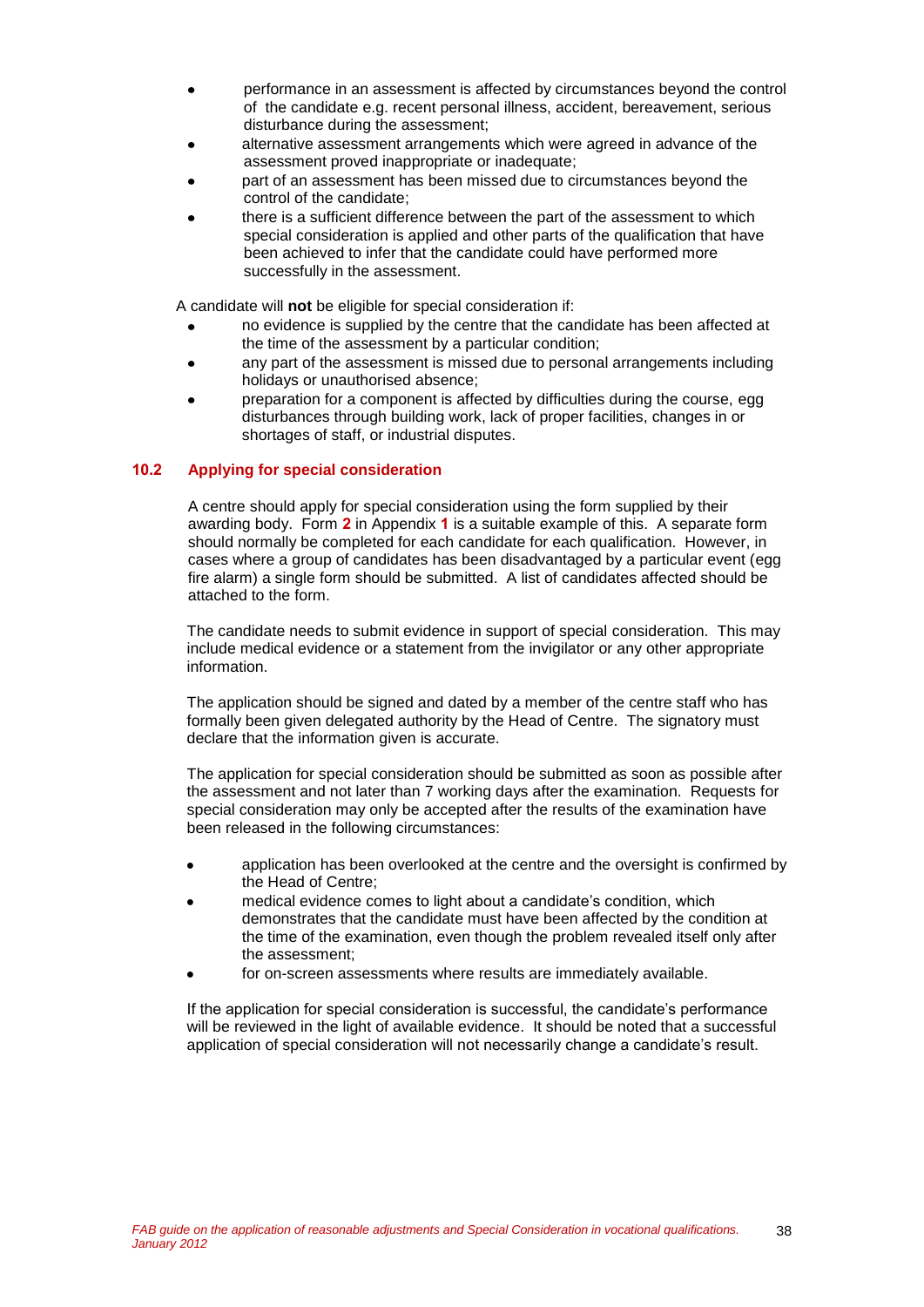### **11 MALPRACTICE**

A centre should note that failure to comply with the guidance regarding adjustments to assessments set out by individual awarding bodies has the potential to constitute malpractice and may lead the awarding body to withhold the candidate's result. Failure to comply is defined as any or all of the following:

- putting in place arrangements without seeking prior approval from the awarding  $\bullet$ body, where this is required;
- exceeding the allowances agreed with the awarding body;
- agreeing delegated adjustments that are not supported by evidence;
- failing to maintain records of reasonable adjustments and special considerations for audit;
- failing to report delegated adjustments to the awarding body, where this is required.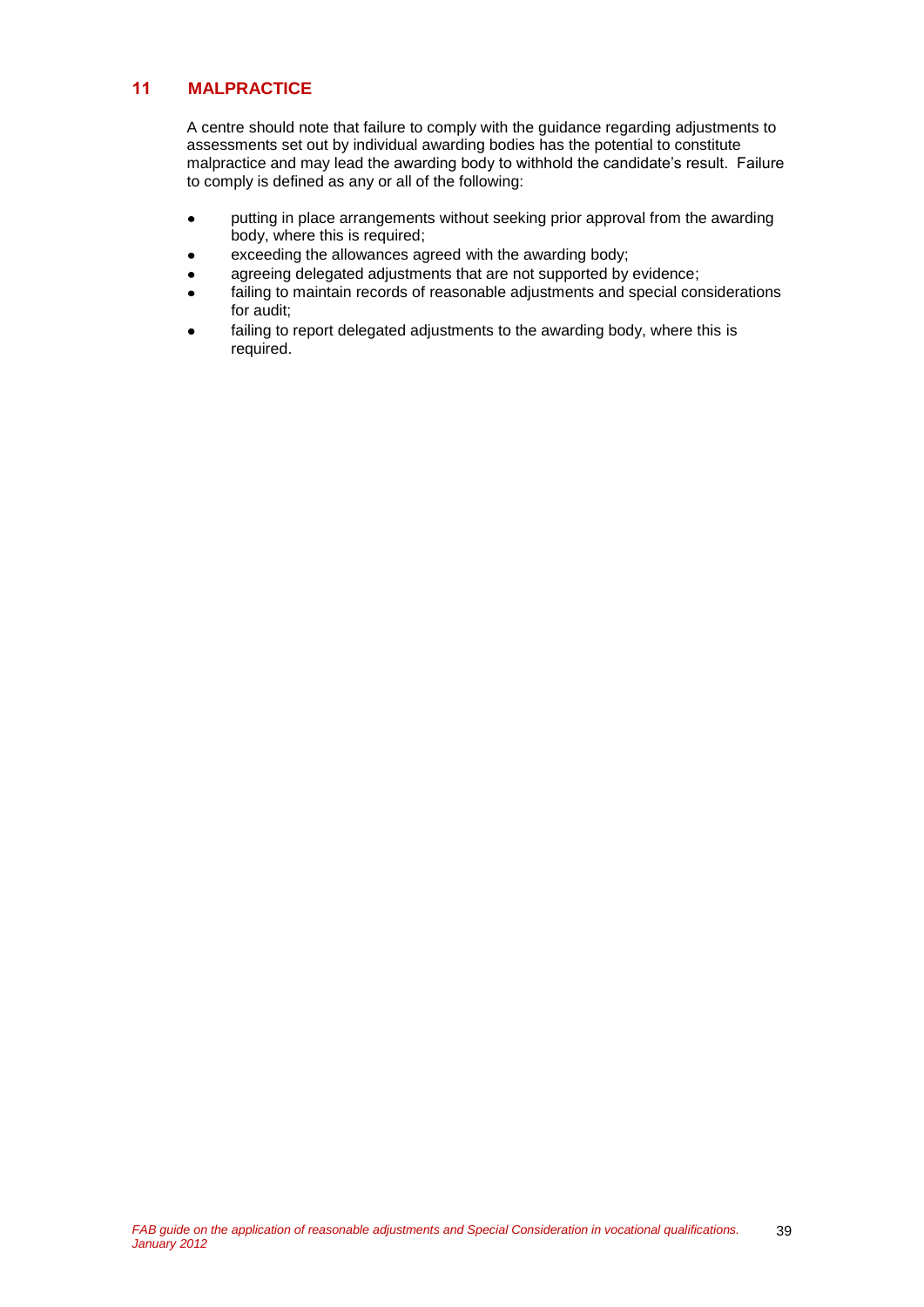### **APPENDIX 1 – FORMS FOR CENTRES**

On the following pages, you will find:

- Form **1**: A template form that can be used by a centre when applying to the awarding body for reasonable adjustments.
- Form **2**: A template form that can be used by a centre when applying to the awarding body for special consideration.
- Form **3**: A template form that can be used by the centre to record those reasonable adjustments that have been permitted by the centre or external verifier.
- Form 4: A permissions table that can be completed by the awarding body indicating which reasonable adjustments can be made by the centre without prior permission from the awarding body and those adjustments that can be made by the centre without seeking permission.

These forms are just examples that can be adopted and adapted by an awarding body. For information on which form to use, a centre should consult their awarding body.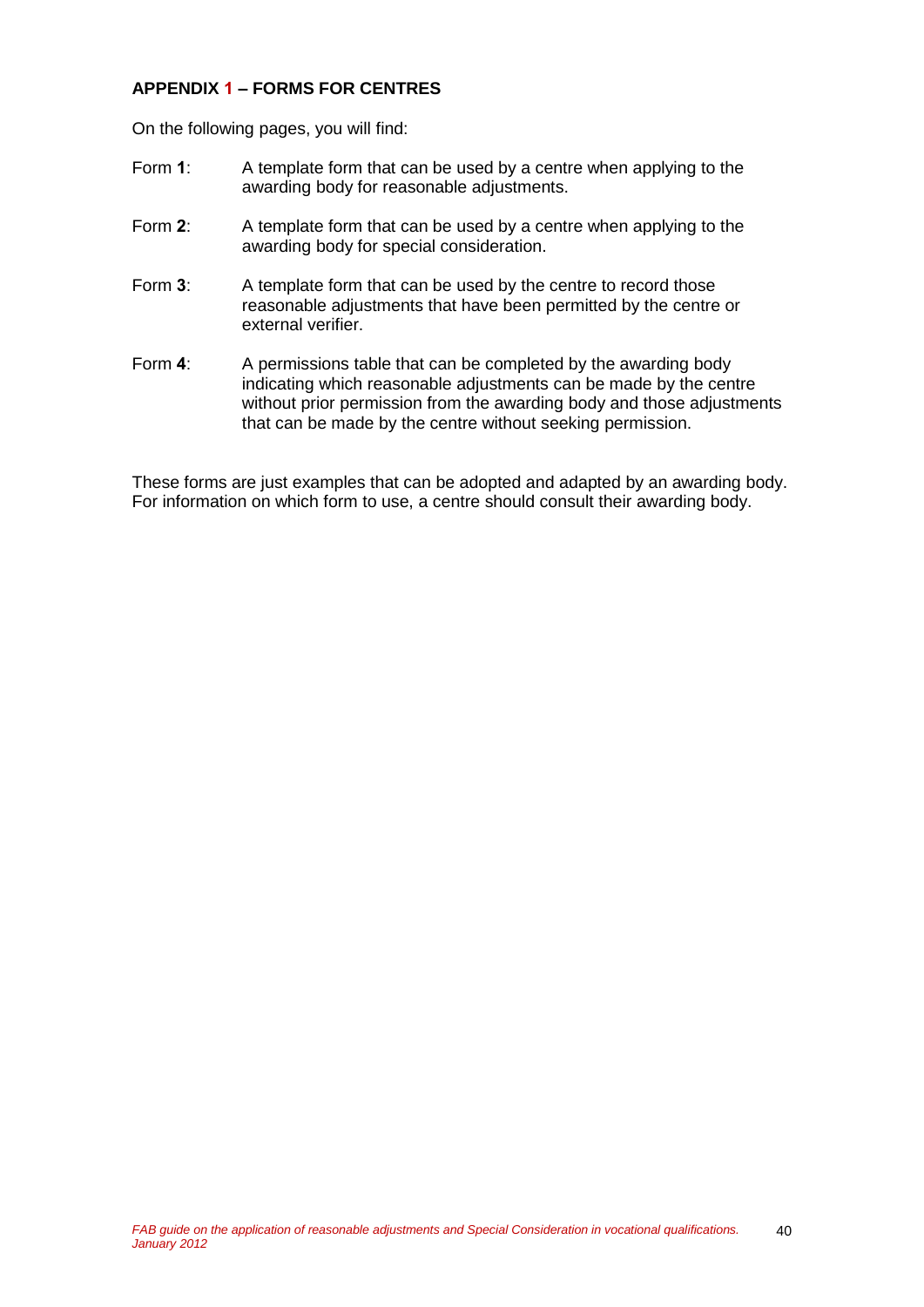### **FORM 1 – TO APPLY FOR REASONABLE ADJUSTMENTS**

**Please complete a separate form for each individual candidate and send a completed copy to the awarding body by the stipulated deadline.**

| Centre no           | <b>Centre name</b>                        |  |
|---------------------|-------------------------------------------|--|
| <b>Candidate no</b> | <b>Candidate name</b>                     |  |
|                     | <b>Assessment Date/</b><br><b>Session</b> |  |

| code | <b>Qualification   Qualification</b><br>level | <b>Qualification title</b> | Unit/component<br>number/code |
|------|-----------------------------------------------|----------------------------|-------------------------------|
|      |                                               |                            |                               |
|      |                                               |                            |                               |
|      |                                               |                            |                               |
|      |                                               |                            |                               |
|      |                                               |                            |                               |

### **Reason for application:**

### **Reasonable adjustments required (please be specific):**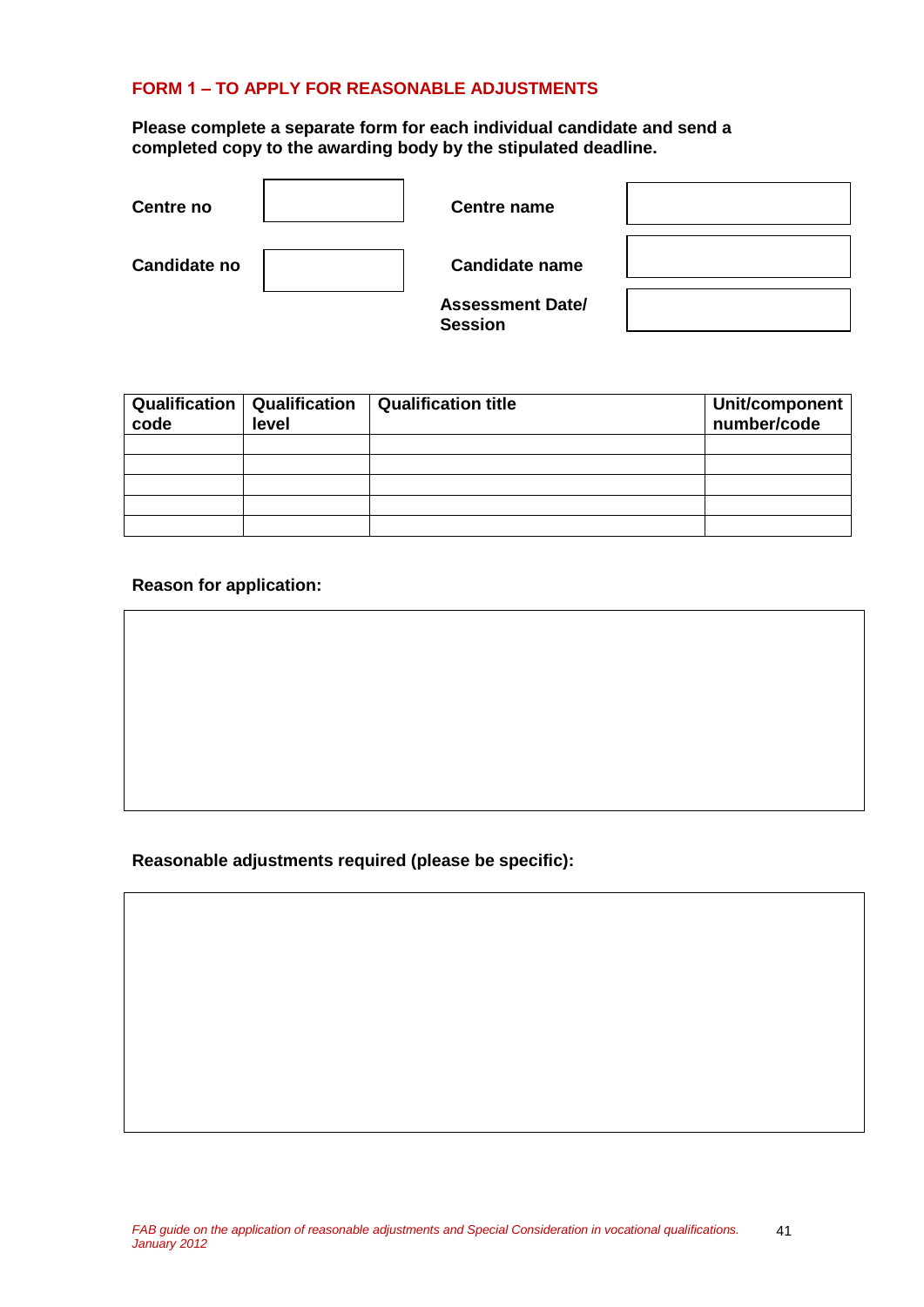**Evidence in support of the application This may include:**

- **The centre's assessments of candidate's needs**  $\bullet$
- $\bullet$ **History of provision within the centre**
- **Medical certificate**
- $\bullet$ **Psychological or other professional assessment report**

**Please provide details of supporting evidence:**

**Please provide details of access facilitator required (where applicable):**



**I confirm that:**

- **the information provided is accurate**
- **the centre will be able to provide the arrangements requested**
- **the reasonable adjustments will be implemented in accordance with the guidance given by the awarding body**

|       | Signature: |
|-------|------------|
| Date: |            |

**For office use only:**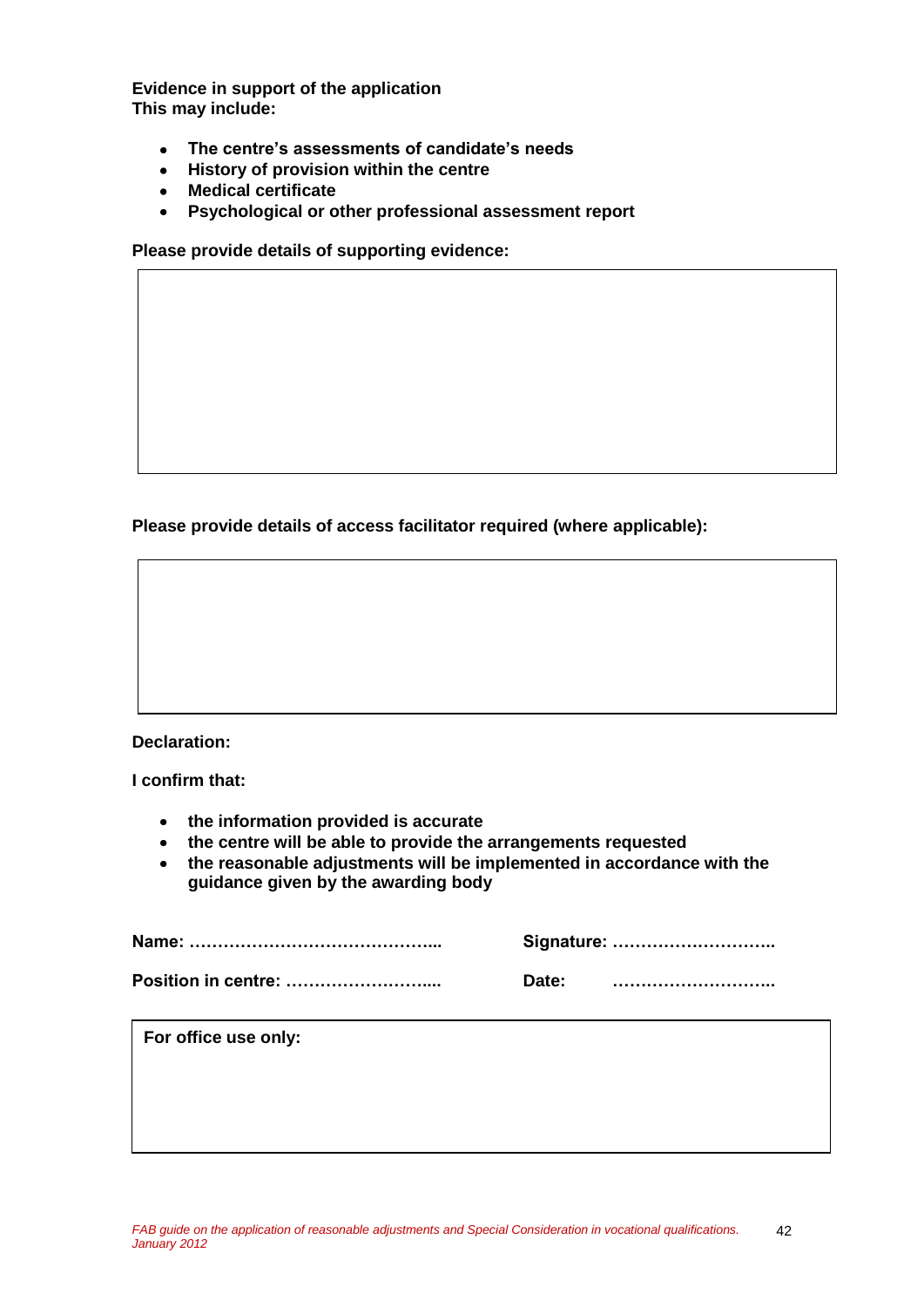### **FORM 2 – TO APPLY FOR SPECIAL CONSIDERATION**

### **Please complete a separate form for each individual candidate and send a completed copy to the awarding body by the stipulated deadline.**

| Centre no           | <b>Centre name</b>                        |  |
|---------------------|-------------------------------------------|--|
| <b>Candidate no</b> | <b>Candidate name</b>                     |  |
|                     | <b>Assessment Date/</b><br><b>Session</b> |  |

| Qualification<br>code | <b>Qualification title and level</b> | Unit/component<br>number/code | Did not<br>attend | <b>Attended but</b><br>disadvantaged |
|-----------------------|--------------------------------------|-------------------------------|-------------------|--------------------------------------|
|                       |                                      |                               |                   |                                      |
|                       |                                      |                               |                   |                                      |
|                       |                                      |                               |                   |                                      |
|                       |                                      |                               |                   |                                      |
|                       |                                      |                               |                   |                                      |

**Summary of adverse circumstances affecting performance in assessment:**

**Evidence in support of the application This may include:**

- **Medical or psychological evidence**  $\bullet$
- **Statement from the invigilator**  $\bullet$

**Please provide details of supporting evidence:**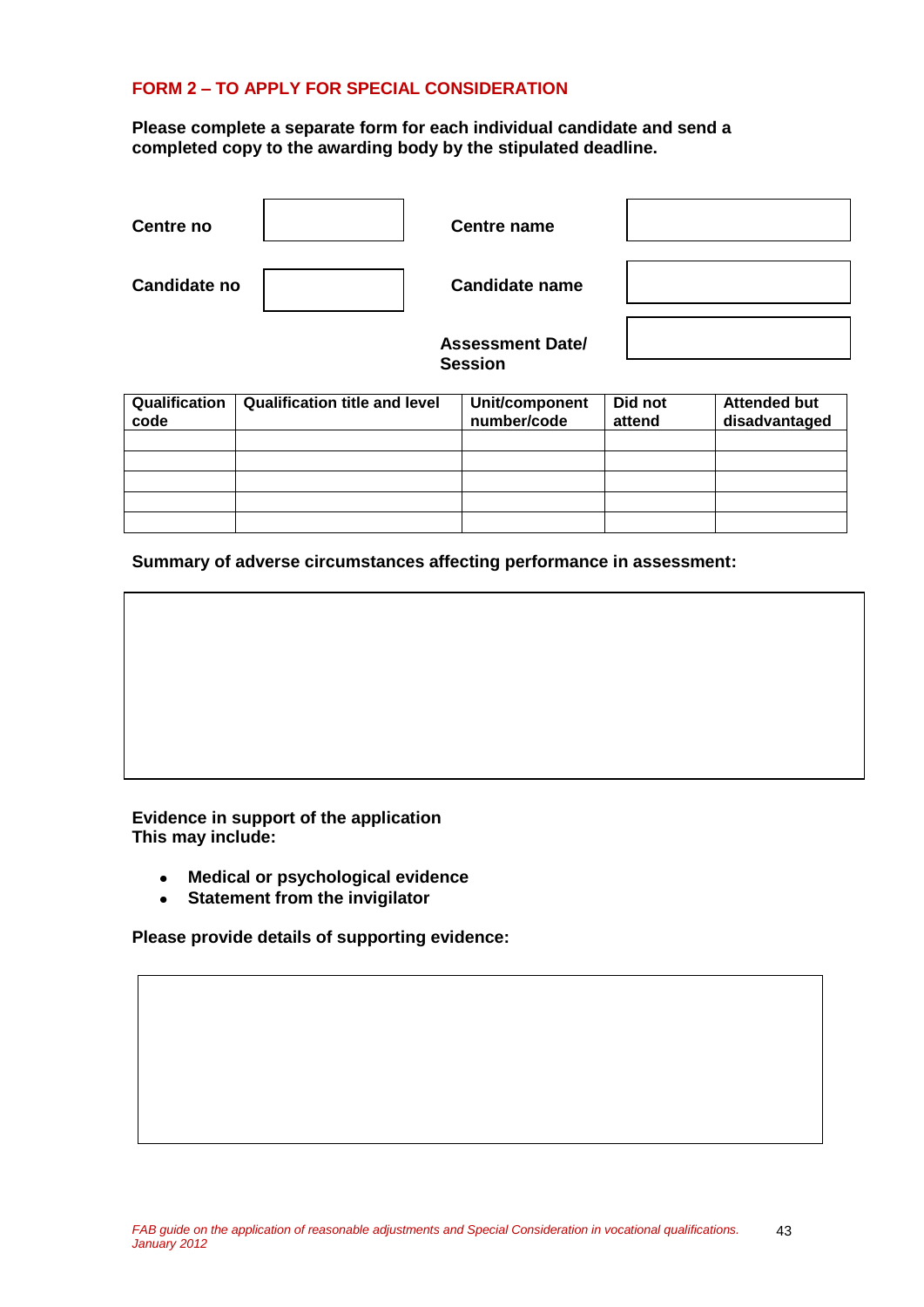| <b>Optional Information</b>                                                                             |
|---------------------------------------------------------------------------------------------------------|
| In cases of partial absence, an awarding body may require the following<br>information from the centre: |
| List four candidates estimated to be of comparable standard                                             |
| Candidate numbers:                                                                                      |
|                                                                                                         |

### **Declaration:**

**I confirm that the information provided is accurate.**

**For office use only:**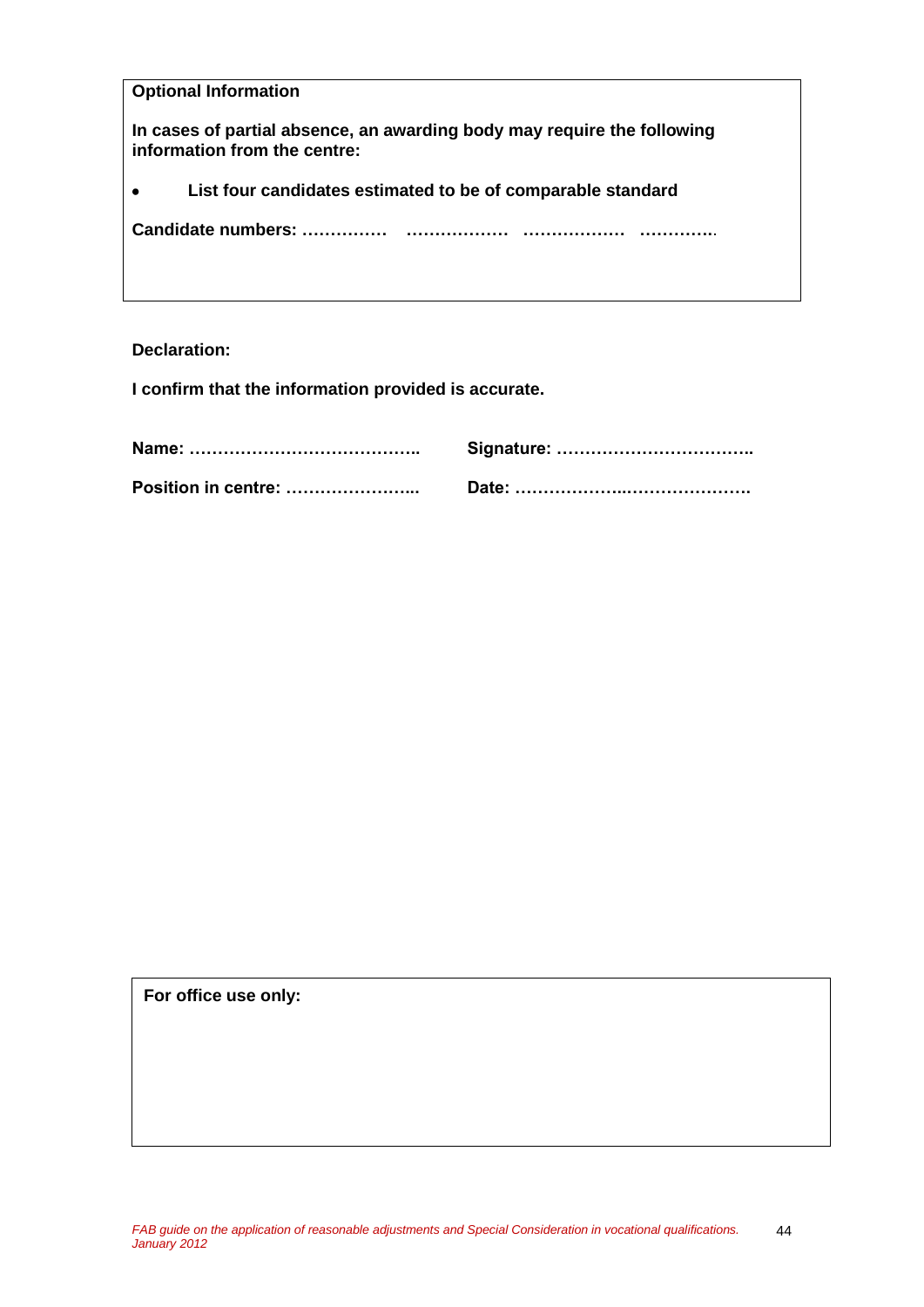### **FORM 3 – TO COMPLETE WHERE THE CENTRE OR THE EXTERNAL VERIFIER HAS PERMITTED REASONABLE ADJUSTMENTS**

Please list the candidates granted reasonable adjustments by the centre or by the external verifier. Please do not list candidates for whom applications have been made to the awarding body.

**Centre number**: .......................................... **Centre name:** ……………………………………….

This form should be returned to the awarding body by …[dd/mm/yyyy]…. A copy of the form should be retained by the centre and made available to the awarding body or the regulatory authorities as required.

Please complete as appropriate:

| Candidate<br>number | Candidate<br>name | Qualification<br>code | <b>Qualification title and level</b> | Qualification<br>component/<br>unit | <b>Reason for Application</b> | Reasonable Adjustment<br>Made | Supporting<br>evidence |
|---------------------|-------------------|-----------------------|--------------------------------------|-------------------------------------|-------------------------------|-------------------------------|------------------------|
|                     |                   |                       |                                      |                                     |                               |                               |                        |
|                     |                   |                       |                                      |                                     |                               |                               |                        |
|                     |                   |                       |                                      |                                     |                               |                               |                        |
|                     |                   |                       |                                      |                                     |                               |                               |                        |
|                     |                   |                       |                                      |                                     |                               |                               |                        |
|                     |                   |                       |                                      |                                     |                               |                               |                        |

**I confirm that:**

- **this form contains the details of all the reasonable adjustments permitted by the centre or external verifier**
- **the adjustments to assessment have been made in accordance with the guidance of the awarding body**  $\bullet$

**Name: ………………………….. Signature: …………………………….**

**Position in centre: ……………………………….. Date: ………………………….**

*FAB guide on the application of reasonable adjustments and Special Consideration in vocational qualifications. January 2012*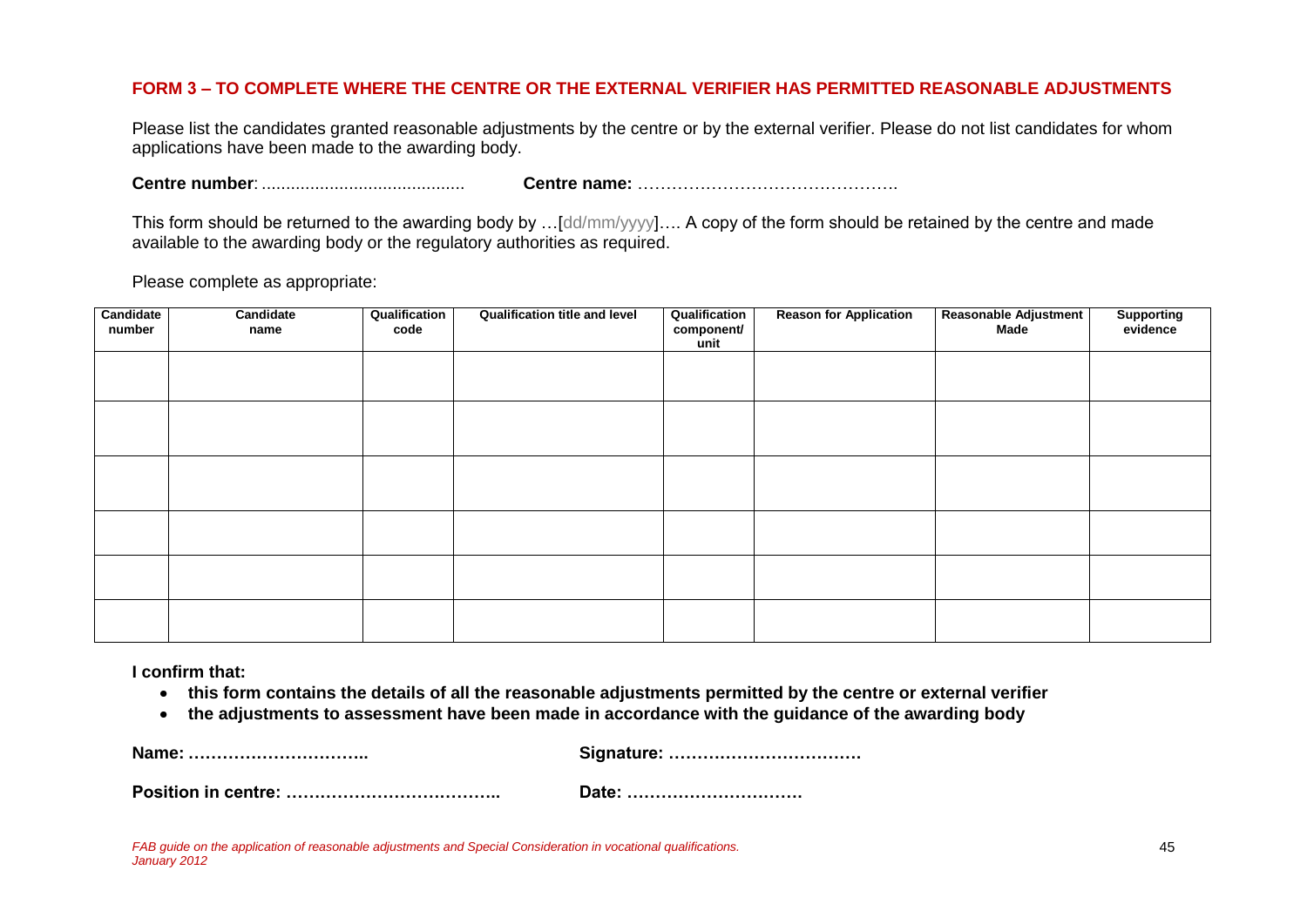### **FORM 4 – PERMISSIONS TABLE (TO BE COMPLETED BY AWARDING BODIES)**

**Awarding body:** ………………………………..

**Date of issue:** ……………………………

### **Key**

The following key can be used by awarding bodies to indicate where the decisions on reasonable adjustments can usually be made. However, centres and external verifiers have a duty to seek advice from awarding bodies in any case where they do not consider that they have the necessary expertise to judge whether a reasonable adjustment is needed, and/or how it should be applied.

### **A – Reasonable adjustment permitted at the discretion of the centre**

**B – Consult external verifier for permission**

### **C – Apply to the awarding body for permission**

| Reasonable adjustment                                      | <b>Assessments which</b><br>are NOT taken under | <b>Assessments which</b><br>are taken under |
|------------------------------------------------------------|-------------------------------------------------|---------------------------------------------|
|                                                            | examination<br>conditions                       | examination<br>conditions                   |
| Extra time up to                                           |                                                 |                                             |
| Extra time in excess of                                    |                                                 |                                             |
| Supervised rest breaks                                     |                                                 |                                             |
| Change in the organisation of assessment room              |                                                 |                                             |
| Separate accommodation within the centre                   |                                                 |                                             |
| Taking the assessment at an alternative venue              |                                                 |                                             |
| Use of coloured overlays, low vision aids, tinted          |                                                 |                                             |
| spectacles, CCTV and OCR scanners                          |                                                 |                                             |
| Use of assistive software                                  |                                                 |                                             |
| Use of bilingual and bilingual translation<br>dictionaries |                                                 |                                             |
| Assessment material in enlarged format                     |                                                 |                                             |
| Assessment material in Braille                             |                                                 |                                             |
| Language modified assessment material                      |                                                 |                                             |
| Assessment material in BSL                                 |                                                 |                                             |
| Assessment material on coloured paper                      |                                                 |                                             |
| Assessment material in audio format                        |                                                 |                                             |
| Use of ICT                                                 |                                                 |                                             |
| Responses using electronic devices                         |                                                 |                                             |
| Responses in BSL                                           |                                                 |                                             |
| <b>Responses in Braille</b>                                |                                                 |                                             |
| Reader                                                     |                                                 |                                             |
| Scribe                                                     |                                                 |                                             |
| <b>BSL/English interpreter</b>                             |                                                 |                                             |
| Prompter                                                   |                                                 |                                             |
| <b>Practical assistant</b>                                 |                                                 |                                             |
| Transcriber                                                |                                                 |                                             |
| Other                                                      |                                                 |                                             |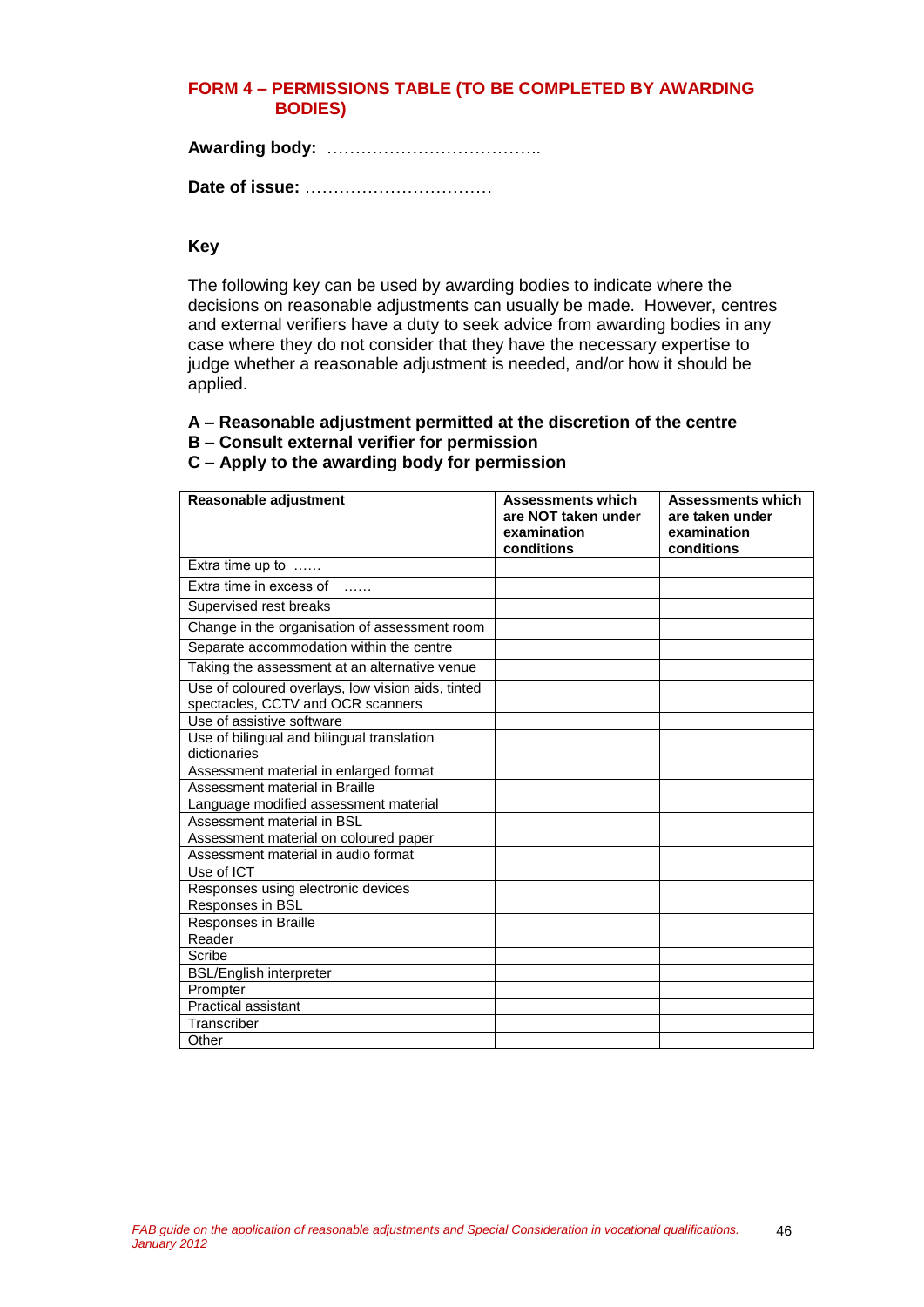## **APPENDIX 3 – GLOSSARY**

| <b>Term</b>                    | <b>Definition</b>                                                                                     |
|--------------------------------|-------------------------------------------------------------------------------------------------------|
| <b>Access to Assessment</b>    | The removal of artificial and unnecessary barriers to                                                 |
|                                | the process of judging an individual's competence.                                                    |
| Appeal                         | A process through which an awarding body or centre<br>may be challenged on the outcome of a decision. |
| Assessment                     | The process of making judgements about the extent to                                                  |
|                                | which a candidate's work meets the assessment                                                         |
|                                | criteria for a qualification or unit, or part of a unit.                                              |
| Assessment criteria            | The requirements that a candidate needs to meet in                                                    |
|                                | order to achieve success (or a given grade) in a                                                      |
|                                | qualification or unit, or part of a unit.                                                             |
| Assessment method              | The method by which an individual's competence is<br>judged.                                          |
| Assessment needs               | The adjustments that some individuals require to the                                                  |
|                                | assessment strategy and/or assessment task in order                                                   |
|                                | to demonstrate that they can meet the required                                                        |
|                                | standard.                                                                                             |
| Assessment task                | An activity undertaken by an individual candidate to                                                  |
|                                | show that he or she can meet the required standard.                                                   |
| Assessor                       | The person who assesses a candidate's work.                                                           |
| Assistive technology           | Mechanical or electronic devices which help individuals                                               |
|                                | with particular needs to overcome these limitations.                                                  |
| <b>BSL/English interpreter</b> | An individual who interprets communication into and                                                   |
|                                | from British Sign Language.                                                                           |
| Carrier language               | The language used by the awarding body to set an                                                      |
|                                | assessment task or test (which may not be the                                                         |
|                                | first/preferred language of the candidate).                                                           |
| <b>CCTV</b>                    | Closed circuit television.                                                                            |
| Centre                         | An organisation or consortium accountable to an                                                       |
|                                | awarding body for the assessment arrangements                                                         |
|                                | leading to a qualification or units.                                                                  |
| Competence                     | The ability to perform to the required standard.                                                      |
| Enabling technologies          | See assistive technology.                                                                             |
| <b>Externally set</b>          | Examinations or assessment tasks or assignments<br>which are determined by the awarding body.         |
| Invigilator                    | A person who supervises individuals taking an                                                         |
|                                | examination or assessment.                                                                            |
| Learning programme             | A programme or course of study.                                                                       |
| Oral language modifier         | Person who can modify/rephrase the carrier language                                                   |
|                                | of an assessment for a candidate whose first/preferred                                                |
|                                | language is English, but who has specific difficulties                                                |
|                                | with written language.                                                                                |
| Malpractice                    | Actions and practices which threaten the integrity of                                                 |
|                                | public qualifications.                                                                                |
| Moderation                     | The process of checking that assessment standards                                                     |
|                                | have been applied correctly and consistently between                                                  |
|                                | assessors, between centres and over time, and making                                                  |
|                                | adjustments to results where required to compensate                                                   |
|                                | for any differences in standard that are encountered.                                                 |
| Portfolio                      | A collection of work submitted for assessment.                                                        |
| Prompter                       | Person who draws the candidate's attention back to the<br>task in hand.                               |
| <b>Practical assistant</b>     | Person who carries out practical tasks at the instruction                                             |
|                                | of the candidate.                                                                                     |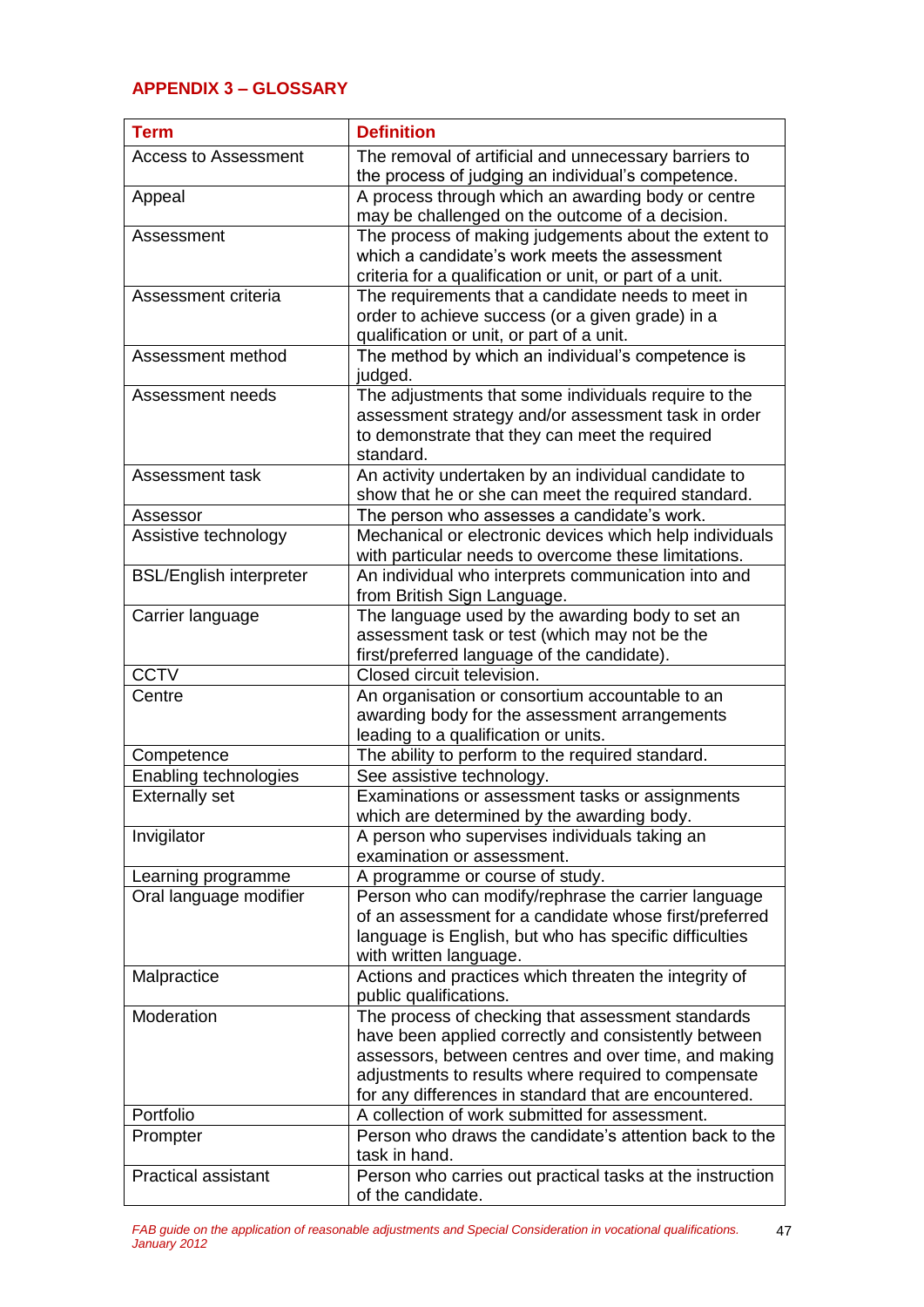| Reasonable adjustment       | Any action that helps to reduce the effect of a disability<br>or difficulty that places the candidate at a substantial<br>disadvantage in the assessment situation.<br>Arrangements are approved in advance of an<br>examination or assessment.        |
|-----------------------------|--------------------------------------------------------------------------------------------------------------------------------------------------------------------------------------------------------------------------------------------------------|
| Risk assessment             | An estimation of the likelihood of something                                                                                                                                                                                                           |
|                             | unfortunate happening as a result of a course of action.                                                                                                                                                                                               |
| <b>Scribe</b>               | Person who writes down or word processes a<br>candidate's dictated responses                                                                                                                                                                           |
| Qualification specification | A detailed statement or document which sets out the<br>aims, purpose, content, structure, and assessment<br>arrangements for a qualification.                                                                                                          |
| Standards                   | The combination of knowledge, understanding and<br>skills required to perform a job or task to the level of<br>competence required in the workplace.                                                                                                   |
| Sector body                 | A body (such as a Sector Skills Council) recognised by<br>the regulatory authorities as responsible for formulating<br>and reviewing standards of occupational competence<br>for an employment sector.                                                 |
| Special consideration       | Procedures implemented at the time of an examination<br>to allow attainment to be demonstrated by a candidate<br>who has been disadvantaged by temporary illness,<br>injury, indisposition or adverse circumstances at the<br>time of the examination. |
| Speech software             | A computer programme that reads text.                                                                                                                                                                                                                  |
| Transcript                  | A full written or typewritten copy of information or<br>material originally provided in writing, speech or sign<br>language.                                                                                                                           |
| <b>External verifier</b>    | Person who checks that a centre's assessment and                                                                                                                                                                                                       |
|                             | quality assurance procedures comply with the                                                                                                                                                                                                           |
|                             | requirements of the awarding body and the regulators.                                                                                                                                                                                                  |
| Voice activated software    | A computer programme which responds to spoken<br>instructions.                                                                                                                                                                                         |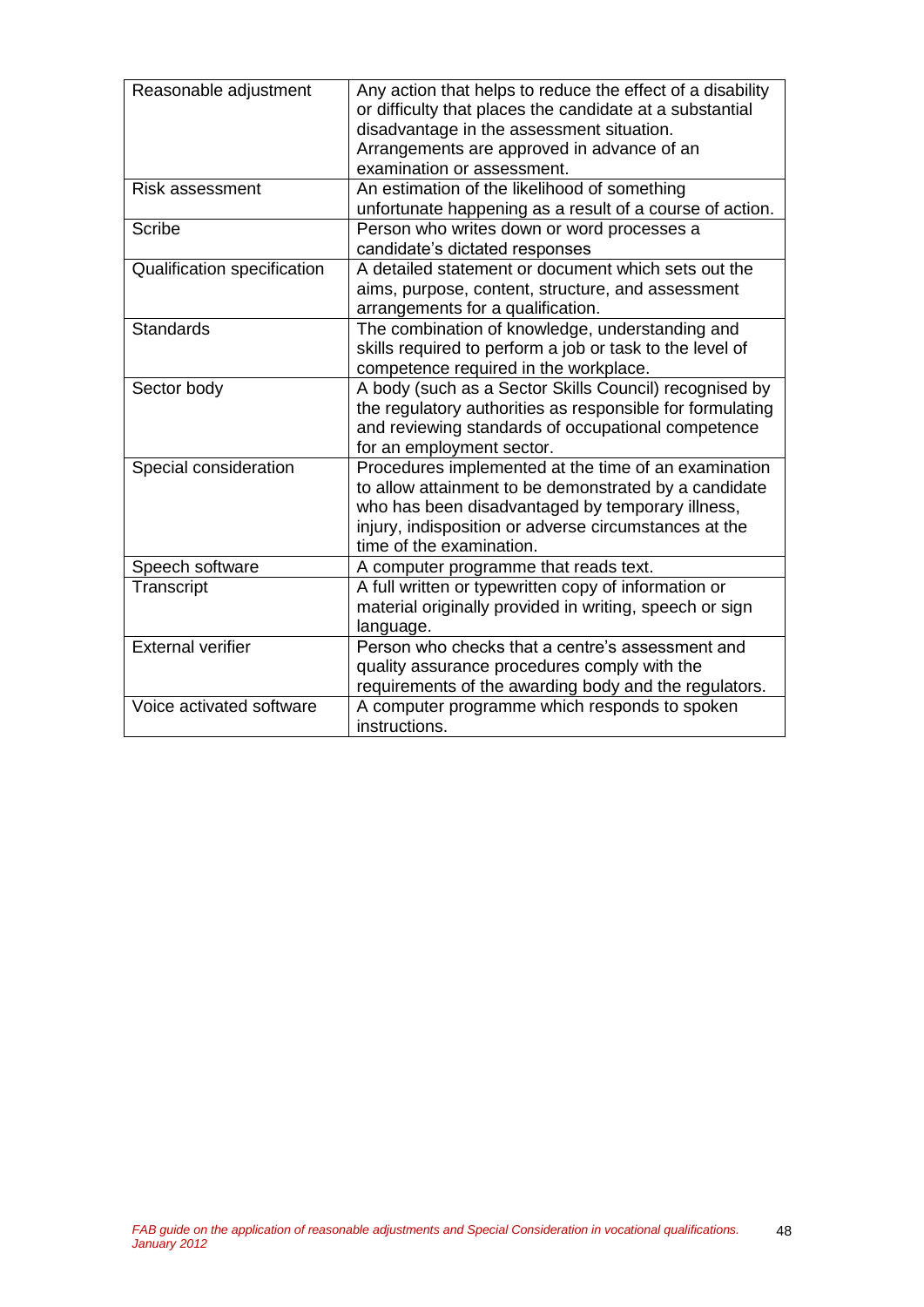## **APPENDIX 3 - RESOURCES**

| <b>ABILITYNET</b>                          | <b>ACTION FOR BLIND PEOPLE</b>           |
|--------------------------------------------|------------------------------------------|
| PO Box 94                                  | 14-16 Verney Road                        |
| Warwick                                    | London                                   |
| <b>CV34 5WS</b>                            | <b>SE16 3DZ</b>                          |
|                                            |                                          |
| Tel: 0800 269545                           |                                          |
| Fax: 01926 407425                          | Telephone: 020 7635 4800                 |
| Email: enquiries@abilitynet.org.uk         | Website: www.actionforblindpeople.org.uk |
| Website: www.abilitynet.org.uk             |                                          |
| <b>ACTION FOR ME</b>                       |                                          |
| PO Box 2778                                | <b>ADULT DYSLEXIA ORGANISATION</b>       |
| <b>Bristol</b>                             |                                          |
|                                            | <b>Ground Floor</b>                      |
| BS1 9DJ                                    | Secker House                             |
| Tel: 0845 123 2380 or 0117 927 9551        | Minet Road                               |
| Fax: 0117 9279552                          | Loughborough Estate                      |
| Email: support@actionforme.org.uk          | London                                   |
| Website: www.actionforme.org.uk            | SW97TP                                   |
|                                            |                                          |
|                                            | Helpline: 020 7924 9559                  |
|                                            | Helpline: dyslexiahq@dial.pipex.com      |
|                                            |                                          |
| <b>AFASIC</b>                              | <b>ARTHRITIS CARE</b>                    |
| 1st Floor,                                 | 18 Stephenson Way                        |
| 20 Bowling Green Lane,                     | London                                   |
| London                                     | <b>NW1 2HD</b>                           |
| EC1R 0BD                                   |                                          |
|                                            | Tel: 020 7380 6500                       |
|                                            |                                          |
| Tel020 7490 9410                           | Email: info@arthritiscare.org.uk         |
| Fax: 020 7251 2834                         |                                          |
| Website: www.afasic.org.uk                 | Website: www.arthritiscare.org.uk        |
|                                            |                                          |
|                                            |                                          |
| <b>ASSOCIATION FOR SPINA BIFIDA AND</b>    | <b>ASTHMAUK</b>                          |
| <b>HYDROCEPHALUS</b>                       | <b>Summit House</b>                      |
| 42 Park Road                               | 70 Wilson Street                         |
| Peterborough                               | London                                   |
| <b>PE1 2UQ</b>                             | EC2A 2DB                                 |
| England                                    |                                          |
|                                            |                                          |
|                                            |                                          |
|                                            | Tel: 020 7786 4900                       |
| Tel: 01733 555988                          | Fax: 020 7256 6075                       |
| Fax: 01733 555985                          | Email: info@asthma.org.uk                |
| Email: info@asbah.org                      | <b>WEBSITE: WWW.ASTHMA.ORG.UK</b>        |
| Website: www.asbah.org                     |                                          |
| <b>AVERT</b> – Aids Education and Research | <b>BACKCARE</b>                          |
| Trust                                      | 16 Elmtree Road,                         |
|                                            |                                          |
| 4 Brighton Road,                           | Teddington,                              |
| Horsham,                                   | Middlesex                                |
| <b>West Sussex</b>                         | <b>TW11 8ST</b>                          |
| <b>RH13 5BA</b>                            |                                          |
|                                            | Helpline: 0845 130 2704                  |
| Tel: 01403 210202                          | Tel: 020 8977 5474                       |
| Website: www.avert.org                     | Fax: 020 8943 5318                       |
|                                            | <b>WEBSITE: WWW.BACKCARE.ORG.UK</b>      |
| <b>BILD (British Institute of Learning</b> | <b>BRITISH DEAF ASSOCIATION</b>          |
| Disabilities)                              | 18 Leather Lane                          |
| <b>Campion House</b>                       | London                                   |
| <b>Green Street</b>                        | EC1N7SU                                  |
| Kidderminster                              |                                          |
| Worcestershire<br><b>DY10 1JL</b>          | Tel: 020 7405 0090<br>Fax: 020 7588 3527 |

49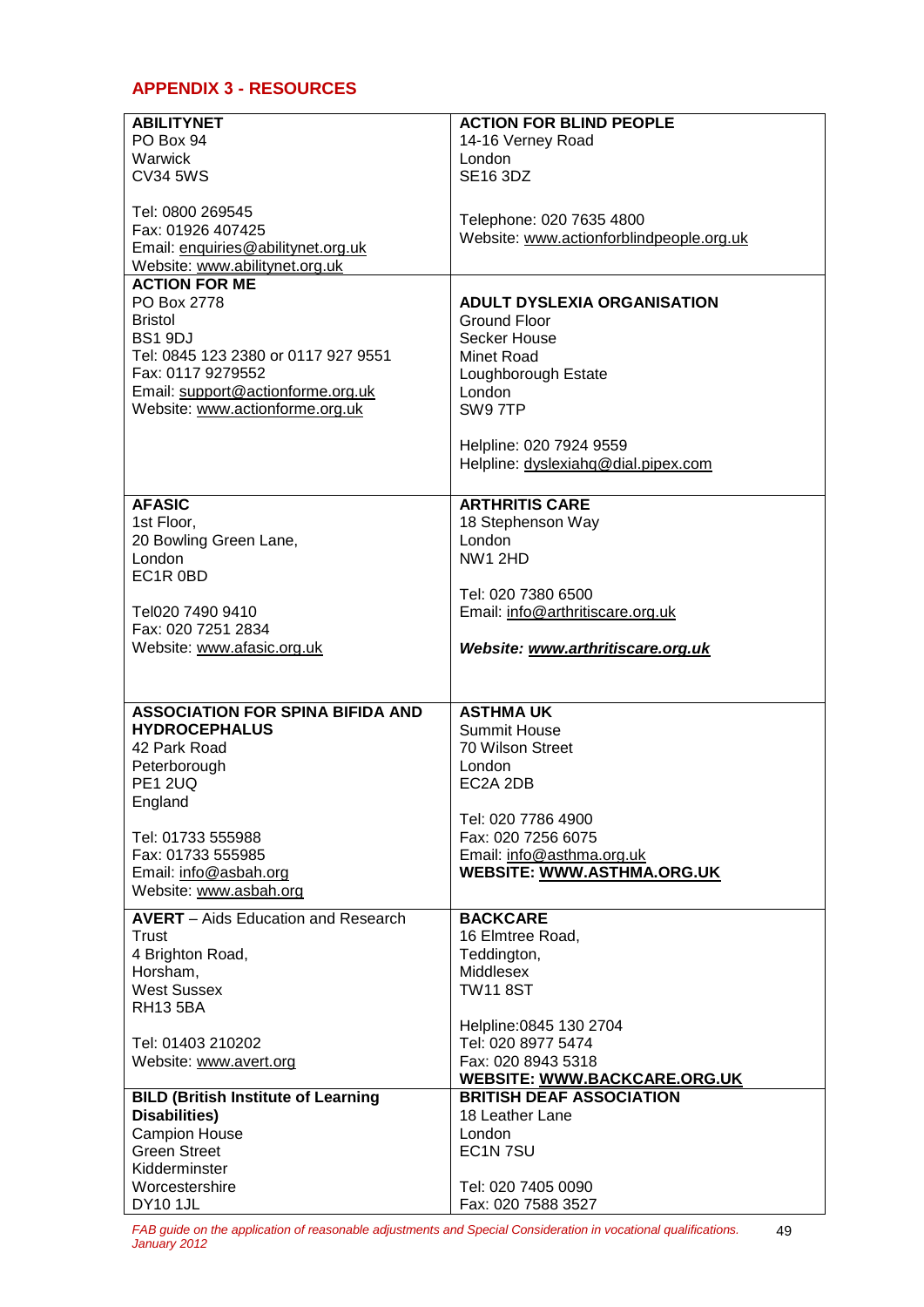|                                                            | Email: bda@bda.org.uk                 |
|------------------------------------------------------------|---------------------------------------|
| Tel: 01562 723010                                          | Website: www.bda.org.uk               |
| Fax: 01562 723029                                          |                                       |
| Email: enquiries@bild.org.uk                               |                                       |
| Website: www.bild.org.uk                                   |                                       |
| <b>BRITISH DYSLEXIA ASSOCIATION</b>                        | <b>BRITISH LIVER TRUST</b>            |
| Unit 8 Bracknell Beeches                                   | 2 Southampton Road                    |
| Old Bracknell Lane                                         | Ringwood                              |
| <b>Bracknell</b>                                           | <b>BH24 1HY</b>                       |
| <b>RG127BW</b>                                             |                                       |
|                                                            | Tel: 01425 481 320                    |
| Tel: 0845 251 9002                                         | Fax: 01425 481 335                    |
| Fax: 0845 251 9005                                         | Email: info@britishlivertrust.org.uk  |
| Email: helpline@bdadyslexia.org.uk                         | Website: www.britishlivertrust.org.uk |
| Website: www.bdadyslexia.org.uk                            |                                       |
| <b>BRITISH LUNG FOUNDATION</b>                             | <b>BRITISH STAMMERING ASSOCIATION</b> |
| 73-75 Goswell Road                                         | 15 Old Ford Road                      |
| London                                                     | London                                |
| EC1V7ER                                                    | <b>E2 9PJ</b>                         |
|                                                            |                                       |
| Tel: 020 7688 5555                                         | Tel: 020-8983 1003                    |
| Website: www.lunguk.org                                    | Fax: 020-8983 3591                    |
|                                                            | Email: mail@stammering.org            |
|                                                            | Website: www.stammering.org           |
|                                                            |                                       |
| <b>CANCER RESEARCH UK</b>                                  | <b>DEAFAX</b>                         |
|                                                            |                                       |
|                                                            |                                       |
| Angel Building                                             | The Saunderton Estate                 |
| 407 St John's Street                                       | Wycombe Road                          |
| London                                                     | Saunderton                            |
| EC1V 4AD                                                   | Buckinghamshire                       |
|                                                            | <b>HP14 4BF</b>                       |
| Website: www.cancerresearchuk.org                          | United Kingdom (UK)                   |
|                                                            |                                       |
|                                                            | Telephone: +44 [0] 1494 568885        |
|                                                            | Email: info@deafax.org                |
|                                                            | Website: www.deafax.org.uk            |
|                                                            |                                       |
|                                                            |                                       |
| <b>DIABETES UK</b>                                         | <b>DISABLED LIVING FOUNDATION</b>     |
| Macleod House,                                             | 380-384 Harrow Rd                     |
| 10 Parkway, London NW1 7AA                                 | London                                |
| Tel: 020 7424 1000                                         | <b>W9 2HU</b>                         |
| Fax: 020 7424 1001                                         |                                       |
|                                                            | Tel: 020 7289 6111                    |
| Email info@diabetes.org.uk<br>Website: www.diabetes.org.uk | Website: www.dlf.org.uk               |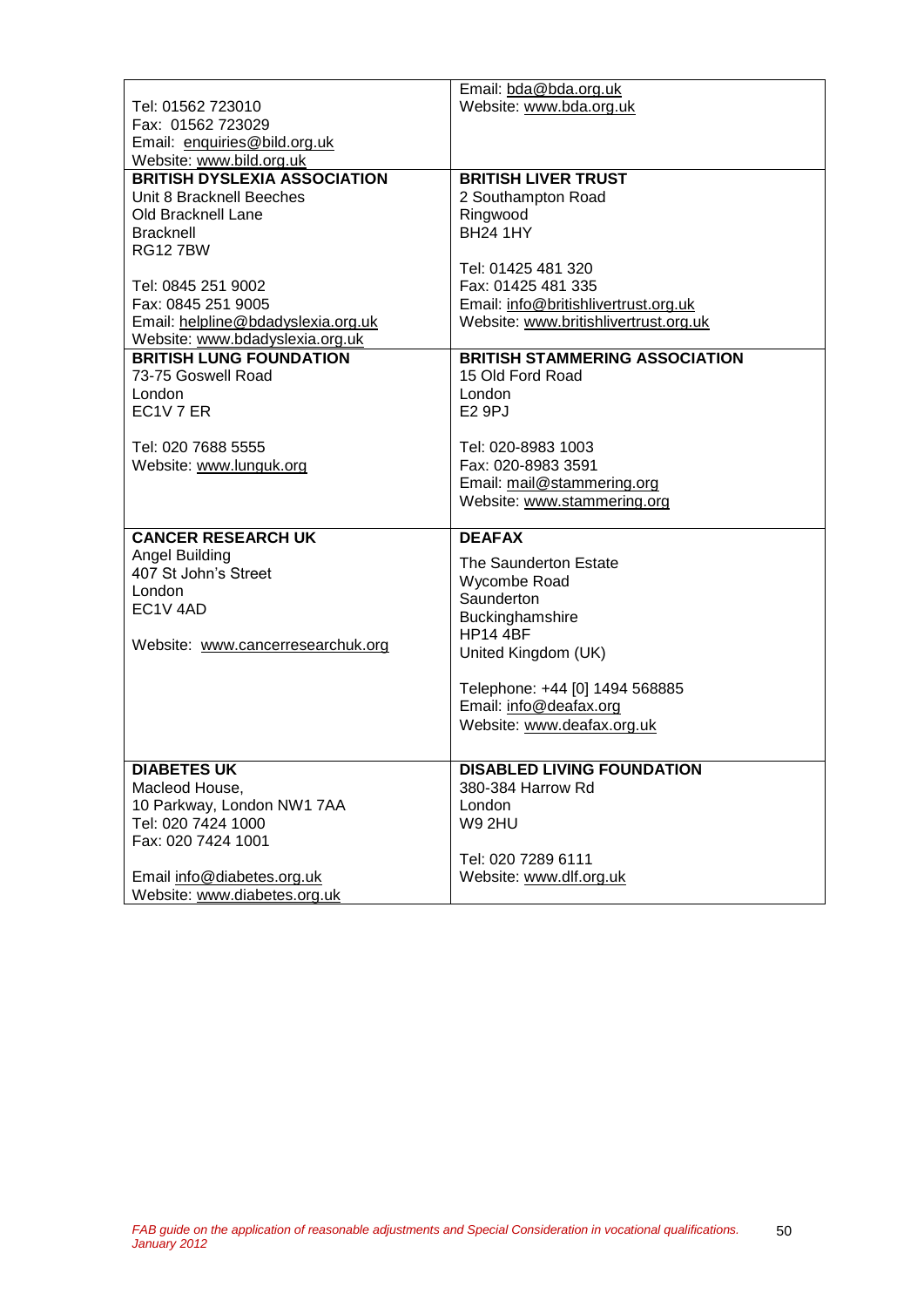| <b>DISABILITY ALLIANCE/DISABILITY</b>    | <b>DYSLEXIA ACTION</b>                      |
|------------------------------------------|---------------------------------------------|
|                                          |                                             |
| <b>RIGHTS UK</b>                         | Park House,                                 |
|                                          | <b>Wick Road</b>                            |
| 12 CITY FORUM                            | Egham, Surrey                               |
| 250 CITY ROAD                            | <b>TW20 0HH</b>                             |
| <b>LONDON</b>                            |                                             |
| EC1V 8AF                                 | Tel: 01784 222300                           |
|                                          | Fax: 01784222333                            |
| Tel:020 7247 8776                        | <b>WEBSITE: WWW.DYSLEXIAACTION.ORG.UK</b>   |
| Fax:020 7247 8765                        |                                             |
| Email:office@disabilityalliance.org      |                                             |
| Website:www.disabilityalliance.org       |                                             |
|                                          |                                             |
| <b>DYSPRAXIA FOUNDATION</b>              | <b>EPILEPSY ACTION</b>                      |
| 8 West Alley                             | New Anstey House                            |
| <b>Hitchin</b>                           | Gate Way Drive                              |
| <b>Herts</b>                             | Yeadon                                      |
| <b>SG5 1EG</b>                           | Leeds                                       |
|                                          | <b>LS197XY</b>                              |
|                                          |                                             |
| Tel: 01462 455016                        |                                             |
| Fax: 01462 455052                        | Tel: 0113 210 8800                          |
| Helpline: 01462 454986                   | Fax: 0113 391 0300                          |
| Email:                                   | Email: epilepsy@epilepsy.org.uk             |
| dyspraxia@dyspraxiafoundation.org.uk     | Website: www.epilepsy.org.uk                |
| Website: www.dyspraxiafoundation.org.uk  |                                             |
| <b>EQUALITY AND HUMAN RIGHTS</b>         | <b>GUIDE DOGS FOR THE BLIND ASSOCIATION</b> |
| <b>COMMISSION</b>                        | Burghfield Common,                          |
|                                          | Reading                                     |
|                                          | RG73YG                                      |
| England: 0845 604 6610                   |                                             |
| Textphone: 0845 604 6620                 | Tel: 0118 983 5555                          |
| Email:                                   | Email: guidedogs@guidedogs.org.uk           |
| englandhelpline@equalityhumanrights.com  | Website: www.guidedogs.org.uk               |
|                                          |                                             |
| Scotland: 0845 604 5510                  |                                             |
| Textphone: 0845 604 5520                 |                                             |
| Email:                                   |                                             |
| scotlandhelpline@equalityhumanrights.com |                                             |
| Wales: 0845 604 8810                     |                                             |
| Textphone: 0845 604 8820                 |                                             |
| Email:                                   |                                             |
|                                          |                                             |
| waleshelpline@equalityhumanrights.com    |                                             |
|                                          |                                             |
| Website:www.equalityhumanrights.com      |                                             |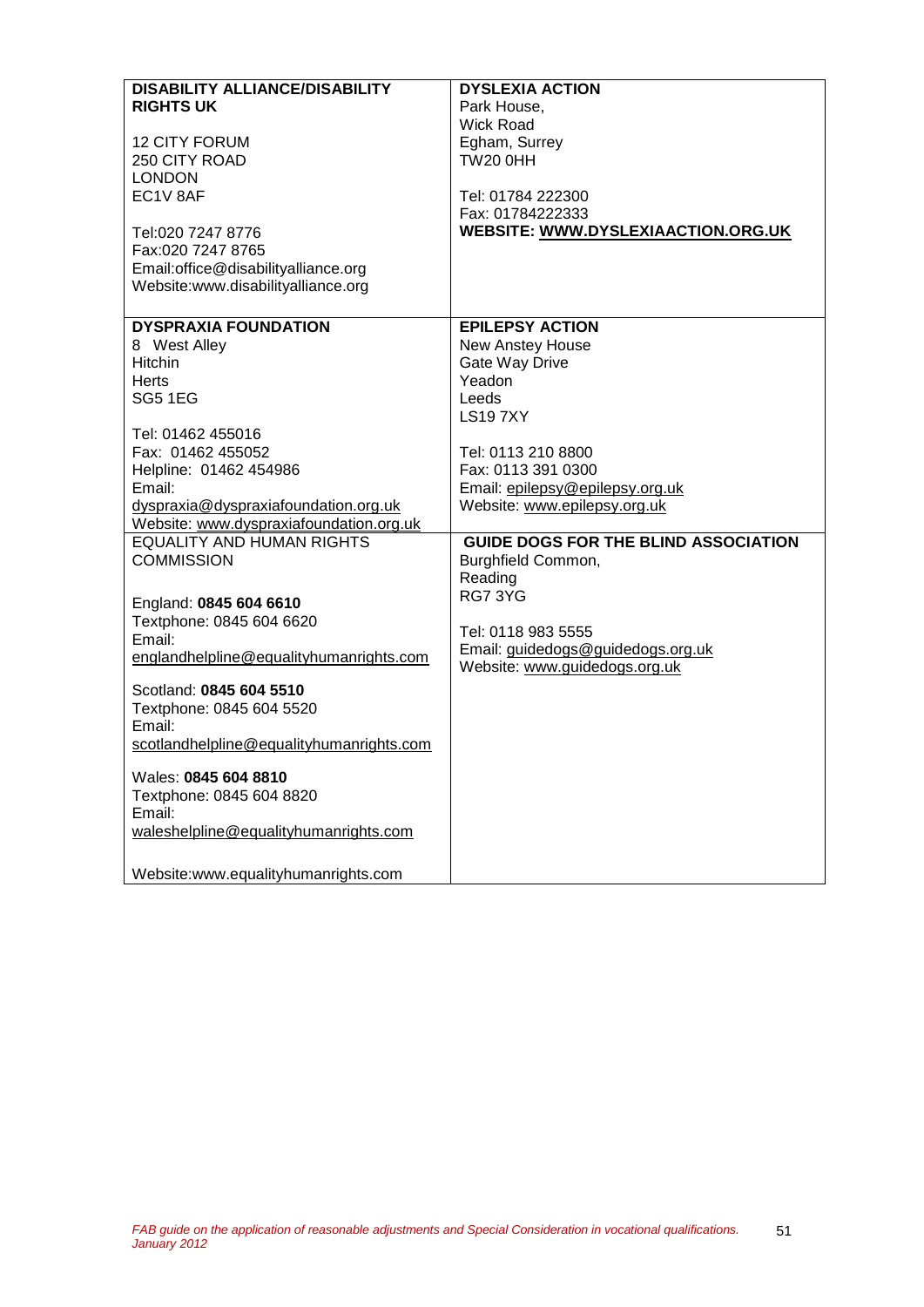| <b>HAEMOPHILIA SOCIETY UK</b><br><b>First Floor</b><br>Petersham House<br>57a Hatton Garden<br><b>LONDON</b><br>EC1N 8JG<br>Tel: 020 7831 1020<br>Fax: 020 7405 4824<br>Freephone helpline: 0800 018 6068<br>Email: info@haemophilia.org.uk<br>Website: www.haemophilia.org.uk | <b>INSULIN DEPENDENT DIABETES TRUST</b><br>PO Box 294<br>Northampton<br><b>NN14XS</b><br>Telephone: 01604 622837<br>Fax: 01604 622838<br>Email: enquiries@iddtinternational.org<br>Website: www.iddt.org                                                               |
|--------------------------------------------------------------------------------------------------------------------------------------------------------------------------------------------------------------------------------------------------------------------------------|------------------------------------------------------------------------------------------------------------------------------------------------------------------------------------------------------------------------------------------------------------------------|
| <b>JISC TechDis</b><br>C/O The Higher Education Academy Building<br>Innovation Way<br><b>York Science Park</b><br><b>YORK</b><br><b>YO10 5BR</b><br>Tel: 01904 717580<br>Fax: 01904 717505<br>Email: helpdesk@Techdis.ac.uk<br>Website.www.jisctechdis.ac.uk                   | <b>LEONARD CHESHIRE DISABILITY</b><br><b>Leonard Cheshire Disability</b><br>66 South Lambeth Road<br>London<br>SW8 1RL<br>Tel: 020 3242 0200<br>Fax: 020 3242 0250<br>Email: info@LCDisability.org<br>Website:www.lcdisability.org                                     |
| <b>LEUKAEMIA &amp; LYMPHOMA RESEARCH</b><br>39-40 Eagle Street<br>London<br>WC <sub>1</sub> R <sub>4</sub> TH<br>Tel:020 7405 0101<br>Email:info@beatingbloodcancers.org.uk<br>Website:<br>www.leukaemialymphomaresearch.org.uk                                                | THE LYMPHOMA ASSOCIATION<br><b>PO Box 386</b><br>Aylesbury<br><b>Bucks</b><br><b>HP20 2GA</b><br>Admin Tel: 01296 619400<br>Helpline: 0808 808 5555<br>Email: information@lymphomas.org.uk<br>Website: www.lymphomas.org.uk                                            |
| <b>MARIE CURIE CANCER CARE</b><br>89 Albert Embankment<br>London<br>SE17TP<br>Website: www.mariecurie.org.uk                                                                                                                                                                   | <b>ME ASSOCIATION</b><br>ME Association Head Office<br>7 Apollo Office Court<br>Radclive Road<br>Gawcott<br><b>Bucks</b><br><b>MK18 4DF</b><br>Tel: 01280 818964 (9.30am to 3.30pm)<br>Email: administration@meassociation.org.uk<br>Website: www.meassociation.org.uk |
| <b>MENTAL HEALTH FOUNDATION</b><br>Website: www.mentalhealth.org.uk                                                                                                                                                                                                            | <b>MIND</b><br>15-19 Broadway<br>London<br>E15 4BQ<br>Tel: 020 8519 2122<br>Fax: 020 8522 1725<br>Email: contact@mind.org.uk<br><b>WEBSITE: WWW.MIND.ORG.UK</b>                                                                                                        |